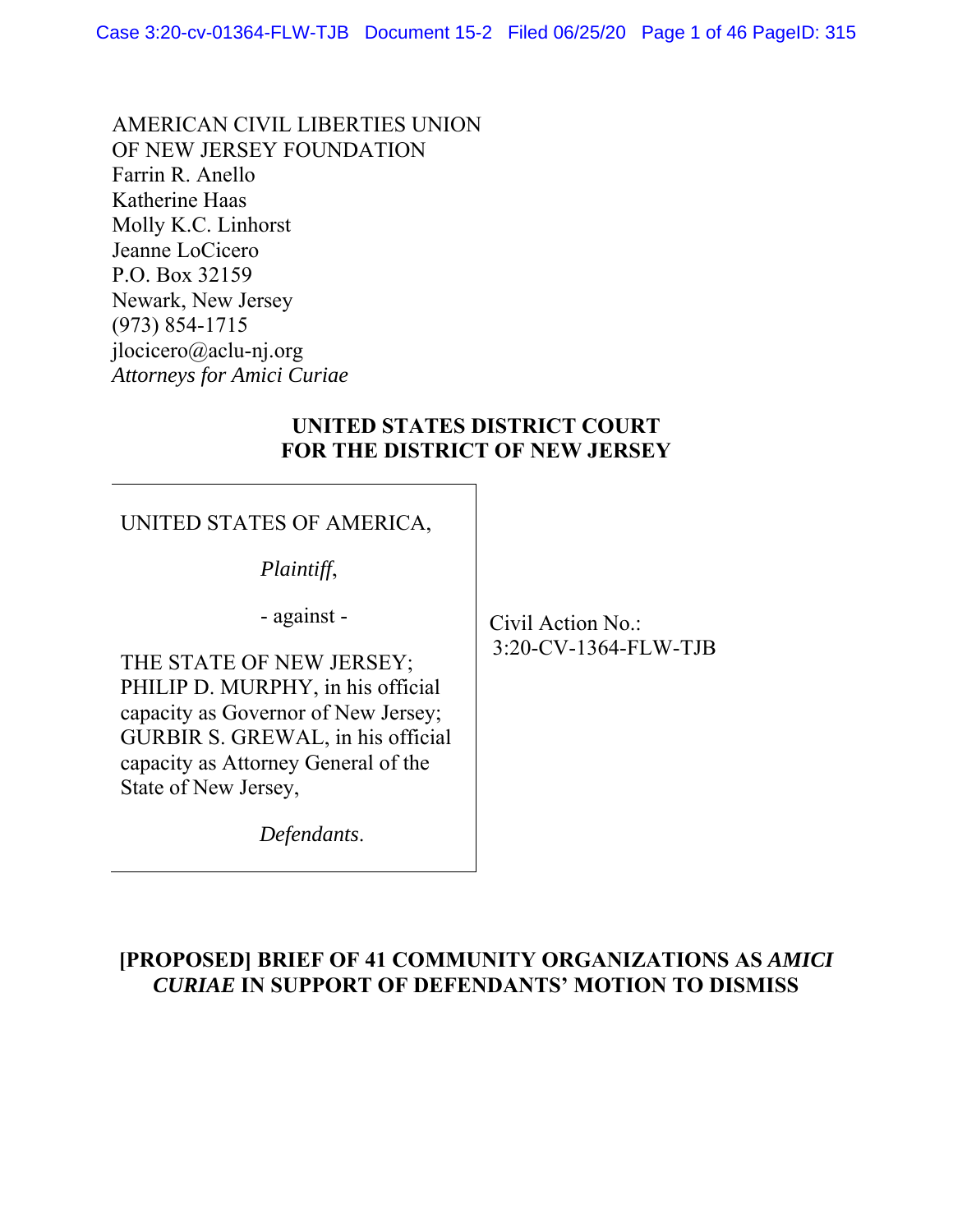# **TABLE OF CONTENTS**

|                 | I. The Immigrant Trust Directive Promotes Public Safety, Health, and                                                                          |
|-----------------|-----------------------------------------------------------------------------------------------------------------------------------------------|
| A.              | The Immigrant Trust Directive Allows Immigrant New Jerseyans to<br>Interact with Local Law Enforcement Without Constant Fear of               |
| <b>B.</b>       | The Directive Promotes Immigrant Communities' Trust of Social<br>Services and Health Programs, Improving Public Health12                      |
| $\mathcal{C}$ . | The Immigrant Trust Directive Helps to Prevent Discriminatory Over-<br>Policing of Immigrant Populations and Conserves New Jersey's           |
| D.              | The Immigrant Trust Directive Protects Individuals' Constitutional Right<br>to Peacefully Assemble Without Fear That Local Police Will Turn   |
|                 | II. No Federal Law Validly Preempts the Immigrant Trust Directive 23                                                                          |
| A.              | Valid Preemption Schemes Regulate Private Actors, Not States, and the<br>Anti-Commandeering Doctrine Strictly Limits the Federal Government's |
| <b>B.</b>       | The Federal Statutes Cited by the United States Cannot Preempt the<br>Immigrant Trust Directive Because Congress Cannot Command New           |
| $C$ .           | Immigration Statutes Cannot Preempt the Trust Directive Because the<br>Federal Government Cannot Force State Entities to Bear the Burden of   |
| D.              | The Immigrant Trust Directive's Notification Provisions are Consistent                                                                        |
|                 | <b>III. The Intergovernmental Immunity Doctrine Does Not Bar the</b>                                                                          |
|                 |                                                                                                                                               |
|                 |                                                                                                                                               |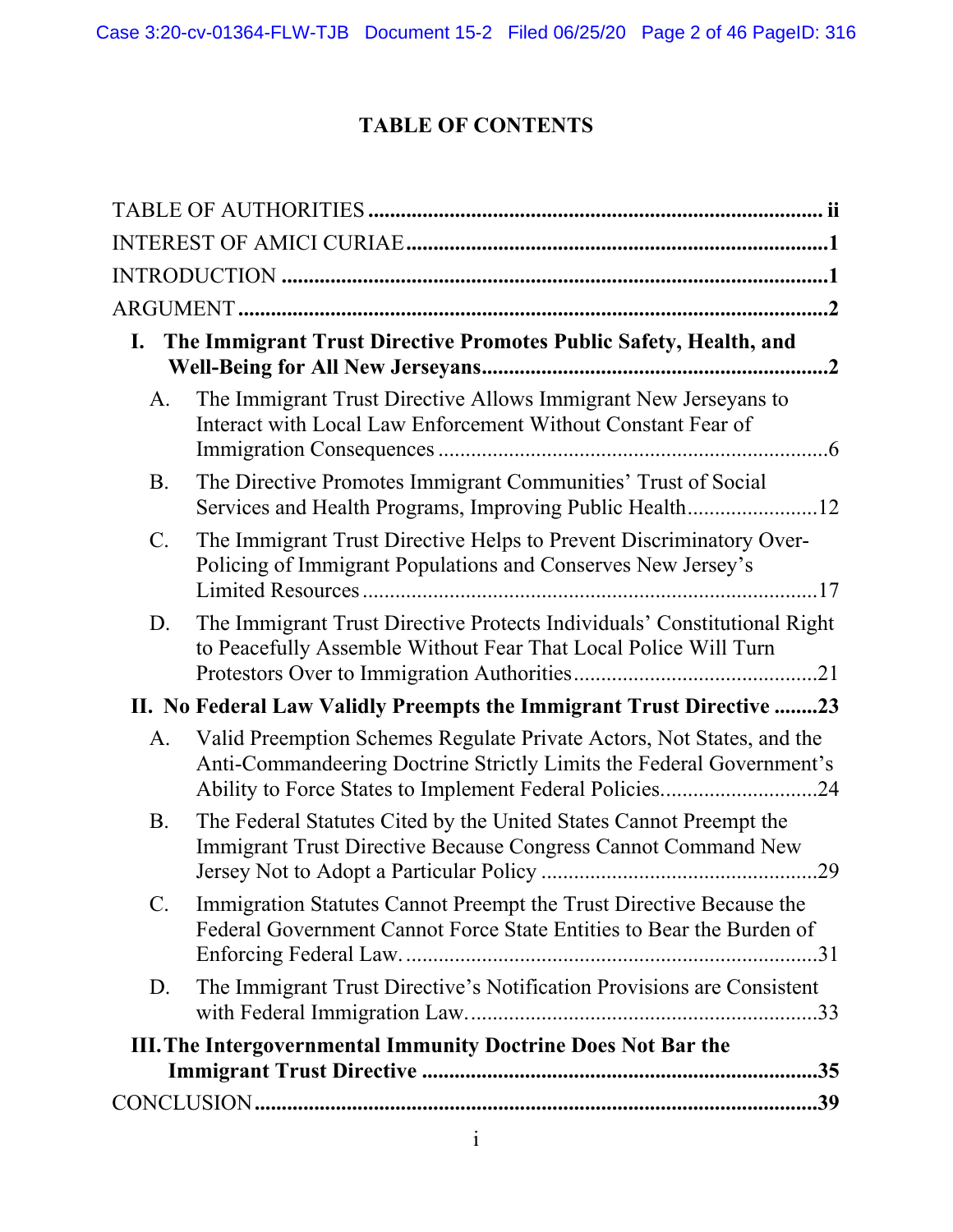# **TABLE OF AUTHORITIES**

#### **Cases**

| City and Cty. of San Francisco v. Sessions, 349 F. Supp. 3d 924                                                                            |
|--------------------------------------------------------------------------------------------------------------------------------------------|
| City of Philadelphia v. Sessions, 309 F. Supp. 3d 289 (E.D. Pa. 2018) 29, 30                                                               |
|                                                                                                                                            |
|                                                                                                                                            |
|                                                                                                                                            |
|                                                                                                                                            |
|                                                                                                                                            |
|                                                                                                                                            |
|                                                                                                                                            |
| Steinle v. City & Cty. Of San Francisco, 919 F.3d 1154 (9th Cir. 2019)29                                                                   |
| Treasurer of N.J. v. United States Dep't of the Treasury, 684 F.3d 382 (3d Cir.                                                            |
| United States v. California, 314 F. Supp. 3d 1077 (N.D. Cal. 2018),<br>aff'd 921 F.3d 865, cert. denied, 2020 WL 3146844 (June 15, 2020)37 |
| United States v. California, 921 F.3d 865 (9th Cir. 2019), cert. denied, 2020 WL                                                           |
|                                                                                                                                            |
| <b>Statutes</b>                                                                                                                            |
|                                                                                                                                            |
|                                                                                                                                            |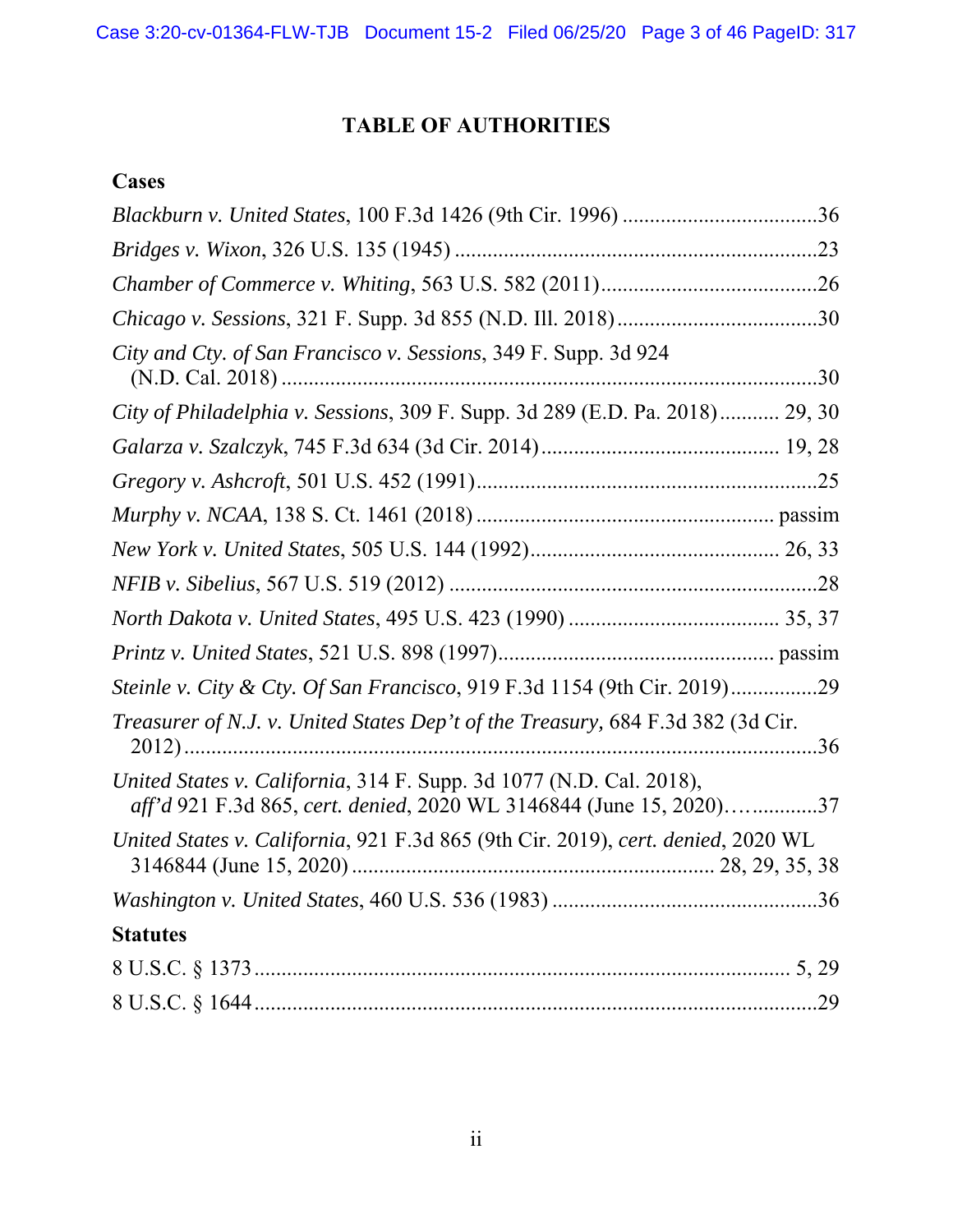# **Other Authorities**

| ACLU of Tennessee, Consequences & Costs: Lessons Learned from Davidson<br>County, Tennessee's Jail Model 287(g) Program (Dec. 2012), available at<br>https://www.aclu-tn.org/wp-content/uploads/2015/01/287gF.pdf 17, 20                                  |
|-----------------------------------------------------------------------------------------------------------------------------------------------------------------------------------------------------------------------------------------------------------|
| Alexandra Forter Sirota, Local Communities Face High Costs of Federal<br>Immigration Enforcement, North Carolina Justice Center (Apr. 16, 2019),<br>available at https://www.ncjustice.org/publications/local-communities-face-                           |
| Alexia Elejalde-Ruiz, Fear, Anxiety, Apprehension: Immigrants Fear Doctor Visits<br>Could Leave Them Vulnerable to Deportation, Chicago Tribune (Feb. 22, 2018),<br><i>available at https://www.chicagotribune.com/business/ct-biz-immigration-fears-</i> |
| American Friends Service Committee, Black Lives Matter: Solidarity Letter from                                                                                                                                                                            |
| American Immigration Council, Immigrants in New Jersey (June 2020), available<br>at https://www.americanimmigrationcouncil.org/sites/default/files/research/                                                                                              |
| Anita Khashu, The Role of Local Police: Striking a Balance Between Immigration<br>Enforcement and Civil Liberties, Police Foundation (April 2009), available at<br>https://www.policefoundation.org/wp-content/uploads/2015/07/Khashu-2009-<br>.20        |
| Associated Press, Salvadoran Woman Wins \$100K in Wrongful Arrest Lawsuit,<br>Wash. Post (June 18, 2020), https://www.washingtonpost.com/local/salvadoran-<br>woman-wins-100k-in-wrongful-arrest-lawsuit/2020/06/18/9098873e-b173-11ea-                   |
| Audrey Singer et al., Immigrants, Politics, and Local Response in Suburban<br>Washington, Brookings Institution (Feb. 2009), available at<br>https://www.brookings.edu/wp-content/uploads/2016/<br>.20                                                    |
| Catalina Amuedo-Dorantes and Esther Arenas-Arroyo, <i>Police Trust and Domestic</i><br>Violence: Evidence from Immigration Policies, IZA Institute of Labor<br>Economics (Oct. 2019), <i>available at http://ftp.iza.org/dp12721.pdf</i> 9, 10            |
| CDC COVID Data Tracker, Centers for Disease Control and Prevention (June 25,                                                                                                                                                                              |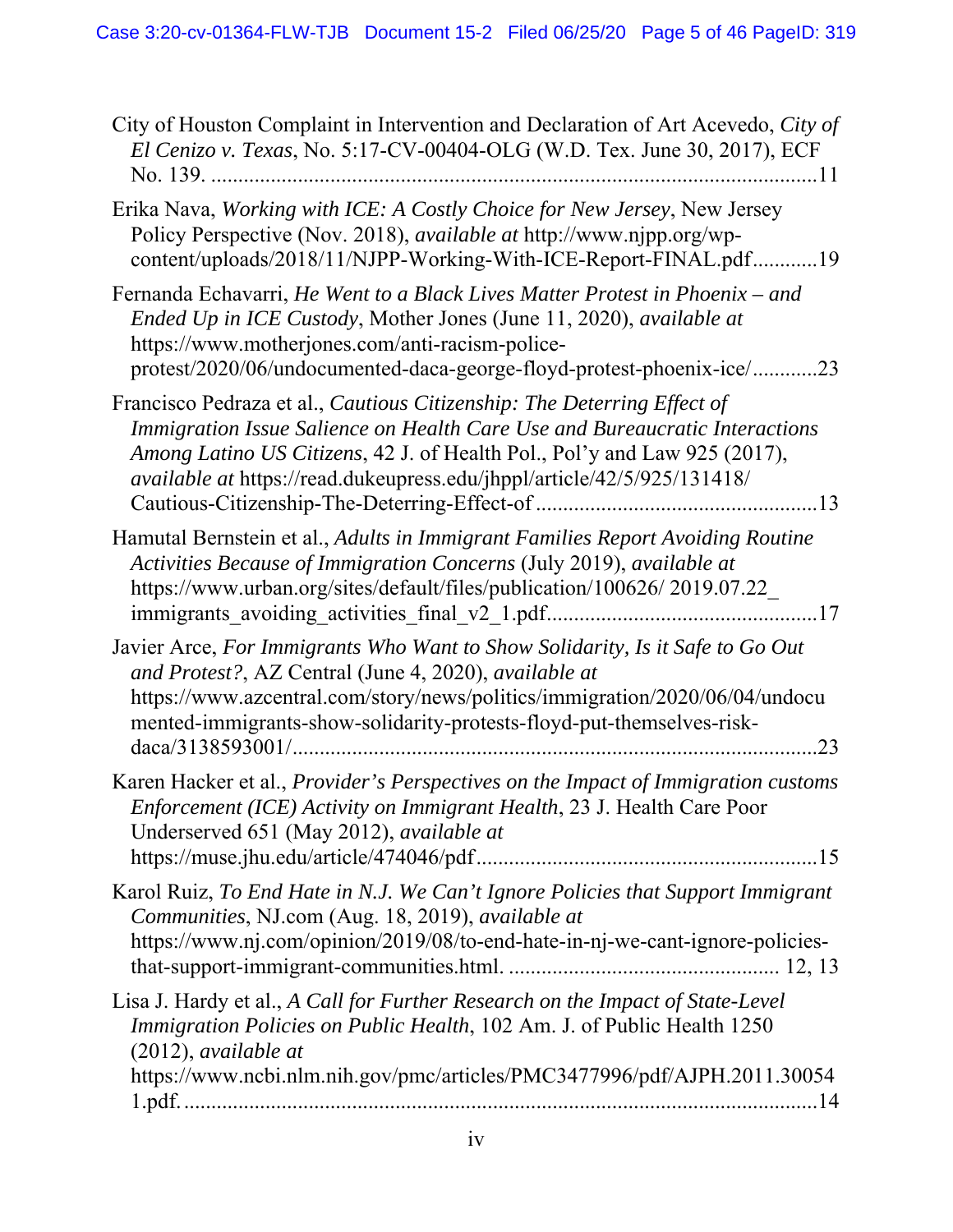| Marisa Iati, Toxic Lead, Scared Parents and Simmering Anger: A Month Inside a<br>City Without Clean Water, Washington Post (Oct. 3, 2019),<br>https://www.washingtonpost.com/climate-environment/2019/10/03/toxic-lead-<br>scared-parents-simmering-anger-month-inside-city-without-clean-water/7                                                                                |
|----------------------------------------------------------------------------------------------------------------------------------------------------------------------------------------------------------------------------------------------------------------------------------------------------------------------------------------------------------------------------------|
| Michael Coon, Local Immigration Enforcement and Arrests of the Hispanic<br>Population, J. Migration and Human Security (Aug. 8, 2018), available at<br>https://journals.sagepub.com/doi/10.1177/233150241700500305 18                                                                                                                                                            |
| New Jersey COVID-19 Dashboard, NJ Health (June 24, 2020),<br>https://www.nj.gov/health/cd/topics/covid2019 dashboard.shtml 15                                                                                                                                                                                                                                                    |
| Newark Police Turn Over Undocumented Immigrant to ICE, WNYC News (Aug.<br>12, 2018), <i>available at</i> https://www.wnyc.org/story/newark-police-turn-over-                                                                                                                                                                                                                     |
| Nik Theodore, Insecure Communities: Latino Perceptions of Police Involvement in<br>Immigration Enforcement, University of Illinois at Chicago (May 2013),<br>available at https://greatcities.uic.edu/wp-<br>content/uploads/2014/05/Insecure_Communities_Report_FINAL.pdf. 9                                                                                                    |
| Press Release, Office of the Attorney General of the State of New Jersey, AG<br>Grewal Outlines Process for Revising New Jersey's Use of Force Policy (June<br>12, 2020), https://www.nj.gov/oag/newsreleases20/pr20200612a.html 21                                                                                                                                              |
| Rafaela Rodrigues et al., Promoting Access to Justice for Immigrant and Limited<br>English Proficient Crime Victims in an Age of Increased Immigration<br>Enforcement: Initial Report from a 2017 National Survey, National Immigrant<br>Women's Advocacy Project (May 3, 2018), available at<br>http://library.niwap.org/wp-content/uploads/Immigrant-Access-to-Justice-<br>.10 |
| Tahirih Justice Center, Survey of Advocates Reveals Immigrant Survivors Fear<br>Reporting Violence (June 4, 2019), available at<br>https://www.tahirih.org/news/survey-of-advocates-reveals-immigrant-survivors-<br>$\dots$ 10                                                                                                                                                   |
| Third Amended Compl., ECF No. 150, Orellana Santos v. Frederick Cty. Bd. Of<br>Commissioners, Civ. No. 09-CV-2978 (D. Md. Sept. 25, 2015)19                                                                                                                                                                                                                                      |
| Thomas E. Franklin, Despite Newark's Sanctuary City Status, Undocumented City<br>Resident Turned Over to ICE, TAP into Newark (Aug. 9, 2018), available at<br>https://www.tapinto.net/towns/newark/sections/government/articles/despite-                                                                                                                                         |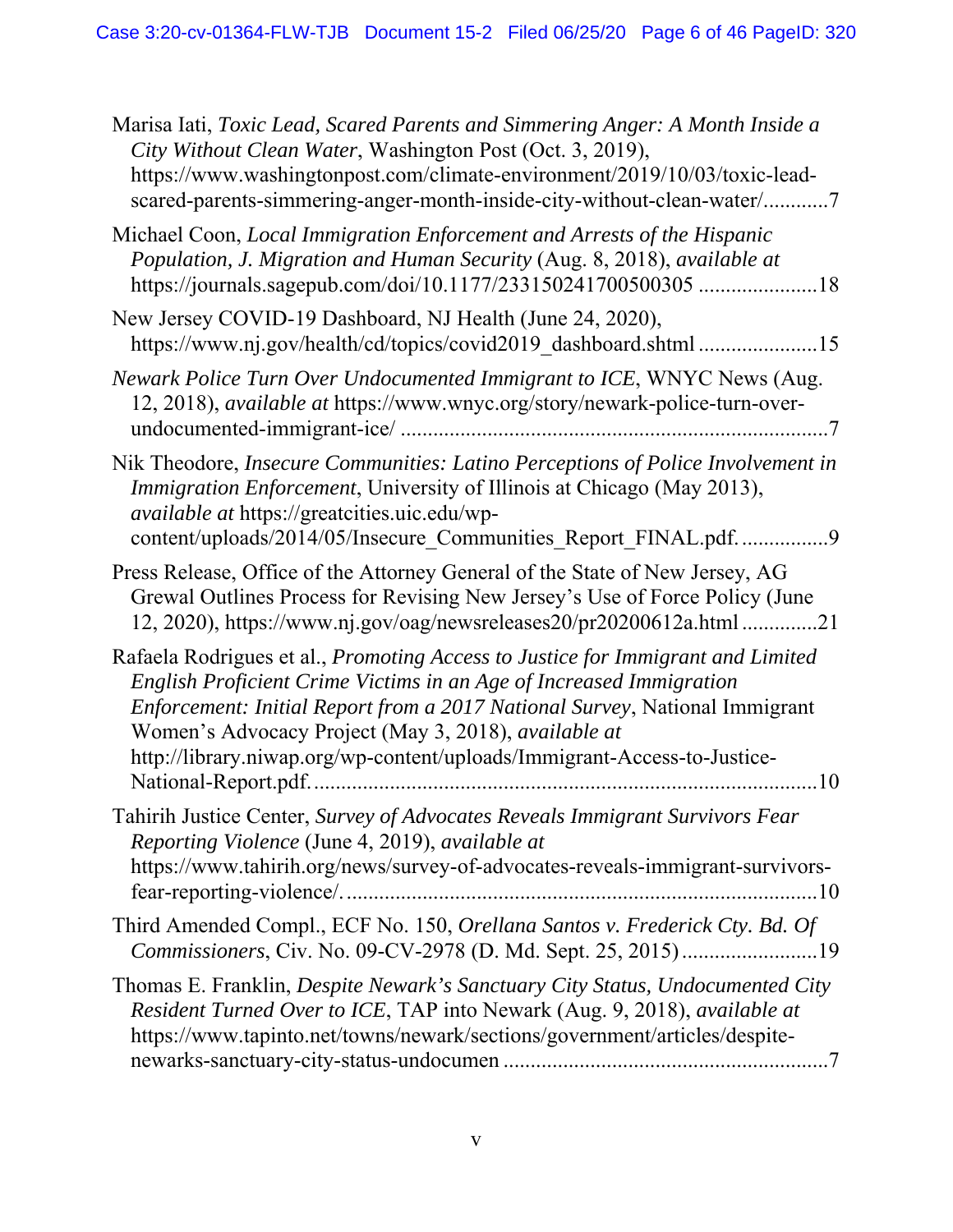| Thomas E. Perez, Assistant Attorney General, U.S. Dep't of Justice, Maricopa<br>County Sheriff's Office Investigative Findings Announcement (Dec. 15, 2011),<br><i>available at https://www.justice.gov/opa/speech/assistant-attorney-general-</i> |
|----------------------------------------------------------------------------------------------------------------------------------------------------------------------------------------------------------------------------------------------------|
| Tom Dart, Fearing Deportation, Undocumented Immigrants Wary of Reporting<br>Crimes, The Guardian (Mar. 23, 2017), available at<br>https://www.theguardian.com/us-news/2017/mar/23/undocumented-immigrants-                                         |
| Vanessa Cruz Nichols et al., Spillover Effects: Immigrant Policing and<br>Government Skepticism in Matters of Health for Latinos, 78 Public Admin Rev.                                                                                             |
| World Health Organization, Pandemic Influenza Preparedness and Response: A<br>WHO Guidance Document (2009), available at                                                                                                                           |
| <b>Regulations</b>                                                                                                                                                                                                                                 |
| State of New Jersey, Attorney General Law Enforcement Directive No. 2007-3 4                                                                                                                                                                       |
| State of New Jersey, Attorney General Law Enforcement Directive No.                                                                                                                                                                                |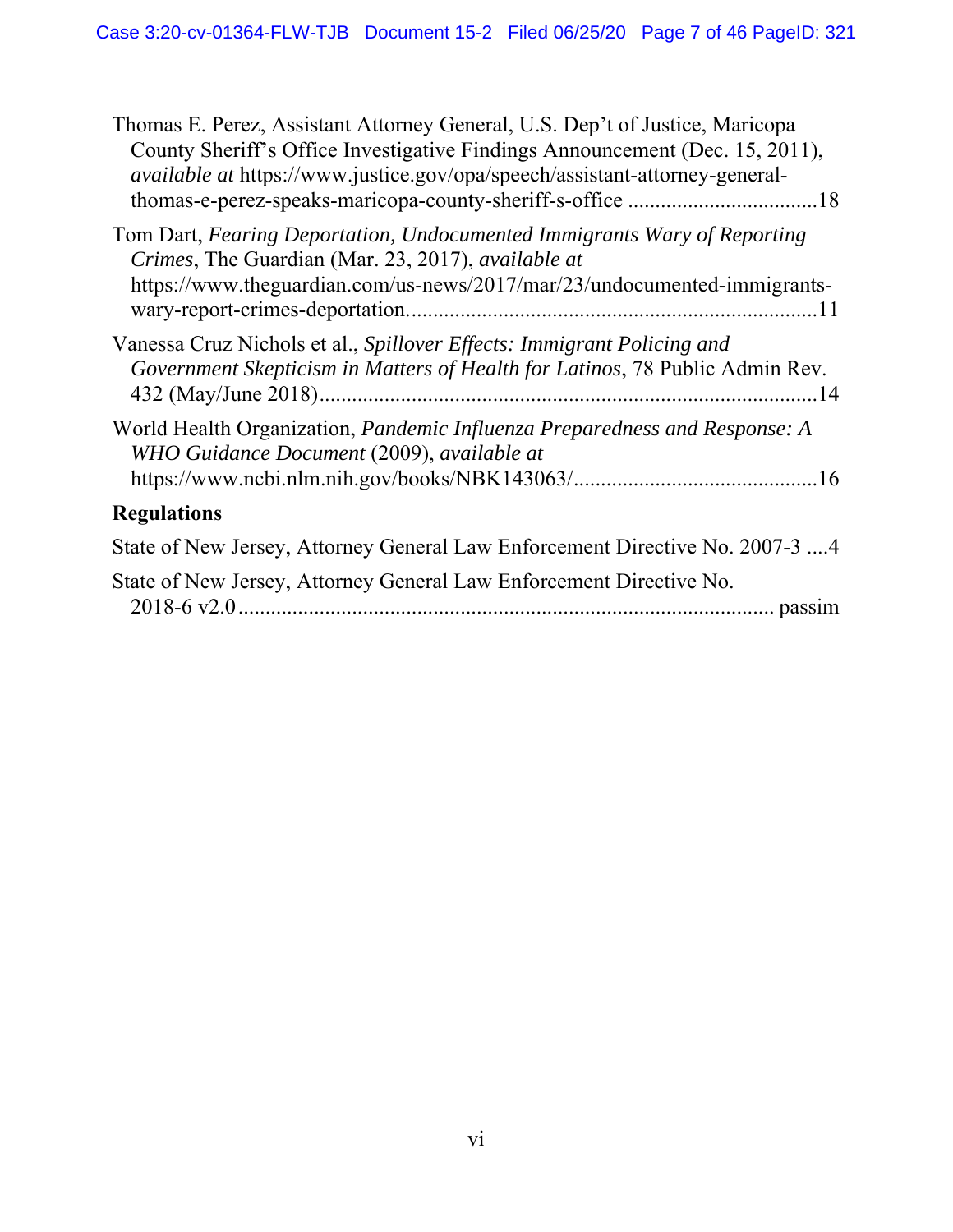#### **INTEREST OF AMICI CURIAE**

 Proposed *amici curiae* are 41 organizations that represent or advocate on behalf of a wide range of New Jersey communities, including immigrant communities, women, religious communities, law enforcement professionals, parents, youth, survivors of domestic violence and sexual assault, HIV-positive individuals, workers, individuals identifying as LGBTQ+, and survivors of detention and isolated confinement. *Amici* are united in their strong belief that the Immigrant Trust Directive is a lawful policy that benefits all New Jerseyans.

#### **INTRODUCTION**

 When Attorney General Gurbir S. Grewal issued the Immigrant Trust Directive in 2018, he recognized a truth that *amici* and the communities they represent have long understood: all New Jerseyans are safer when the State uses its limited resources to keep our communities safe, rather than helping the federal government deport people. This is especially true now, when New Jerseyans are simultaneously facing a deadly pandemic and grappling with issues fundamental to the role of police in our communities, including transparency, accountability, and systemic racism. Below, drawing on both individual experiences and collective data, *amici* explain why this policy is so critical to the safety and well-being of our residents.

1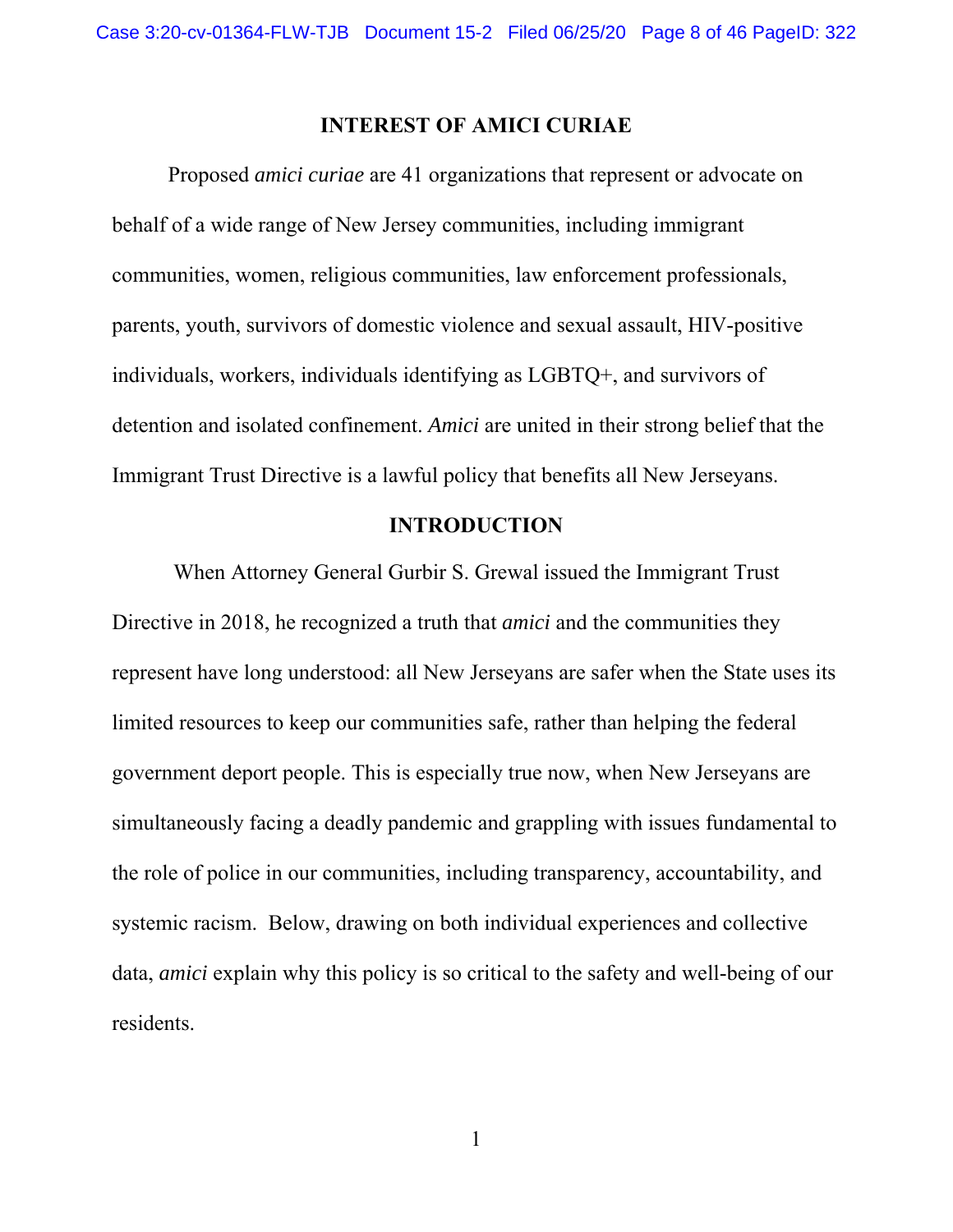Turning to the legal theories advanced by the federal government, not only are its preemption claims contrary to the statutory text, but they are foreclosed by the basic principles of federalism enshrined in the United States Constitution. The United States' intergovernmental immunity argument is likewise unsupported. New Jersey is a sovereign state with its own democratically elected government, laws, and law enforcement entities. Any federal statute that would prevent the New Jersey Attorney General from issuing the Immigrant Trust Directive, thus forcing this State to use its own resources to implement federal programs that interfere with state policy goals, would violate the Tenth Amendment's prohibition on federal commandeering of state authority and resources.

#### **ARGUMENT**

### **I. The Immigrant Trust Directive Promotes Public Safety, Health, and Well-Being for All New Jerseyans.**

New Jersey is a state of immigrants. Nearly one in four New Jerseyans was born abroad, and one in every six state residents was born in the United States with at least one immigrant parent.<sup>1</sup> In 2016, nearly five hundred thousand people in New Jersey were undocumented, while more than 600,000 New Jerseyans lived with an undocumented family member between 2010 and 2014. *Id.* No system

<sup>1</sup> American Immigration Council, *Immigrants in New Jersey* (June 2020), *available at* https://www.americanimmigrationcouncil.org/sites/default/files/research/ immigrants in new jersey.pdf.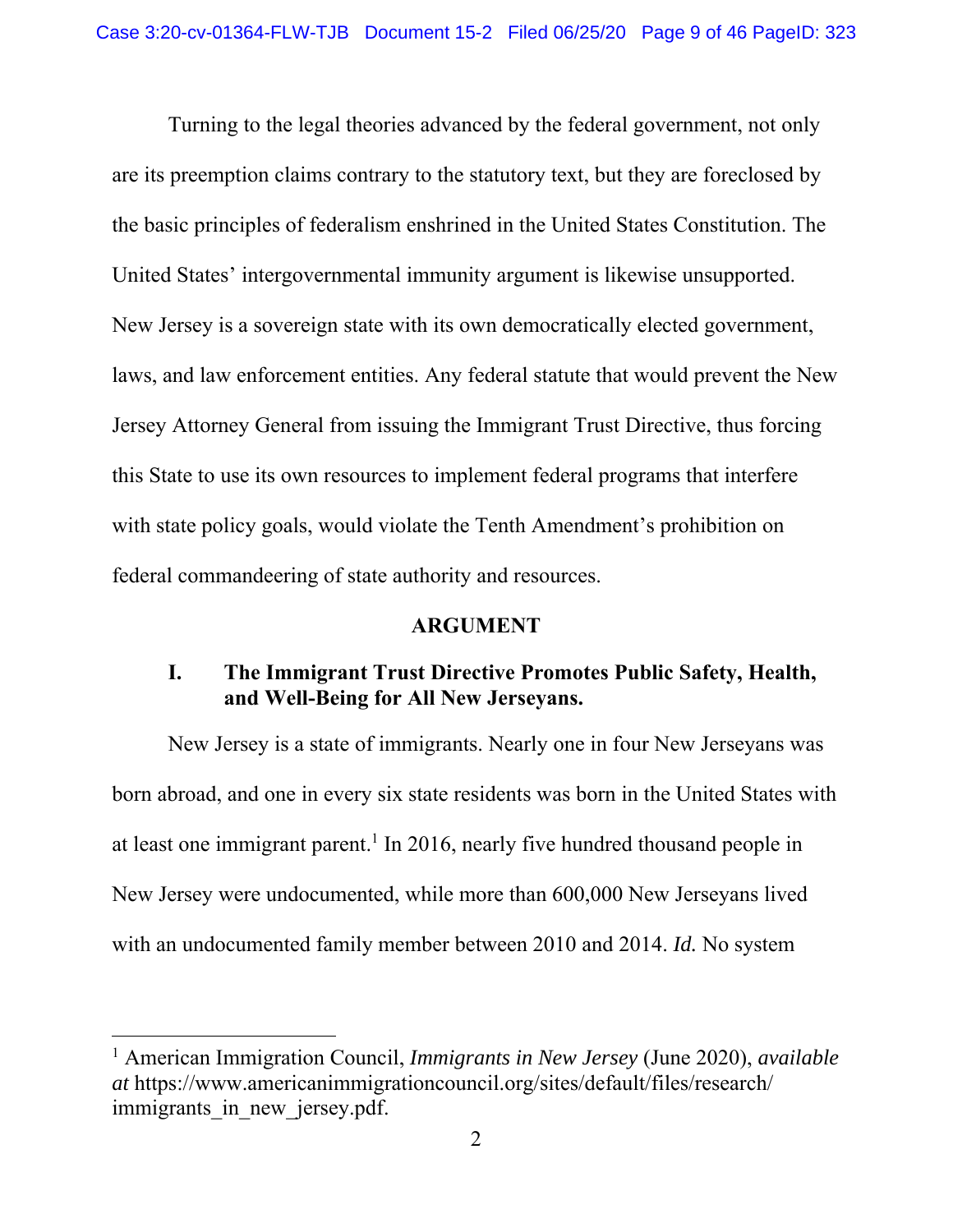intended to promote public safety in our state can afford to ignore the needs and experiences of immigrant communities.

 As advocates for diverse communities across New Jersey, *amici* have learned that when state and local officers engage in or support federal immigration enforcement, this strongly discourages immigrants and their loved ones from engaging with police and other government services. *See infra* §§ I(A)-(B). This threatens the safety and health of *all* New Jerseyans: local law enforcement agencies cannot prevent or investigate acts of violence when individuals do not feel safe seeking their assistance; individuals suffer abuse silently when they do not feel they can trust social services agencies intended to help them; and public health management cannot be effective when families fear that accessing public health services will lead to deportation and separation. State and local collaboration with federal immigration enforcement also burdens New Jersey budgets, while opening the door to racial discrimination and chilling the exercise of First Amendment rights. *See infra* §§ I(C)-(D). Law Enforcement Directive No. 2018-6, commonly known as the Immigrant Trust Directive ("the Directive"), was designed to protect public safety by minimizing this fear and mistrust. The Directive aims to accomplish this by drawing clear lines "between state, county, and local law enforcement officers, who are responsible for enforcing *state criminal law*, and federal immigration authorities, who enforce *federal civil*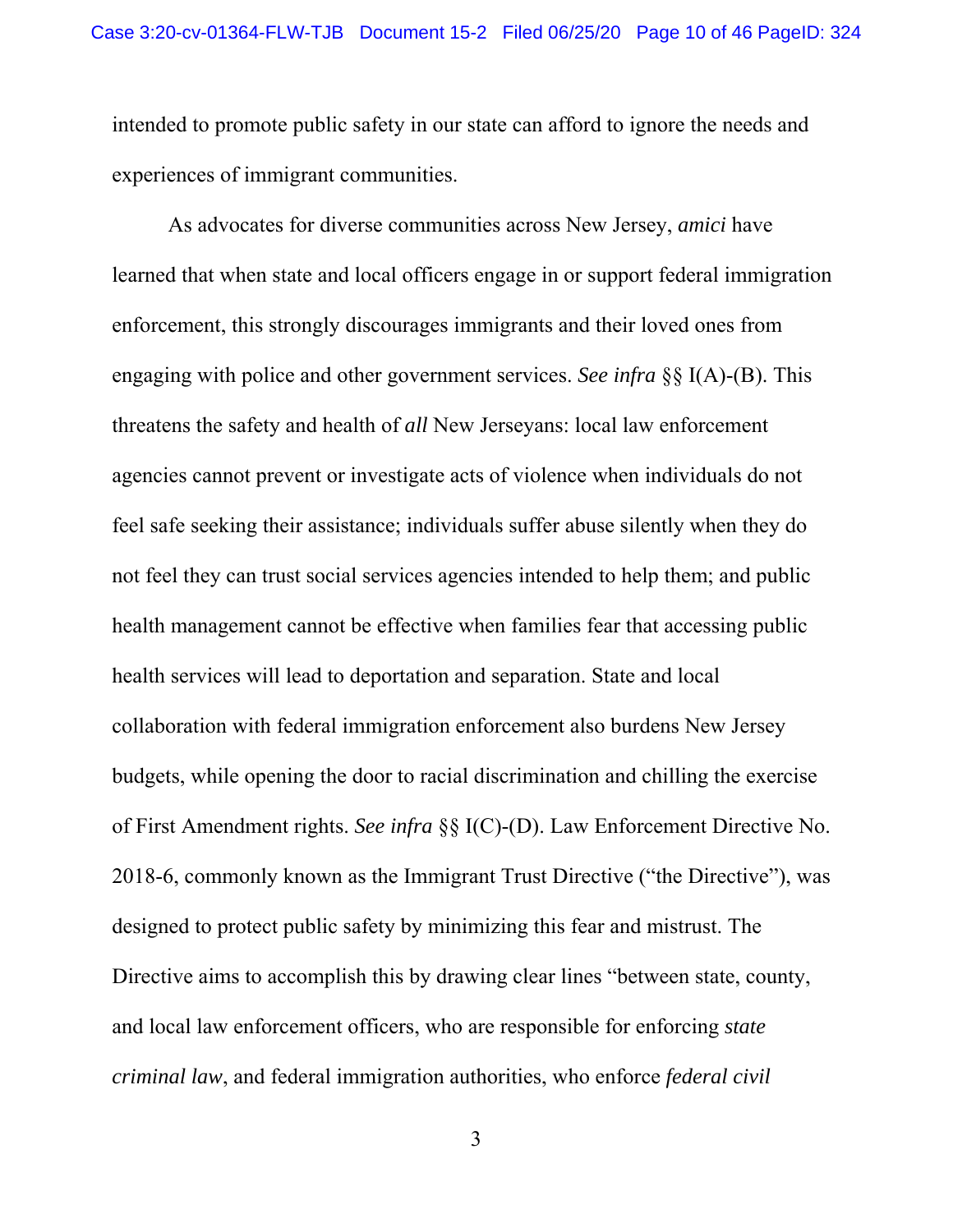*immigration law*." State of New Jersey, Attorney General Law Enforcement Directive No. 2018-6 v2.0 (hereinafter "Dir. No. 2018-6"), at 1 (emphasis in original).<sup>2</sup>

 Prior to the Immigrant Trust Directive, the lines between local law enforcement and federal immigration authorities were blurred because New Jersey permitted state and local law enforcement agencies to provide substantial assistance to Immigration and Customs Enforcement ("ICE"). For instance, New Jersey officers could ask many individuals about their immigration status. Indeed, when conducting an arrest for any indictable offense they were *required* to do so, and to notify ICE if they found "reason to believe" the person was unlawfully present in the United States. *See* State of New Jersey, Attorney General Law Enforcement Directive No. 2007-3.<sup>3</sup> There was also no bar on New Jersey officers honoring ICE requests, known as "detainers," to hold individuals in state prisons or local jails beyond their otherwise-applicable release times. Likewise, there were no limitations on localities allowing ICE officers to access their facilities and other resources, nor on their ability to share New Jerseyans' personally identifiable information with ICE.

<sup>2</sup> *Available at* https://www.nj.gov/oag/dcj/agguide/directives/ag-directive-2018- 6\_v2.pdf.

<sup>&</sup>lt;sup>3</sup> *Available at* https://www.nj.gov/oag/dcj/agguide/directives/dir-le\_dir-2007-3.pdf. The Immigrant Trust Directive repealed and superseded Directive 2007-3. Dir. No. 2018-6 at 3.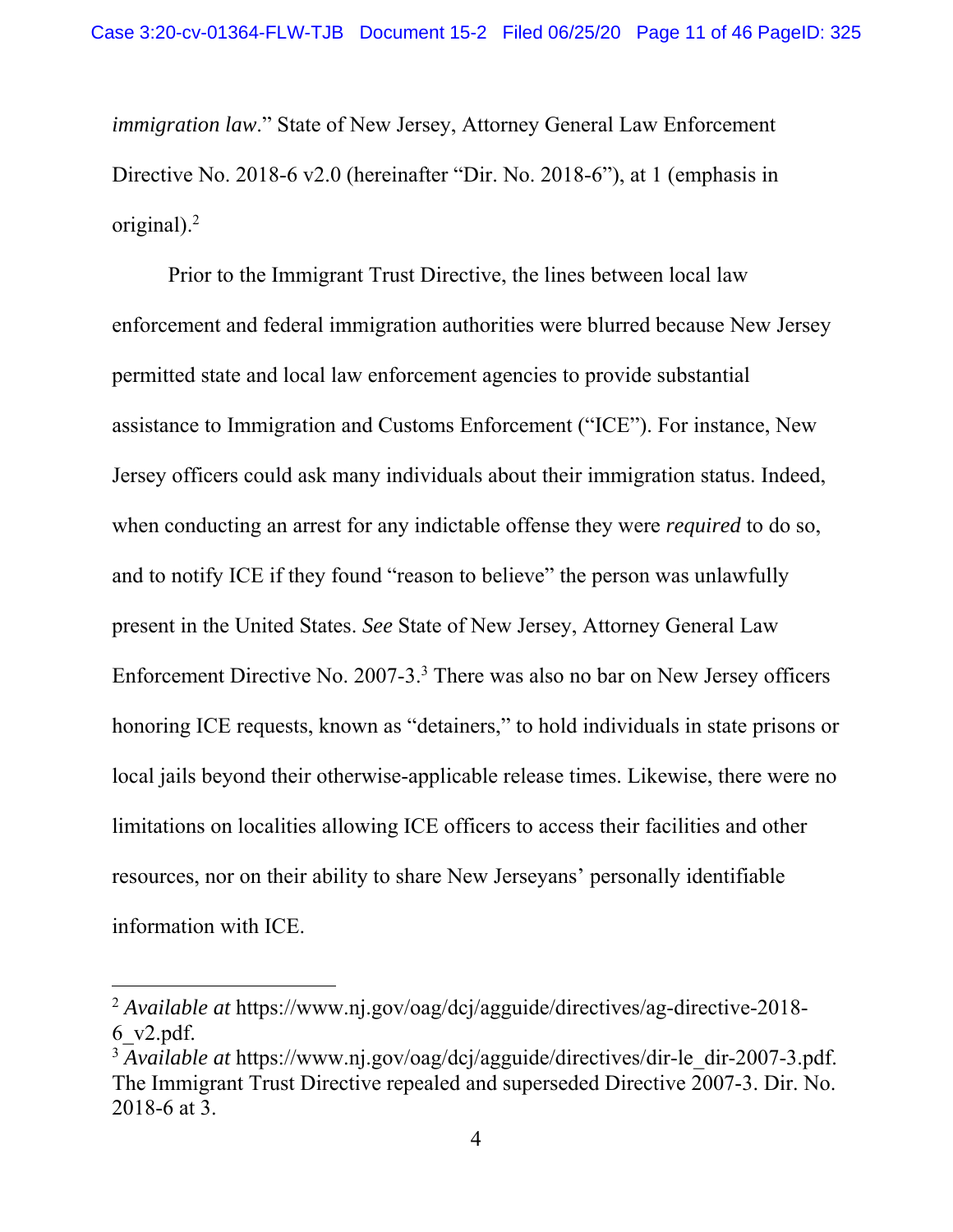With the Immigrant Trust Directive, Attorney General Grewal created a greater distinction between the roles of New Jersey's law enforcement agencies and federal immigration authorities. Under the Directive, New Jersey officers generally may not inquire about immigration status unless doing so is necessary and relevant to an ongoing criminal investigation. Dir. No. 2018-6  $\S$  II(A)(2). They are limited in their ability to honor detainers, although the Directive still permits this practice for individuals charged with certain crimes. *Id.* § II(B)(6). The Directive also requires that ICE will generally not be permitted to access nonpublic state and local property or equipment, or to interview people in state or local custody without their consent. *Id*. §§ (II)(B)(3)–(4). With limited exceptions, the Directive requires New Jersey officers not to share individuals' release dates and personally identifiable information with ICE, *id.* § II(B)(2), (5), but it expressly does not "restrict, prohibit, or in any way prevent" any officer from "[s]ending to, maintaining, or receiving from federal immigration authorities information regarding the citizenship or immigration status, lawful or unlawful, of any individual." *Id.* § II(C)(10) (citing 8 U.S.C. §§ 1373, 1644).

 Thus, while the Immigrant Trust Directive still allows for some cooperation with ICE, particularly with regard to people convicted of certain crimes, it instructs New Jersey law enforcement officers to focus their efforts and resources on enforcing state and local law, rather than assisting ICE. Attorney General Grewal

5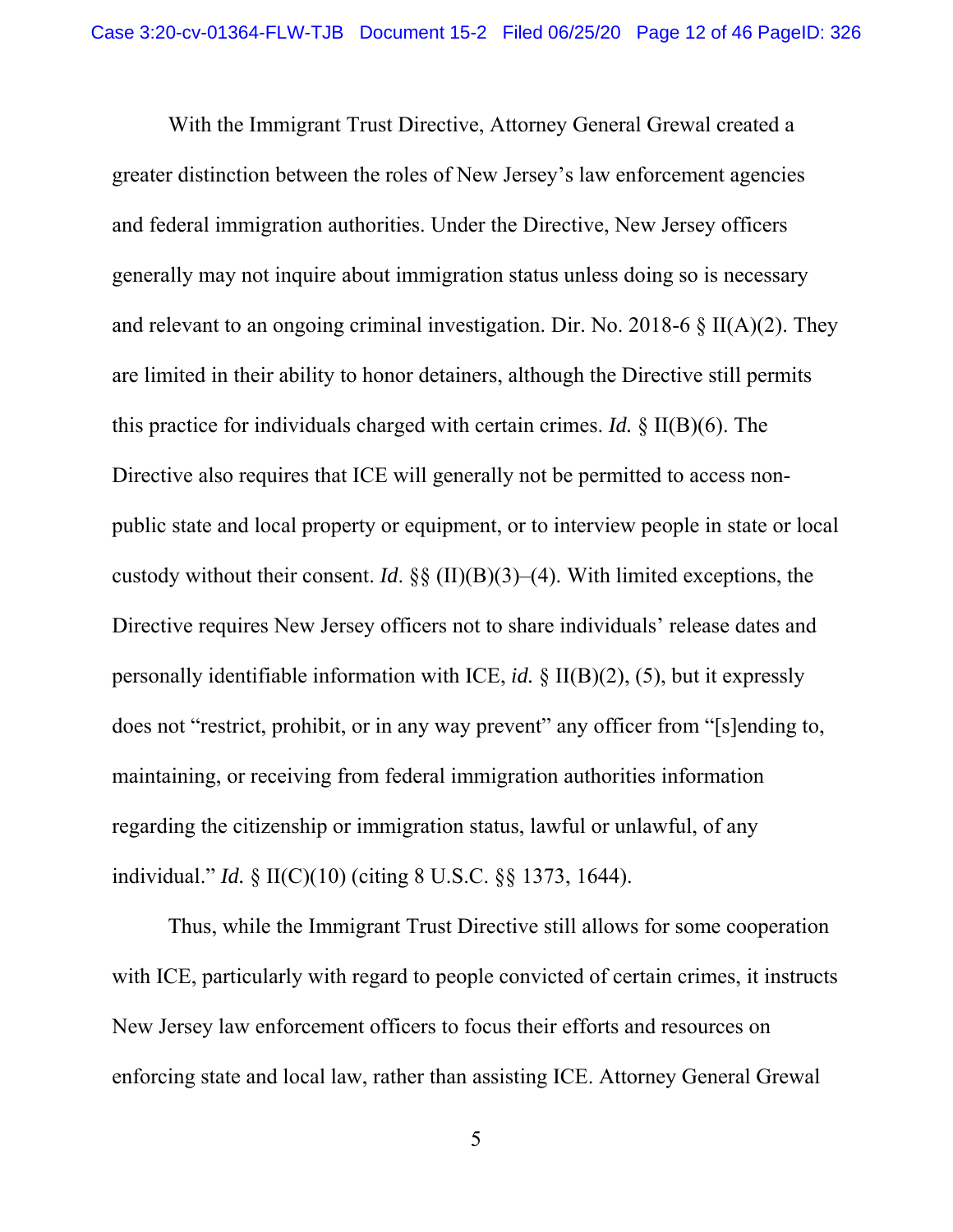made this change in an effort to "protect the safety of all New Jersey residents." *Id*. at 2. Moreover, although the Directive addresses law enforcement agencies, its positive effects radiate far beyond policing because immigrant communities' fear of local law enforcement also influences their willingness to trust other government services. *See infra* § I(B). For the reasons that follow, the Directive is a lawful and necessary policy to advance public safety and public health.

### **A. The Immigrant Trust Directive Allows Immigrant New Jerseyans to Interact with Local Law Enforcement Without Constant Fear of Immigration Consequences.**

Mixing local law enforcement with federal immigration enforcement destroys trust between immigrant communities and local authorities. The Immigrant Trust Directive is a critical step toward empowering New Jerseyans to go about their daily lives – to complete simple tasks such as driving their kids to school, shopping, or visiting a doctor – without fear that an interaction with law enforcement could lead to permanent separation from their loved ones. It also allows New Jerseyans in need to seek protection or support from other state and local agencies without fear of deportation.

When the state allows ICE to direct law enforcement, even routine traffic stops can result in serious immigration consequences. For example, in June 2018 –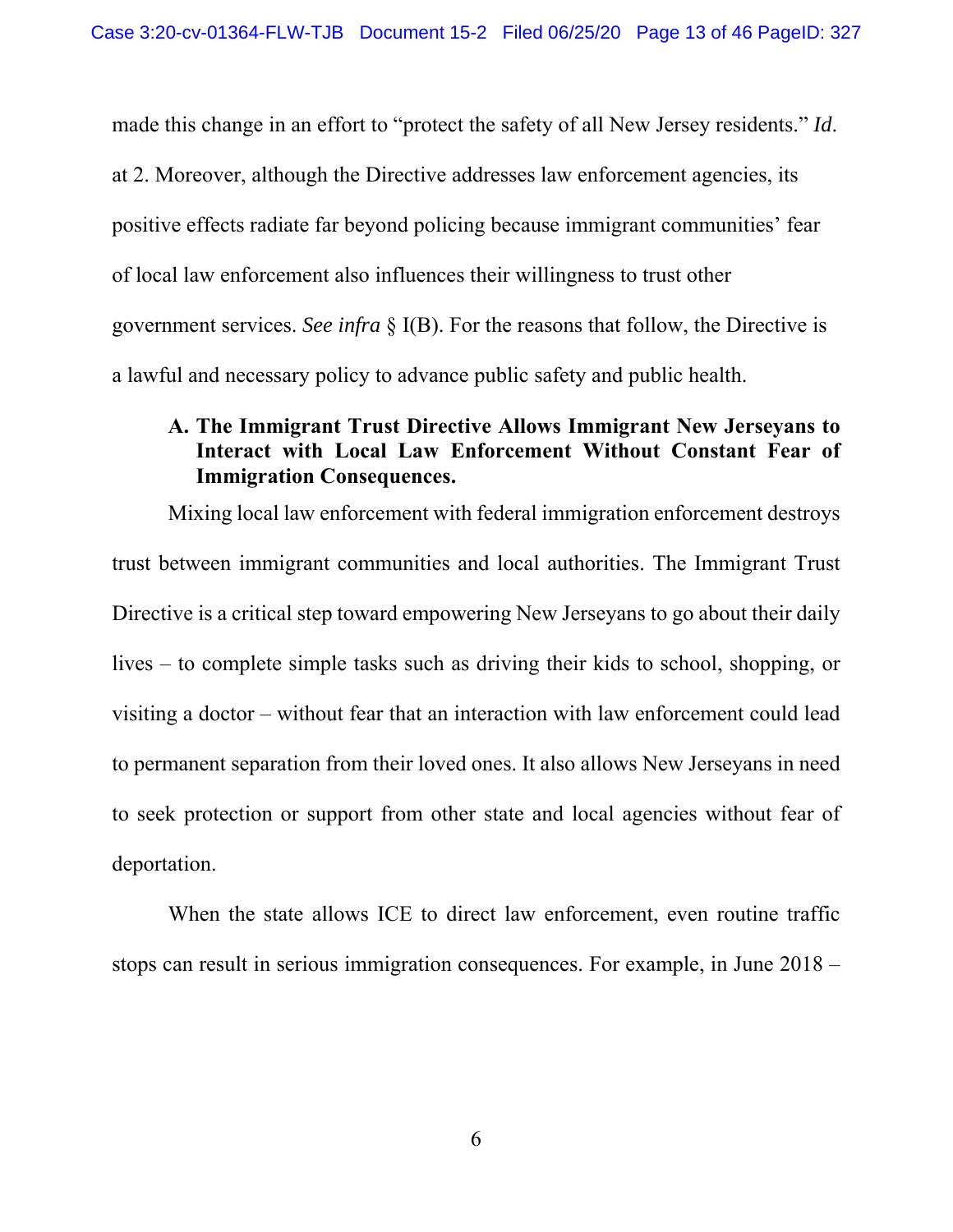the same month advocates sued Newark for elevated lead levels in its water supply<sup>4</sup> – Daniel Castro's fiancée asked him to pick up bottled water she needed to prepare their nine-month-old's formula.<sup>5</sup> Daniel, a 28-year-old Newark resident with no criminal history who had lived in the United States since fleeing political violence in Nicaragua as a teenager, sat in the passenger seat while his fiancée's father drove them home. After his fiancée's father made an illegal U-turn, Newark Police officers pulled the two men over and asked for their identification. *See id.* Daniel's interaction with the criminal justice system should have ended there, since the Newark Police did not charge him with any offense. Instead, Newark Police detained him based solely upon his immigration status. Without issuing any charges, the police turned him over to ICE custody, where he was detained and separated from his fiancée and U.S. citizen son. *See id.*

Blending local police work with immigration enforcement can also discourage survivors of intimate partner violence or sexual abuse from seeking help out of fear

<sup>4</sup> *See, e.g.,* Marisa Iati, *Toxic Lead, Scared Parents and Simmering Anger: A Month Inside a City Without Clean Water*, Washington Post (Oct. 3, 2019), https://www.washingtonpost.com/climate-environment/2019/10/03/toxic-leadscared-parents-simmering-anger-month-inside-city-without-clean-water/. 5 Thomas E. Franklin, *Despite Newark's Sanctuary City Status, Undocumented* 

*City Resident Turned Over to ICE*, TAP into Newark (Aug. 9, 2018), *available at* https://www.tapinto.net/towns/newark/sections/government/articles/despitenewarks-sanctuary-city-status-undocumen; *see also Newark Police Turn Over Undocumented Immigrant to ICE*, WNYC News (Aug. 12, 2018), *available at* https://www.wnyc.org/story/newark-police-turn-over-undocumented-immigrantice/.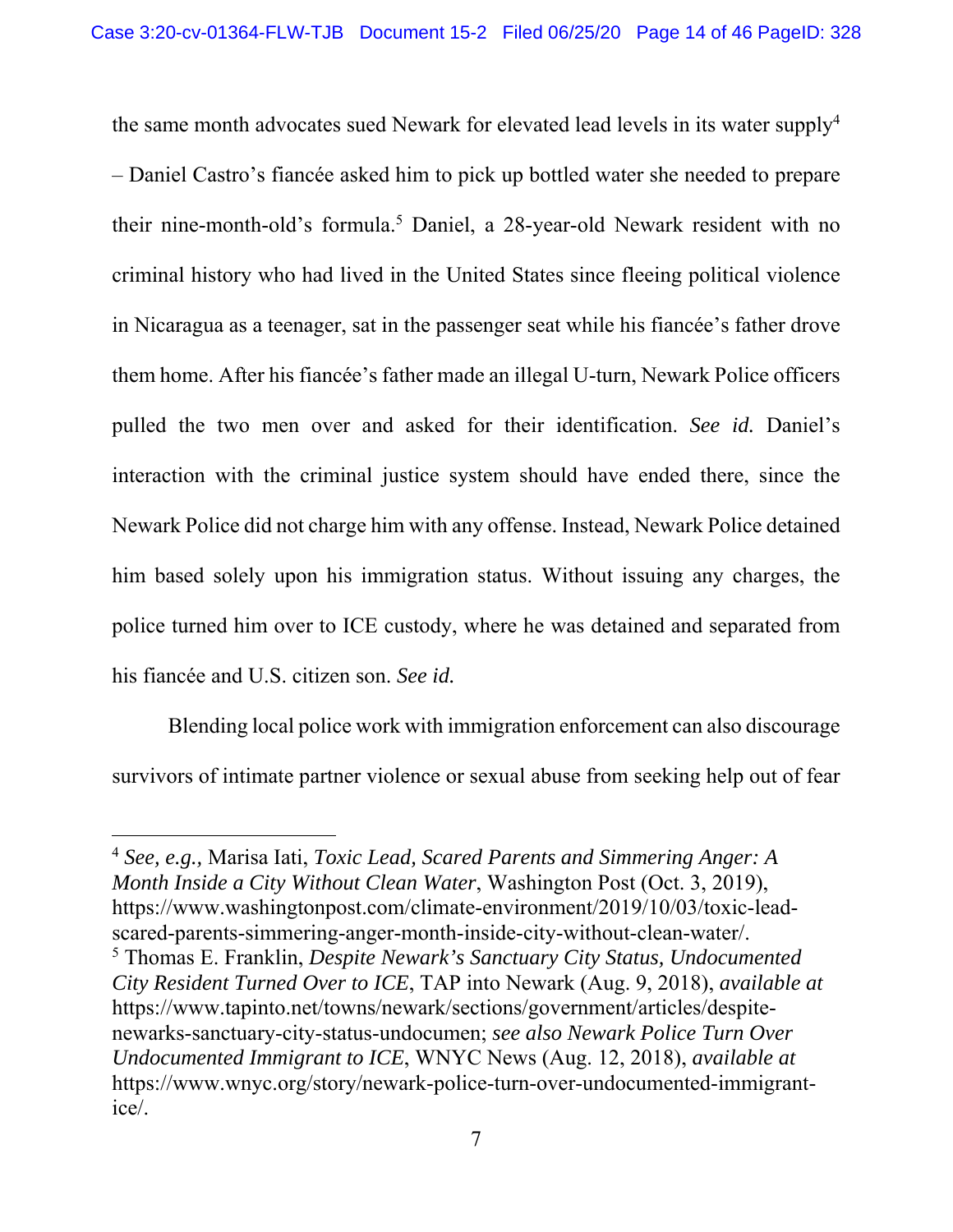that ICE will become involved. Experiences of New Jersey's immigrant communities prior to the Directive place this fear in context. In February 2018 in Passaic County, for example, police officers responded to a report of a domestic dispute involving a pregnant woman and her husband. The resulting interaction brought the woman to the attention of immigration authorities, and after being detained by local law enforcement for two days, she was transferred to federal immigration custody at the Essex County Correctional Facility. The woman suffered a miscarriage of her pregnancy shortly after she was released.<sup>6</sup>

 When local officers are involved in immigration enforcement, undocumented residents also feel unable to contact the authorities to report crimes or serve as witnesses, out of fear that they will be deported. One mother living in Elizabeth, for example, contacted *amicus* Make the Road New Jersey prior to implementation of the Directive with an urgent problem: someone was threatening to kidnap her child. She asked whether it was safe for her to call the police, since she was undocumented.<sup>7</sup> This mother's crisis emphasizes how seriously many members of immigrant communities fear cooperation between local law enforcement and federal immigration enforcement – a fear so strong that a mother feels she must choose

<sup>6</sup> Telephone Interview with Lauren Herman, Supervising Attorney, Make the Road New Jersey (Dec. 17, 2019). Case notes are on file with *amicus* Make the Road New Jersey.

<sup>7</sup> *Id.*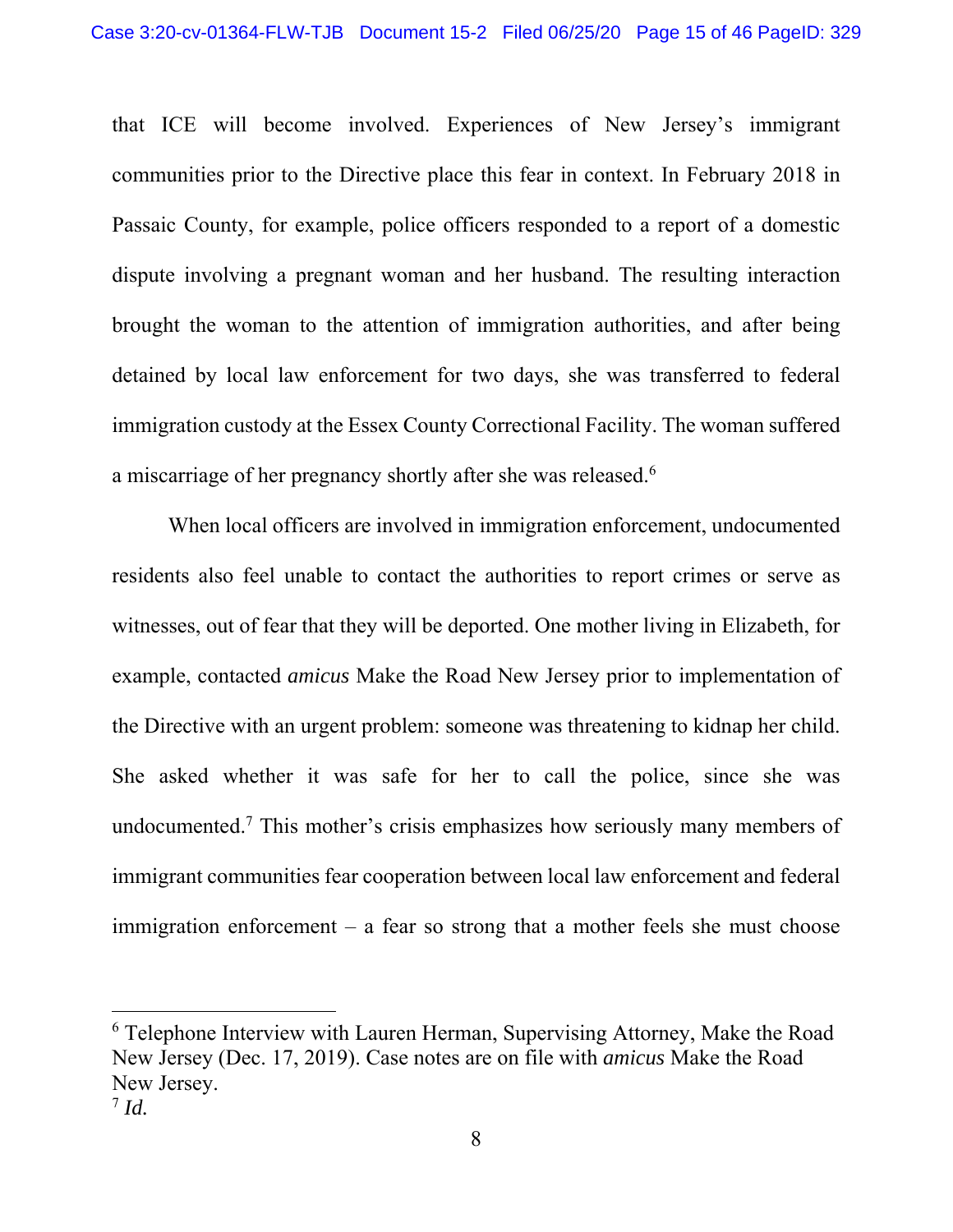between reporting a threat against her child and protecting her family from deportation.

The data bear out these observations. One study conducted in four counties across the United States found that Latinos, regardless of immigration status, reported being less likely to volunteer information about crimes because they feared attracting unwanted law enforcement attention to their family or friends.<sup>8</sup> Seventy percent of undocumented respondents and 44 percent of Latino respondents, across all immigration statuses, reported that they would be less likely to communicate with law enforcement if they were victims of a crime out of fear that local officers would question their immigration status or the status of people they know. *Id.* at 5. Another study showed that in places with policies that allow for, or in some cases require, state or local immigration enforcement,<sup>9</sup> the rate of petitions submitted under the Violence Against Women Act – which creates a pathway for immigrant survivors of

8 Nik Theodore, *Insecure Communities: Latino Perceptions of Police Involvement in Immigration Enforcement* 17, University of Illinois at Chicago (May 2013), *available at* https://greatcities.uic.edu/wp-

content/uploads/2014/05/Insecure\_Communities\_Report\_FINAL.pdf.

<sup>&</sup>lt;sup>9</sup> The study characterized these policies to include cooperative agreements between local or state law enforcement and federal immigration authorities, as well as statewide omnibus immigration laws and employment verification mandates. *See*  Catalina Amuedo-Dorantes and Esther Arenas-Arroyo, *Police Trust and Domestic Violence: Evidence from Immigration Policies*, IZA Institute of Labor Economics (Oct. 2019) at 8-10, 13-14, *available at* http://ftp.iza.org/dp12721.pdf.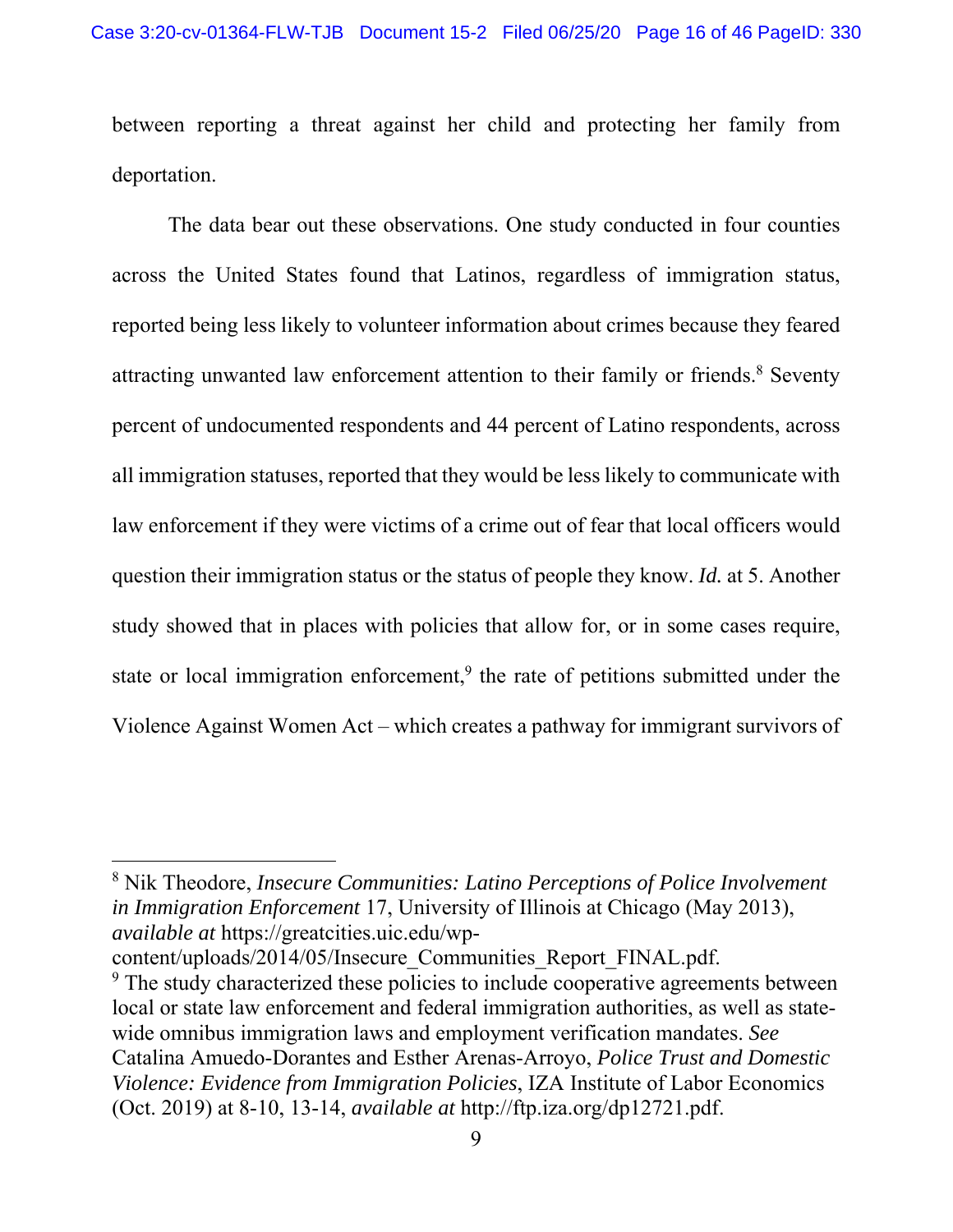domestic violence to leave abusive relationships and independently apply for lawful permanent resident status – decreased.10

Similarly, a 2017 national survey of prosecutors revealed that recent intensity in federal immigration enforcement and anti-immigrant sentiment resulted in decreased cooperation with law enforcement by immigrant victims of crimes, especially survivors of domestic violence, child abuse, and sexual assault.<sup>11</sup> In a 2019 survey of advocates across the country who represent immigrant victims of domestic and sexual violence, 76 percent of advocates reported that their immigrant survivor clients had concerns about contacting the police, and around 60 percent of advocates reported that their agencies observed an increase in immigration-related questions from clients.<sup>12</sup> In the same survey, 52 percent of advocates reported working with survivors who elected to drop their civil or criminal cases against a perpetrator out of fear. *Id.* 

<sup>10</sup> *See* Catalina Amuedo-Dorantes and Esther Arenas-Arroyo, *Police Trust and Domestic Violence: Evidence from Immigration Policies*, IZA Institute of Labor Economics (Oct. 2019) at 27, *available at* http://ftp.iza.org/dp12721.pdf.

<sup>11</sup> *See* Rafaela Rodrigues et al., *Promoting Access to Justice for Immigrant and Limited English Proficient Crime Victims in an Age of Increased Immigration Enforcement: Initial Report from a 2017 National Survey* at 71-73, National Immigrant Women's Advocacy Project (May 3, 2018), *available at* http://library.niwap.org/wp-content/uploads/Immigrant-Access-to-Justice-National-Report.pdf.

<sup>12</sup> Tahirih Justice Center, *Survey of Advocates Reveals Immigrant Survivors Fear Reporting Violence*, (June 4, 2019), *available at* 

https://www.tahirih.org/news/survey-of-advocates-reveals-immigrant-survivorsfear-reporting-violence/.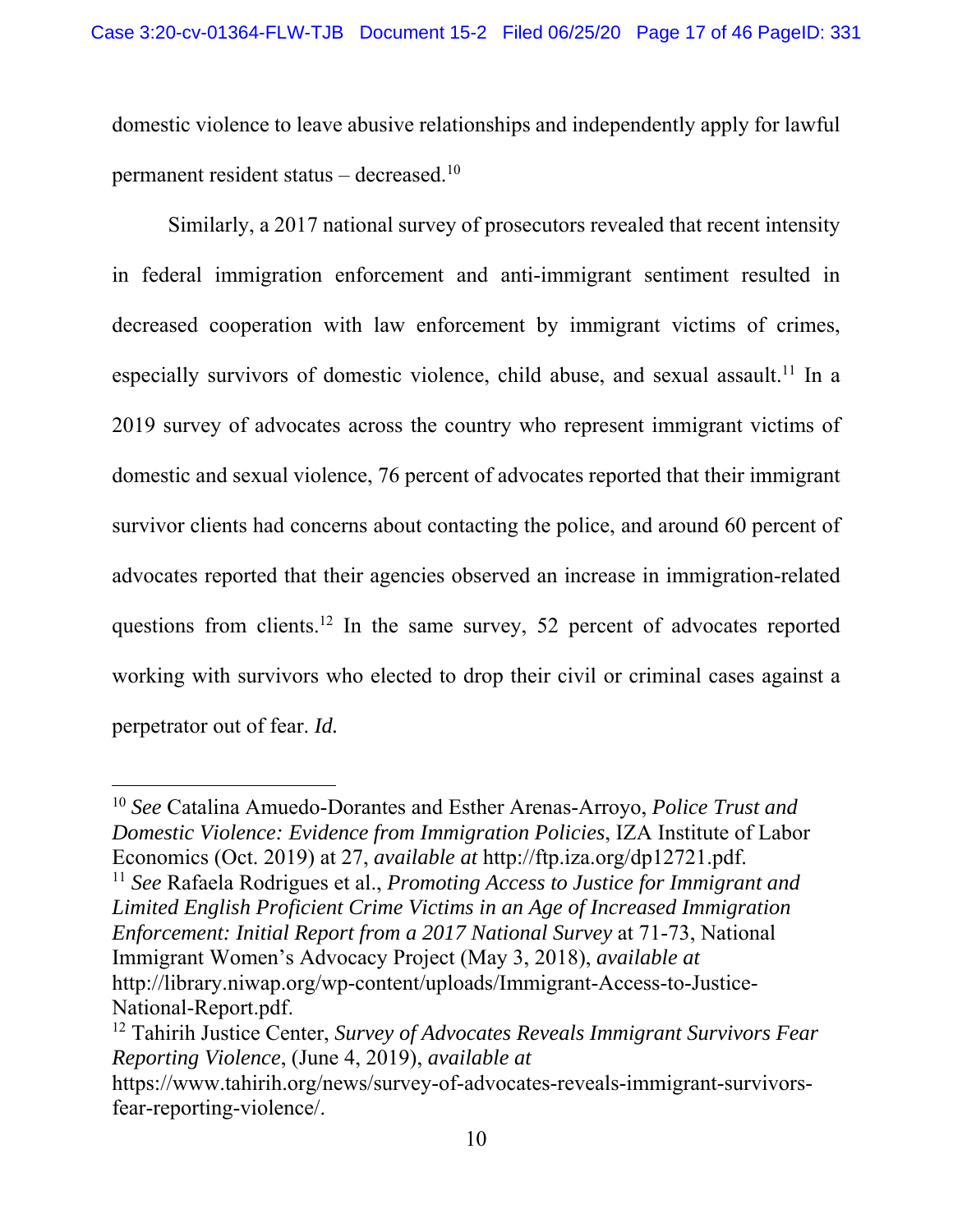The experiences of other localities are instructive. When Texas debated SB4, a law that required local law enforcement agencies to engage in immigration enforcement, Houston's police chief reported a 43 percent decrease in sexual assaults reported by Hispanic communities compared to the same time the previous year. City of Houston Complaint in Intervention and Declaration of Art Acevedo at 17, 51-52, *City of El Cenizo v. Texas*, No. 5:17-CV-00404-OLG (W.D. Tex. June 30, 2017), ECF No. 139. Although reports by non-Hispanic victims of rape and violent crime increased, reporting in Hispanic communities for violent crime dropped by 13 percent during the same period. *Id.* at ¶ 52. Shortly after an undocumented woman was arrested by ICE at a courthouse in El Paso, where she sought a protective order against an abusive partner, the city saw a 12 percent decrease in the number of people seeking protective orders.<sup>13</sup>

Without the Immigrant Trust Directive, New Jersey's immigrant communities would continue to fear that interactions with law enforcement – ranging from routine traffic stops to efforts to protect oneself from domestic violence – could result in deportations and family separations. The Directive thus allows immigrants and their families to live in greater security, and promotes public safety for all New Jerseyans.

13 Tom Dart, *Fearing Deportation, Undocumented Immigrants Wary of Reporting Crimes*, The Guardian (Mar. 23, 2017), *available at* https://www.theguardian.com/us-news/2017/mar/23/undocumented-immigrantswary-report-crimes-deportation.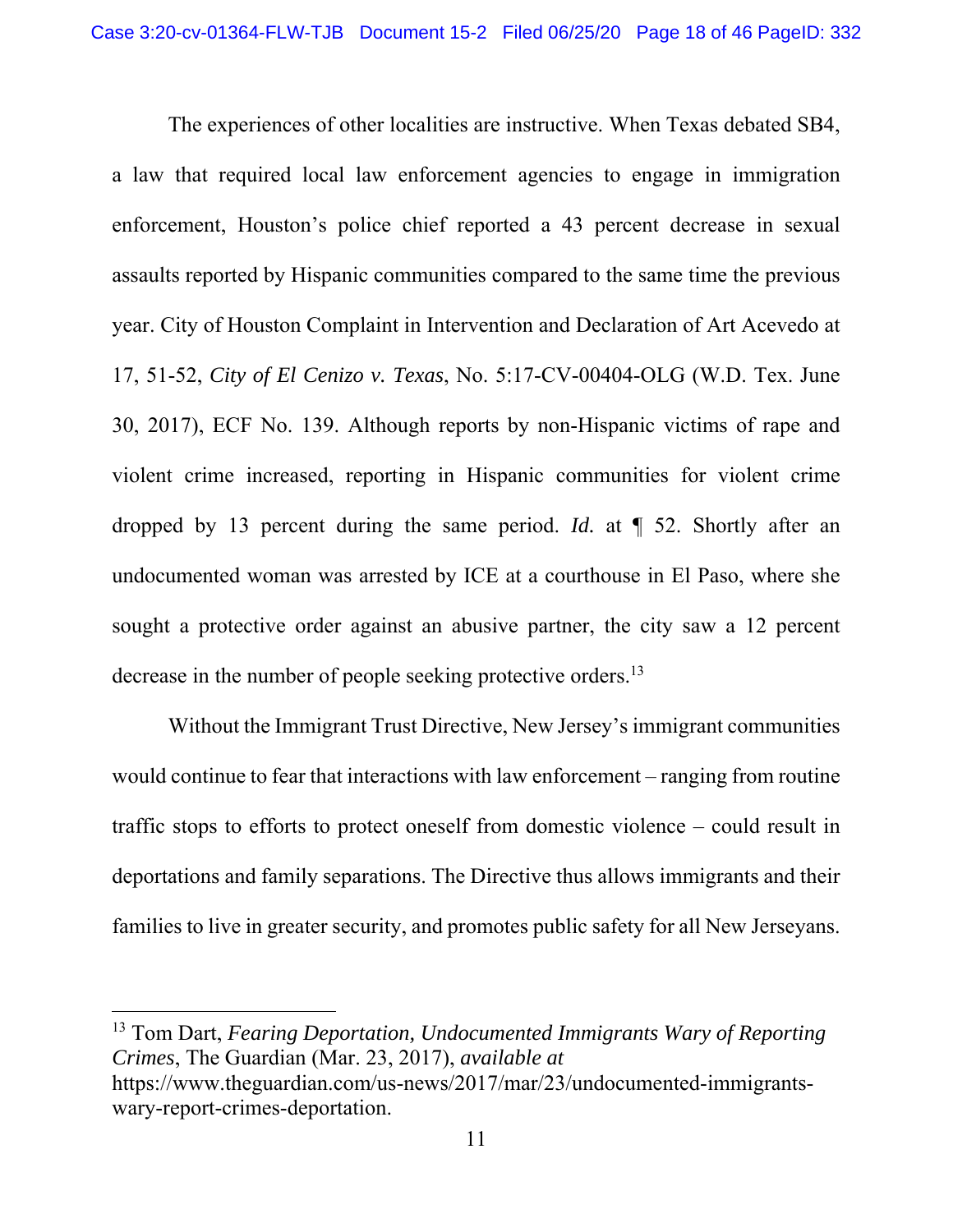### **B. The Directive Promotes Immigrant Communities' Trust of Social Services and Health Programs, Improving Public Health.**

Immigrant communities' level of trust in local law enforcement also affects how comfortable non-citizens are seeking help from other public services, including health care providers. The deep-rooted fear of deportation not only deters individuals who are themselves non-citizens from accessing social services, but discourages family members of non-citizens from seeking or accepting public services that are essential to health, education, and well-being.

 For example, Karol Ruiz, an attorney in New Jersey who was undocumented as a child, has recounted how this fear prevented her from seeking protection from ongoing childhood sexual abuse. When Child Protective Services visited her family's home, she did not report the abuse, "fearing that [her] family would be deported."14 If the Immigrant Trust Directive had existed when she was a child, Ms. Ruiz writes, she would have asked for help. *Id.* Now, she can advise her clients about the protections offered by the Directive. One of her young clients suffering sexual abuse, for example, refused to cooperate with mental health providers, "fearing deportation consequences for her mother." *Id.* After Ms. Ruiz

14 Karol Ruiz, *To End Hate in N.J. We Can't Ignore Policies that Support Immigrant Communities*, NJ.com (Aug. 18, 2019), *available at* https://www.nj.com/opinion/2019/08/to-end-hate-in-nj-we-cant-ignore-policiesthat-support-immigrant-communities.html.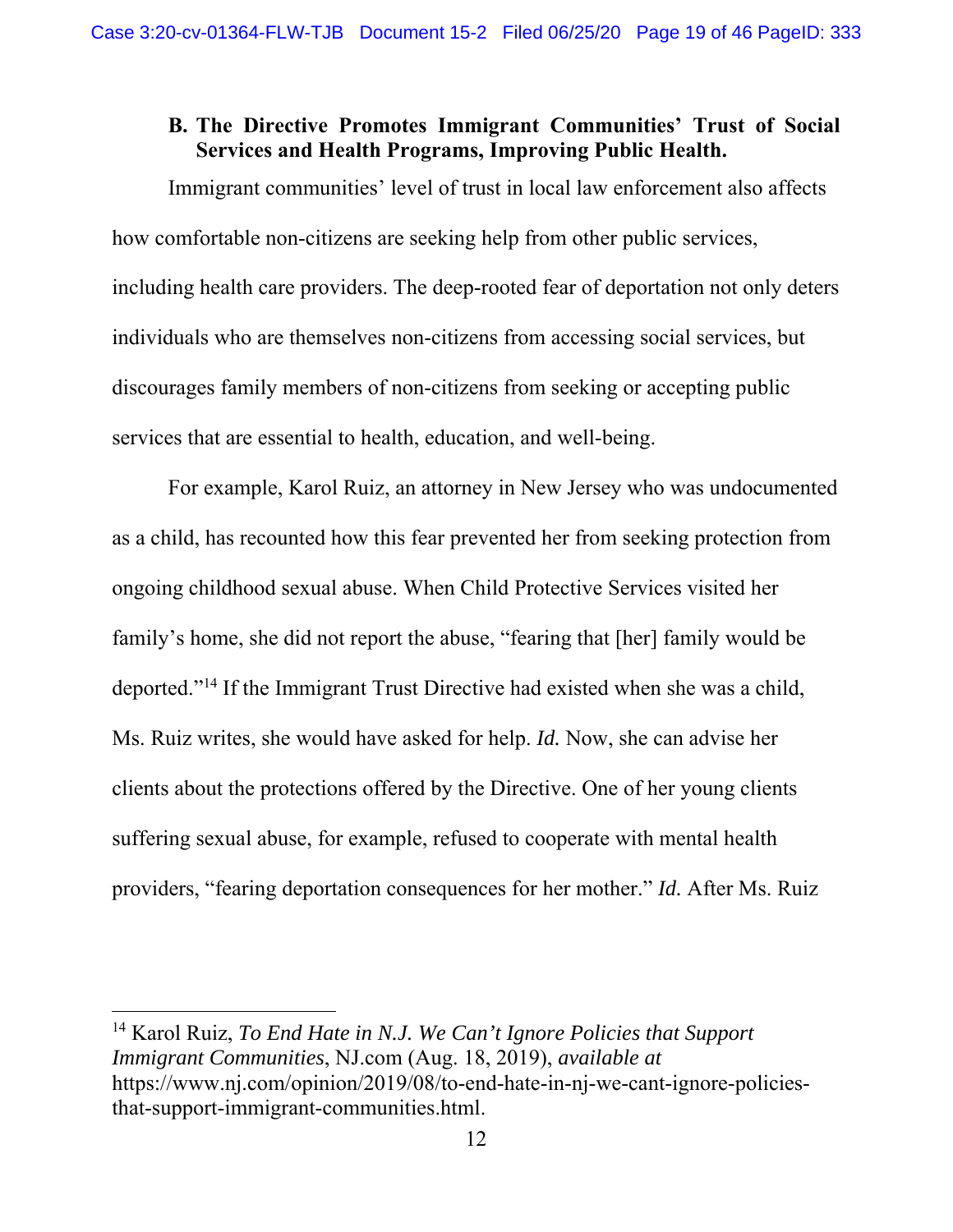explained how the Directive could protect her mother, her client sought the help she needed. *Id.*

 Local collaboration with federal immigration enforcement especially affects access to healthcare, in part due to historical alignment between public health officials and immigration authorities.15 Researchers have found that immigrants are more reluctant to seek medical treatment when local law enforcement coordinate with federal immigration authorities, as discussed below, and that immigrants fear sharing their personal information with doctors, healthcare administrators, and other public service providers.16

 Analyzing the effects of ICE's controversial Secure Communities program, which expanded collaborative immigration enforcement by local officers and ICE, a 2018 study observed a "trickle-down effect" on Latino individuals' trust toward "government-provided health information."17 "U.S.-born and immigrant Latinos

 $\overline{a}$ 

<sup>15</sup> *See, e.g.,* Francisco Pedraza et al., *Cautious Citizenship: The Deterring Effect of Immigration Issue Salience on Health Care Use and Bureaucratic Interactions Among Latino US Citizens*, 42 J. of Health Pol., Pol'y and Law 925, 930-36 (2017), *available at* https://read.dukeupress.edu/jhppl/article/42/5/925/131418/ Cautious-Citizenship-The-Deterring-Effect-of (reviewing historical examples of public health officials associating themselves with immigration authorities). <sup>16</sup> *See, e.g.,* Alexia Elejalde-Ruiz, *Fear, Anxiety, Apprehension: Immigrants Fear Doctor Visits Could Leave Them Vulnerable to Deportation*, Chicago Tribune (Feb. 22, 2018), *available at* https://www.chicagotribune.com/business/ct-bizimmigration-fears-hurt-health-care-access-0225-story.html.

<sup>17</sup> Vanessa Cruz Nichols et al., *Spillover Effects: Immigrant Policing and Government Skepticism in Matters of Health for Latinos*, 78 Public Admin Rev. 432, 440 (May/June 2018).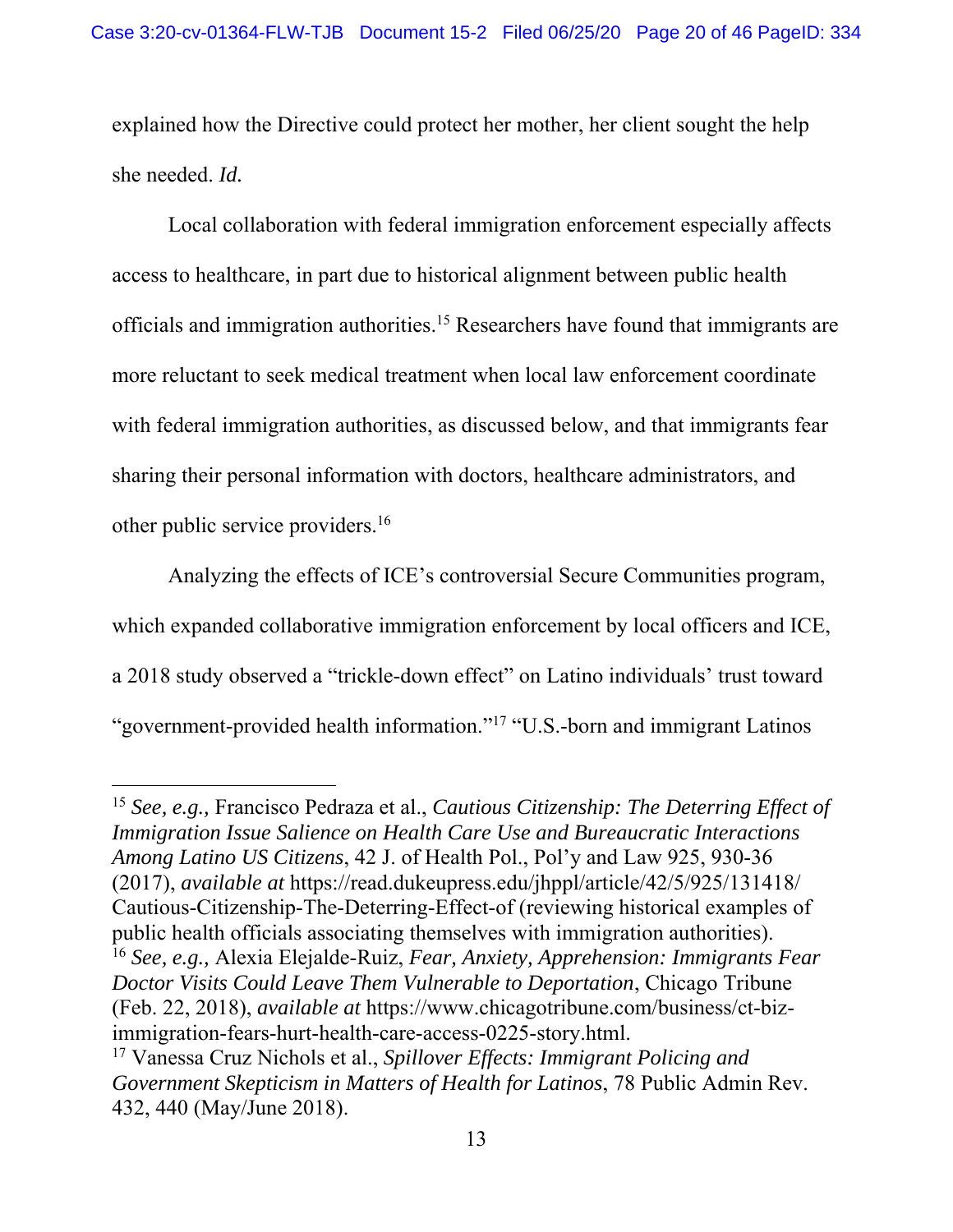who live in counties where immigration policing under the [Secure Communities] program is the most intense are less likely to trust health information from government agencies than their Latino counterparts living in counties with lower levels of immigrant policing." *Id.* Although Secure Communities was designed to be an immigration enforcement policy, it had "spillover effects" on public health policy, threatening public health in areas of heightened immigration enforcement.

 Arizona's infamous SB 1070 had a similar effect. The "show me your papers" law made it a state crime to be without immigration documents on one's person and expanded local police power to question and detain persons suspected to be without lawful status. Health providers reported a drop in routine care including doctor visits, vaccinations, HIV education, and prenatal care as a result of the law.18 Providers "noted dramatic changes in clinic intake and service use," and public health services likewise observed a "definite change" that they attributed to fear of deportation. *Id.* The study even revealed immigrants' reluctance to travel outside their neighborhoods for healthier food, as well as parents' reluctance to allow their children to exercise outside their homes. *Id.* at 1251.

<sup>18</sup> Lisa J. Hardy et al., *A Call for Further Research on the Impact of State-Level Immigration Policies on Public Health*, 102 Am. J. of Public Health 1250, 1252 (2012), *available at* https://www.ncbi.nlm.nih.gov/pmc/articles/PMC3477996/pdf/AJPH.2011.300541. pdf.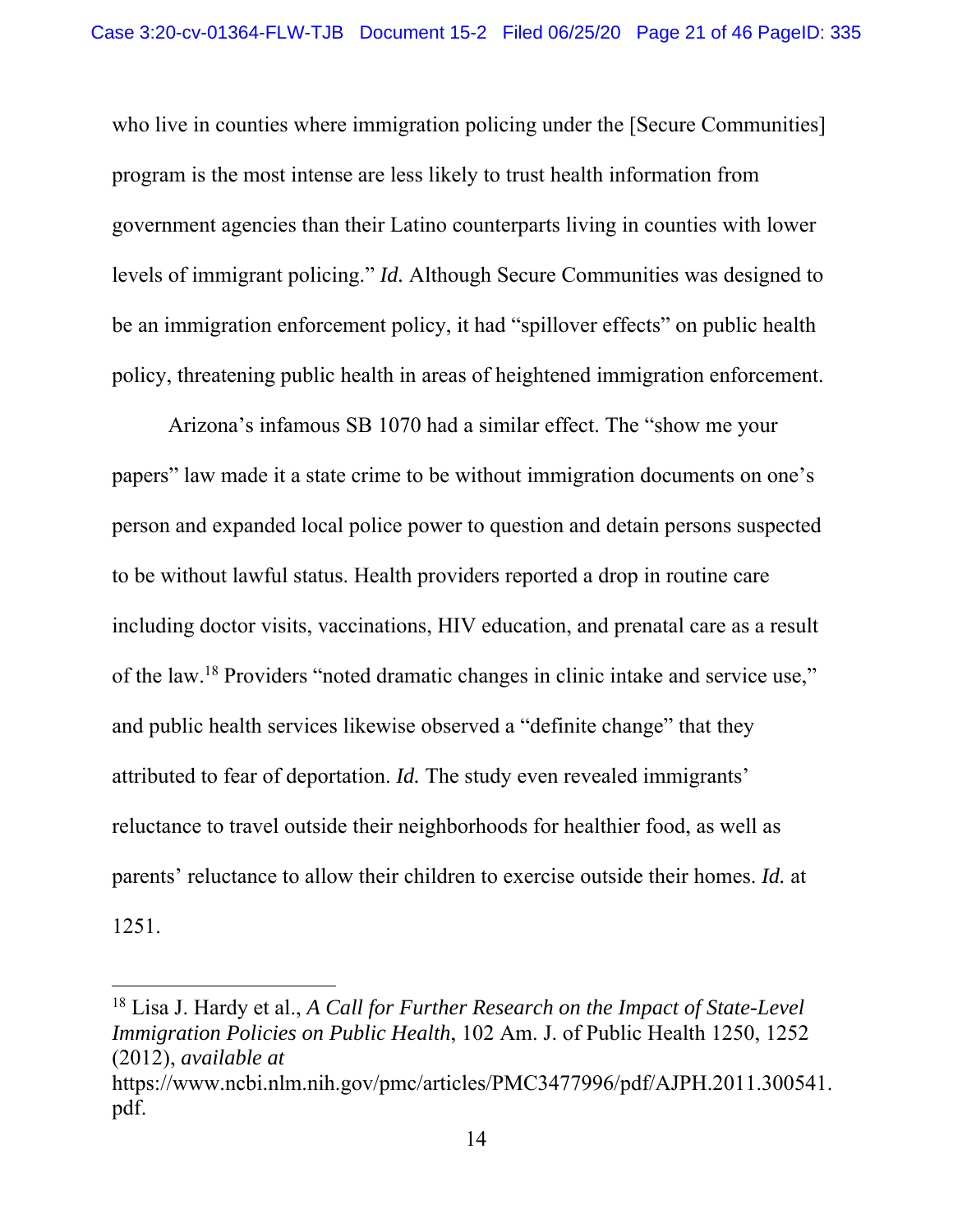A survey of healthcare providers and advocates in a Massachusetts city with a high immigrant population similarly revealed how fear of immigration arrests or deportations interrupted necessary medical care. After a large and highlypublicized raid in a nearby Massachusetts immigrant community, more than forty percent of surveyed medical providers included in the analysis indicated that the fear of immigration consequences had a negative impact on their immigrant patients, including interrupted healthcare.19

 Immigrants' fear of engaging with healthcare providers not only negatively impacts individual health, it also presents an especially salient public health challenge during the COVID-19 pandemic, an extraordinary public health crisis in the state of New Jersey. As of June 24, 2020, the state reported 169,892 cases and 12,995 deaths from the virus.<sup>20</sup> New Jersey has experienced the third most confirmed cases and the second most deaths in the country from COVID-19.21

19 Karen Hacker et al., *Provider's Perspectives on the Impact of Immigration and Customs Enforcement (ICE) Activity on Immigrant Health*, 23 J. Health Care Poor Underserved 651, 655 (May 2012), *available at*

 $\overline{a}$ 

https://muse.jhu.edu/article/474046/pdf (reporting missed well-child visits, reluctance to share true identities and personal information, and compulsion to remain "on the move" to evade ICE, thereby preventing long-term treatment). <sup>20</sup> "New Jersey COVID-19 Dashboard," NJ Health (June 24, 2020),

https://www.nj.gov/health/cd/topics/covid2019\_dashboard.shtml. <sup>21</sup> "CDC COVID Data Tracker," Centers for Disease Control and Prevention (June 25, 2020), https://www.cdc.gov/covid-data-tracker/#cases.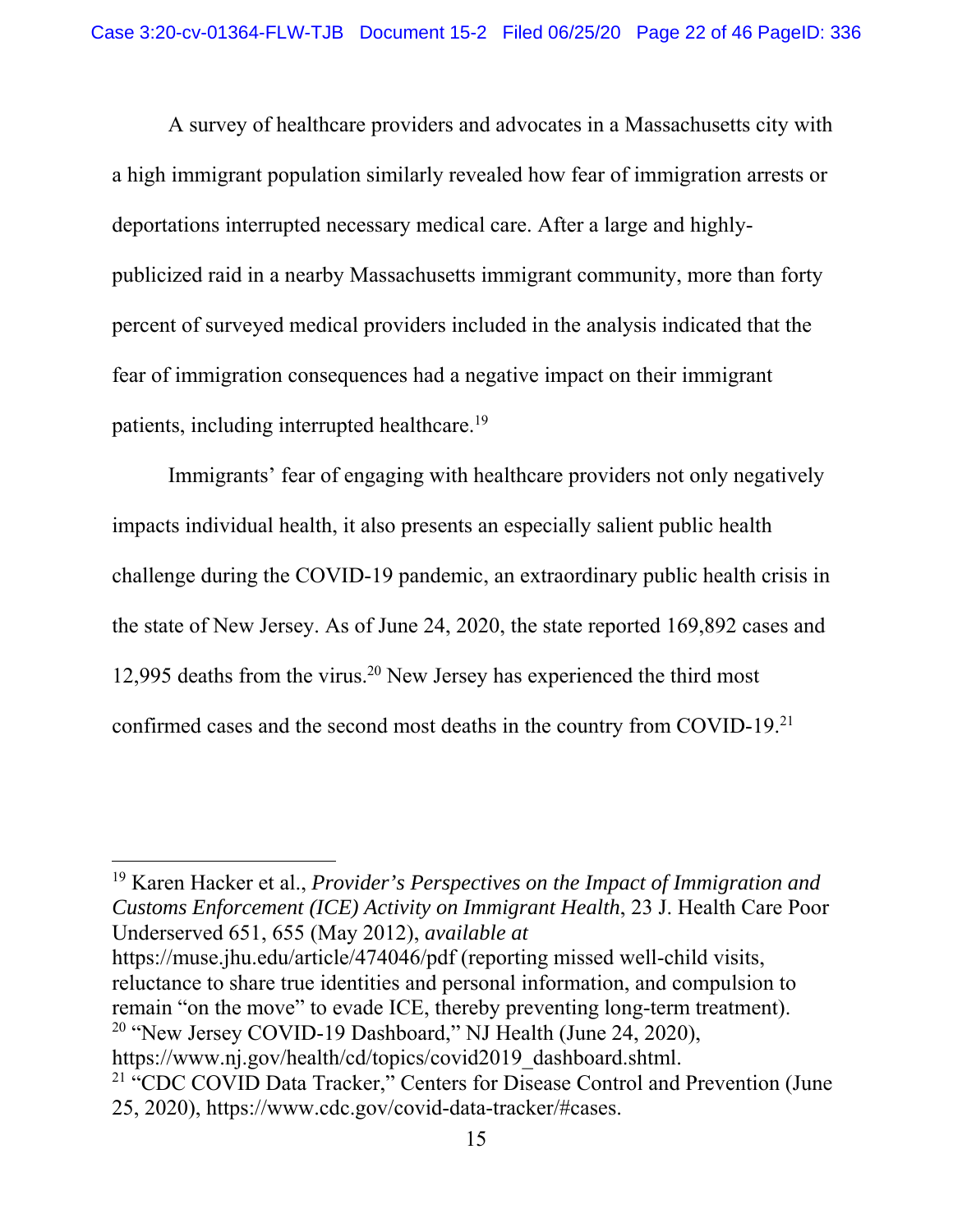To effectively combat the coronavirus, the public will need to trust that they can engage with public health authorities and health providers. Indeed, the World Health Organization's guidance emphasizes the need to "maintain and build public trust in public health authorities before, during and after" a pandemic.<sup>22</sup> Affected countries must pay special attention to the "barriers affecting [the] willingness or ability to comply" with recommended protective measures. *Id.* 

 Fortunately, the Immigrant Trust Directive draws clear distinctions between immigration enforcement and New Jersey's state and local officers, helping New Jersey to protect not only community safety, but also public health.<sup>23</sup>

 $\overline{a}$ 22 World Health Organization, *Pandemic Influenza Preparedness and Response: A WHO Guidance Document* (2009), *available at*

https://www.ncbi.nlm.nih.gov/books/NBK143063/.

 $23$  Evidence also suggests that fear of local authorities' engagement in immigration enforcement can lead to avoidance of other public services and activities beyond health care. In one study, adults in immigrant families – including both individuals who are themselves foreign-born and individuals who live with foreign-born family – reported extensive avoidance of public services "in which they could be asked or bothered about citizenship status." One in six adults reported that they or a family member avoided at least one routine life activity in 2018 due to immigration fears. Specifically, immigrants reported that fear of deportation prevented them from engaging in the following routine activities: driving a car (9.9% reported avoiding); talking to the police (8.3%); visiting public places like parks and libraries (7.8%); visiting a doctor or a health clinic (6.3%); and talking with school employees (4.7%). Hispanic adults in immigrant families were significantly more likely than their white counterparts to abstain. Families that include undocumented people were even more cautious: one in every three adults in families where at least one member of the household was not a lawful permanent resident or citizen reported that they or a family member avoided at least one routine activity. Hamutal Bernstein et al., *Adults in Immigrant Families Report Avoiding Routine Activities Because of Immigration Concerns* (July 2019),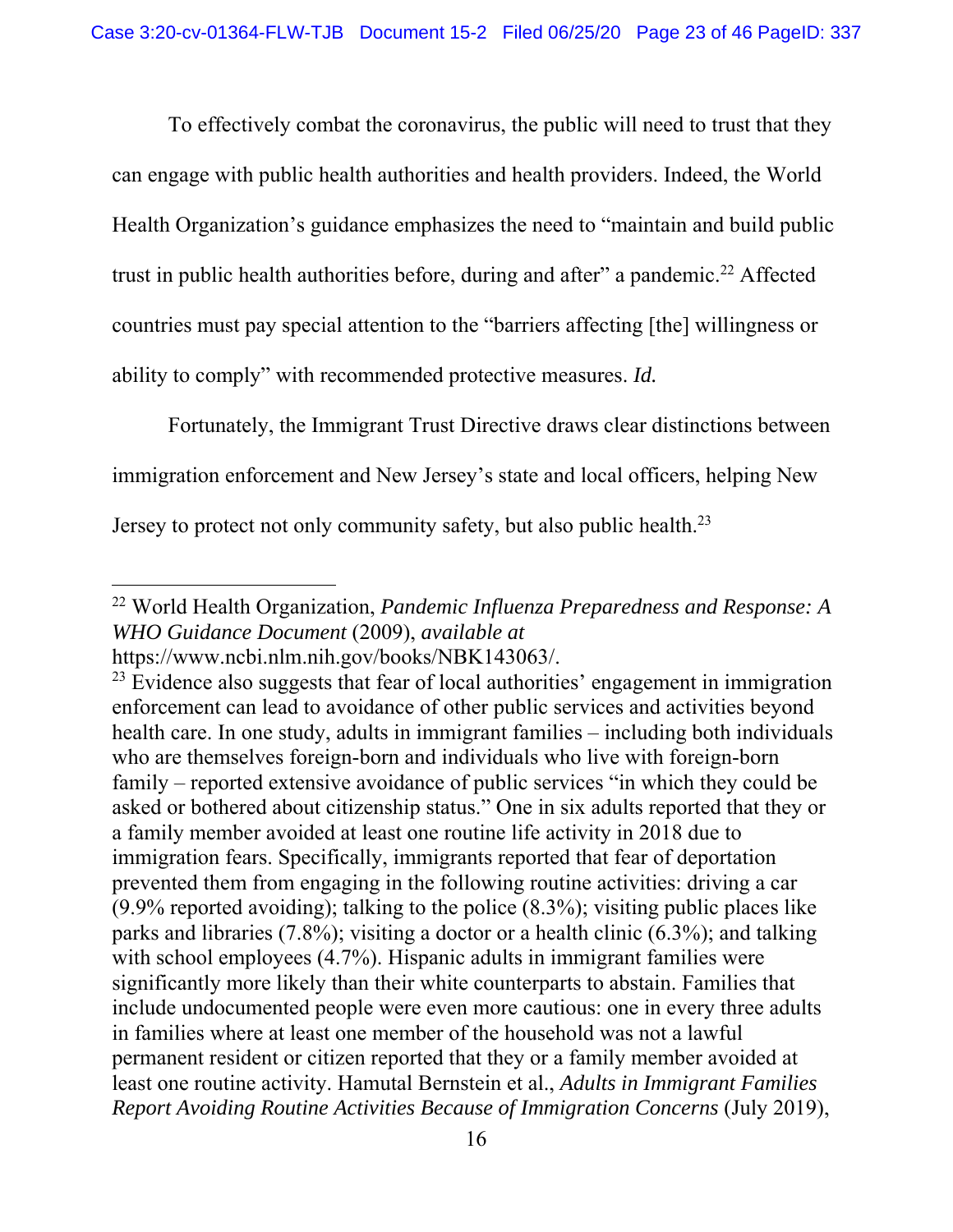# **C. The Immigrant Trust Directive Helps to Prevent Discriminatory Over-Policing of Immigrant Populations and Conserves New Jersey's Limited Resources.**

Another way that local collaboration with immigration enforcement authorities erodes trust with immigrant communities is by increasing racial discrimination and over-policing. In jurisdictions with cooperative agreements with ICE, police arrests reflect racial profiling and an overemphasis on arrests for minor violations rather than more serious, violent crimes.

For example, in Davidson County, Tennessee, arrests of foreign-born individuals reached their highest level in over a decade shortly after a cooperative program with ICE was implemented.24 The "vast majority" of individuals processed under the cooperative agreement were charged with non-violent misdemeanors, like driving without a license, trespassing, or fishing without a license. *Id.* at 6.

Arizona's Maricopa County, which has long assisted ICE to carry out immigration enforcement, provides another prime example. Latino drivers in Maricopa County were four to nine times more likely to be stopped by Maricopa

*available at* https://www.urban.org/sites/default/files/publication/100626/ 2019.07.22 immigrants avoiding activities final v2 1.pdf.

<sup>24</sup> ACLU of Tennessee, *Consequences & Costs: Lessons Learned from Davidson County, Tennessee's Jail Model 287(g) Program* at 11 (Dec. 2012), *available at* https://www.aclu-tn.org/wp-content/uploads/2015/01/287gF.pdf [hereinafter "ACLU of Tennessee, *Consequences & Costs*"].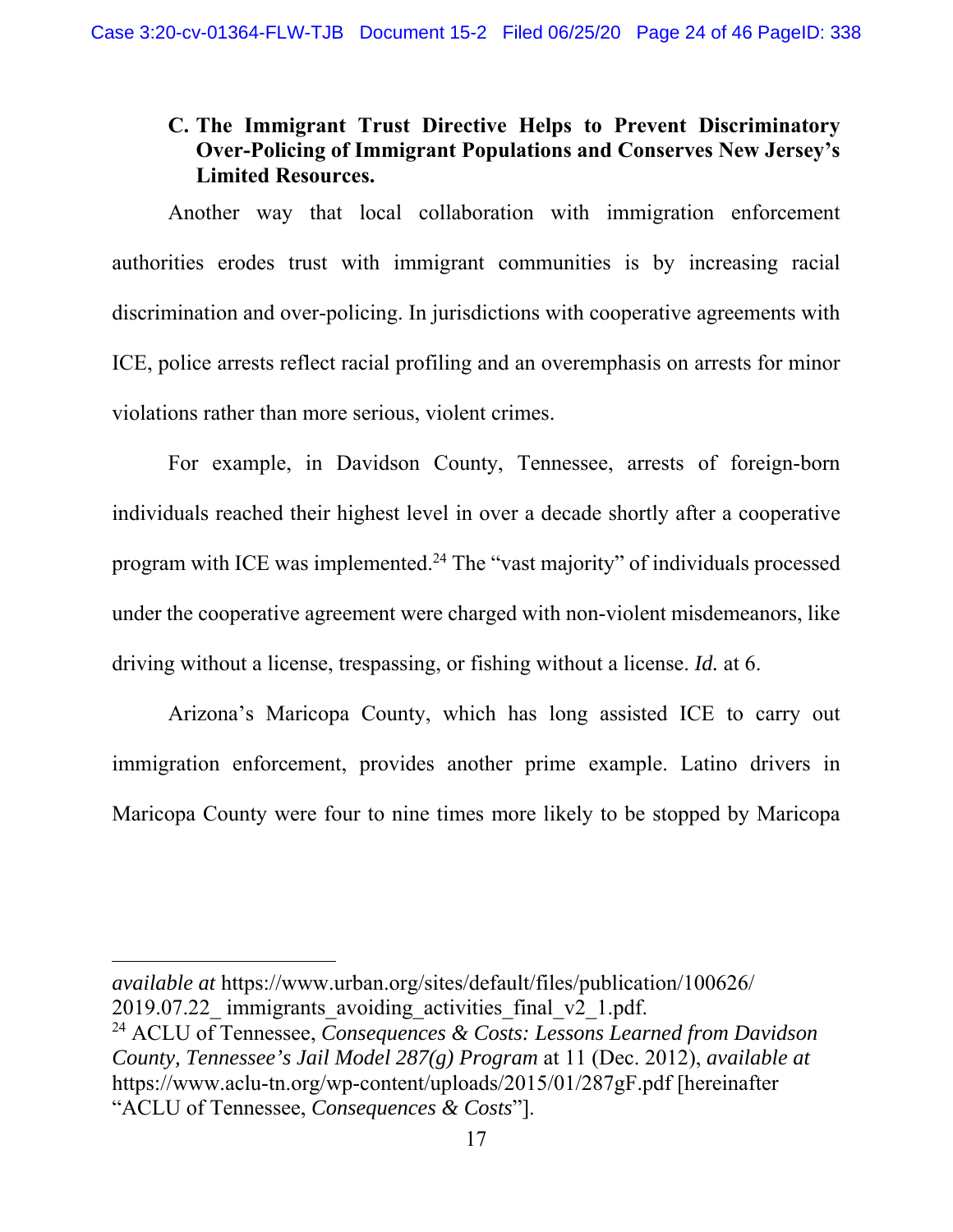officers than non-Latino drivers.25 The county's discriminatory practices were so extreme that they prompted an investigation by the Department of Justice, which concluded that Maricopa County engaged in unlawful profiling and discriminatory jail policies against persons with limited English speaking skills. *Id.* 

Similarly, one statistical analysis of arrests in Frederick County, Maryland, sought to test the hypothesis that the implementation of a cooperative agreement with ICE would lead to racial profiling of members of the Hispanic community in that jurisdiction. The analysis concluded that there had been "a significantly higher number of arrests of Hispanics by the Sheriff's Office than would have occurred in [the agreement's] absence, indicating that attention was focused toward the Hispanic community as a result of the program."26 Recently, a woman who was arrested by the Frederick County (MD) Sherriff's Office after it entered into its agreement with ICE obtained a settlement of \$100,000 in a lawsuit that included allegations of racial profiling and unlawful discrimination.27

<sup>25</sup> *See* Thomas E. Perez, Assistant Attorney General, U.S. Dep't of Justice, Maricopa County Sheriff's Office Investigative Findings Announcement (Dec. 15, 2011), *available at* https://www.justice.gov/opa/speech/assistant-attorney-generalthomas-e-perez-speaks-maricopa-county-sheriff-s-office.

<sup>26</sup> Michael Coon, *Local Immigration Enforcement and Arrests of the Hispanic Population,* J. Migration and Human Security (Aug. 8, 2018), *available at* https://journals.sagepub.com/doi/10.1177/233150241700500305.

<sup>27</sup> *See* Associated Press, *Salvadoran Woman Wins \$100K in Wrongful Arrest Lawsuit*, Wash. Post (June 18, 2020),

https://www.washingtonpost.com/local/salvadoran-woman-wins-100k-inwrongful-arrest-lawsuit/2020/06/18/9098873e-b173-11ea-98b5-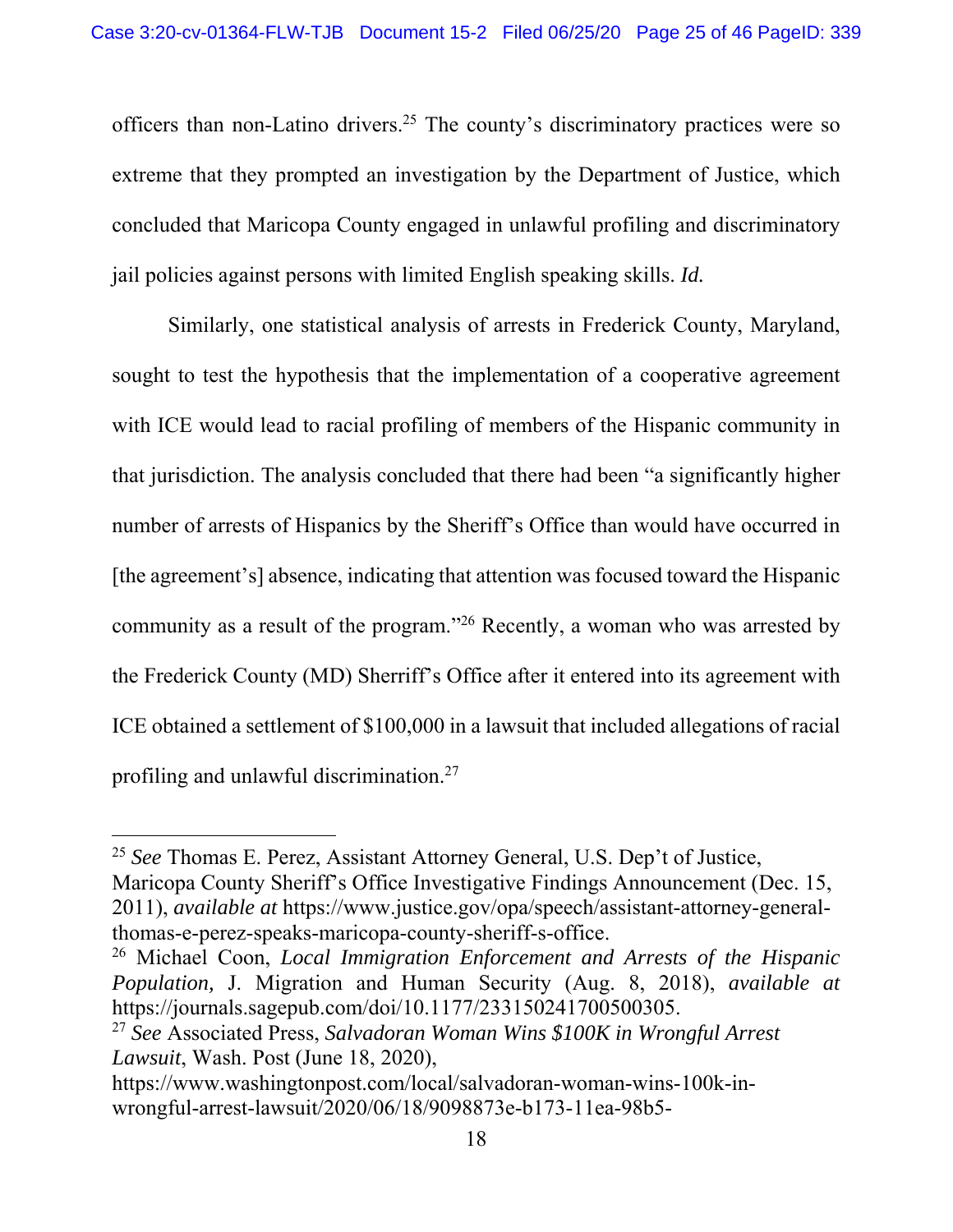Another important way in which the Directive protects New Jerseyans is by ensuring that the State's limited resources go toward local services and public safety, rather than assisting the federal government with immigration enforcement.

 For instance, cooperation with ICE "detainer" requests – the mechanism through which ICE asks local law enforcement to hold people for up to 48 hours beyond their otherwise applicable release time – can be extremely costly. Indeed, ICE detainers diverted millions of dollars from New Jersey's coffers before Attorney General Grewal introduced the Immigrant Trust Directive. Between 2007 and 2017, New Jersey paid at least \$12 million, and possibly far more, to honor ICE's requests.28

<sup>279</sup>a6479a1e4\_story.html; Third Amended Compl., ECF No. 150, *Orellana Santos v. Frederick Cty. Bd. Of Commissioners*, Civ. No. 09-CV-2978 (D. Md. Sept. 25, 2015).

<sup>28</sup> Erika Nava, *Working with ICE: A Costly Choice for New Jersey*, New Jersey Policy Perspective (Nov. 2018), *available at* http://www.njpp.org/wpcontent/uploads/2018/11/NJPP-Working-With-ICE-Report-FINAL.pdf. Detainer holds not only expend state and local resources, but present a cost to families and businesses. In the same ten-year period, New Jersey immigrants detained pursuant to a hold issued by ICE "have foregone \$5 million in lost wages," in addition to the costs that employers must bear due to employee turnover and the emotional costs of prolonged detention. *Id.* Furthermore, local law enforcement agencies have been responsible for tens of thousands of dollars in damages and legal fees after losing lawsuits challenging detention based on ICE detainer requests. *See, e.g*., Alexandra Forter Sirota, *Local Communities Face High Costs of Federal Immigration Enforcement*, North Carolina Justice Center, at 5 (Apr. 16, 2019), *available at* https://www.ncjustice.org/publications/local-communities-face-high-costs-offederal-immigration-enforcement/ (collecting recent cases in which individuals unlawfully held pursuant to an ICE detainer subsequently won tens to hundreds of thousands of dollars); *Galarza v. Szalczyk*, 745 F.3d 634, 645 (3d Cir. 2014)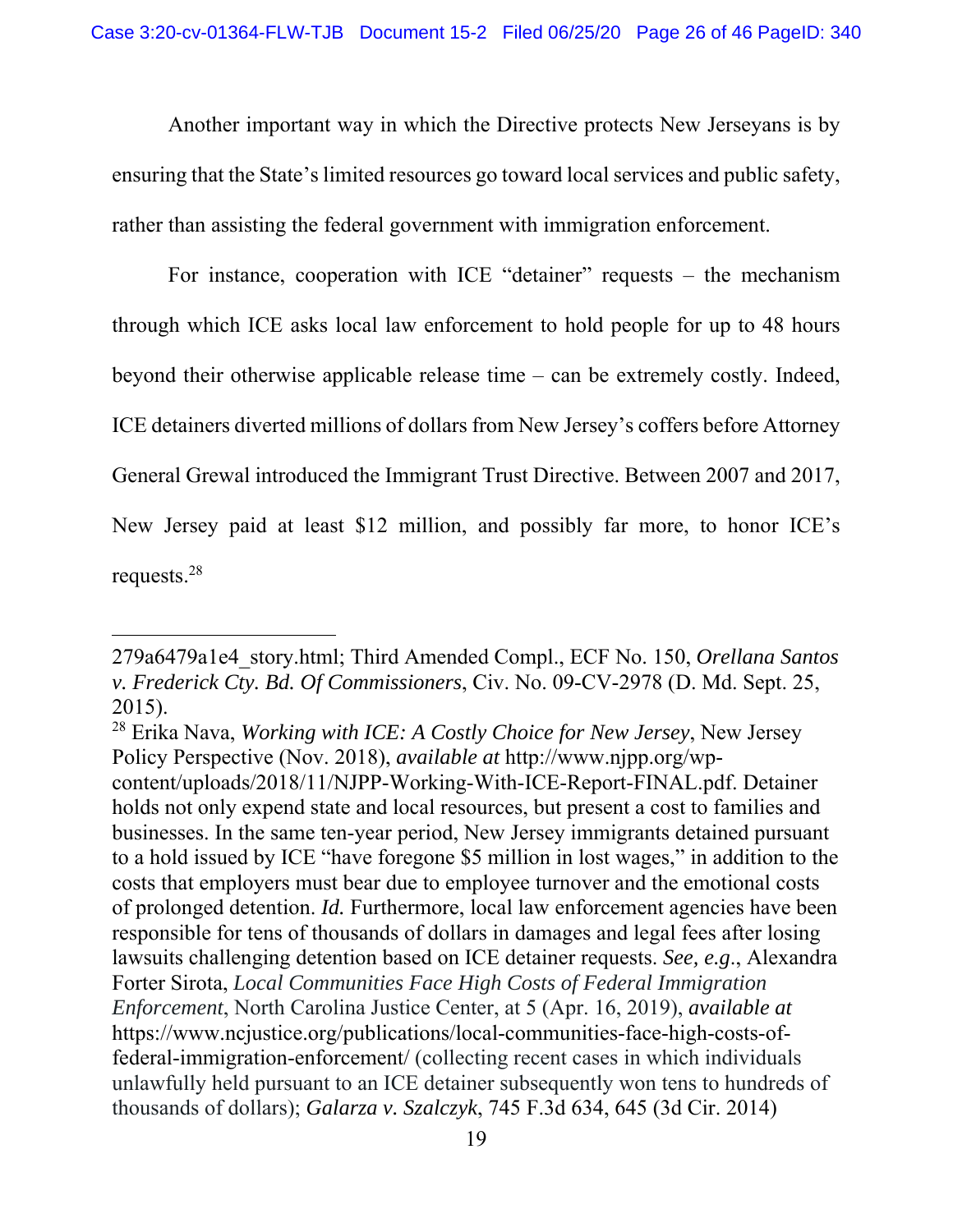In addition to monetary costs, state and local law enforcement agencies devote staff time to enforcing immigration law, rather than keeping the community safe. For instance, Maricopa County's aggressive immigration enforcement initiatives reportedly resulted in the sheriff's failure to investigate at least thirty violent crimes over a year.29 Data also suggests that cooperative agreements with ICE can lead to a focus on punishing immigrants for minor offenses at the expense of investigating more serious crimes. For example, Tennessee's Davidson County witnessed a 15 percent increase in arrests of foreign-born residents for minor offenses after implementing its agreement with ICE, while arrests of foreign-born residents for more severe offenses decreased by 21 percent.<sup>30</sup>

 $\overline{a}$ 

29 Anita Khashu, *The Role of Local Police: Striking a Balance Between Immigration Enforcement and Civil Liberties* at 27, Police Foundation (April 2009), *available at* https://www.policefoundation.org/wpcontent/uploads/2015/07/Khashu-2009-The-Role-of-Local-Police.pdf. 30 ACLU of Tennessee, *Consequences & Costs* at 6.

<sup>(</sup>holding that Lehigh County could be liable for the plaintiff's detention due to ICE detainer request). After adopting a cooperative agreement with ICE, Prince William County spent \$3.1 million to install cameras and monitor footage in 250 police cars to defend against allegations of racial profiling. Audrey Singer et al., *Immigrants, Politics, and Local Response in Suburban Washington*, Brookings Institution at 16 (Feb. 2009), *available at* https://www.brookings.edu/wpcontent/uploads/2016/ 06/0225\_immigration\_singer.pdf.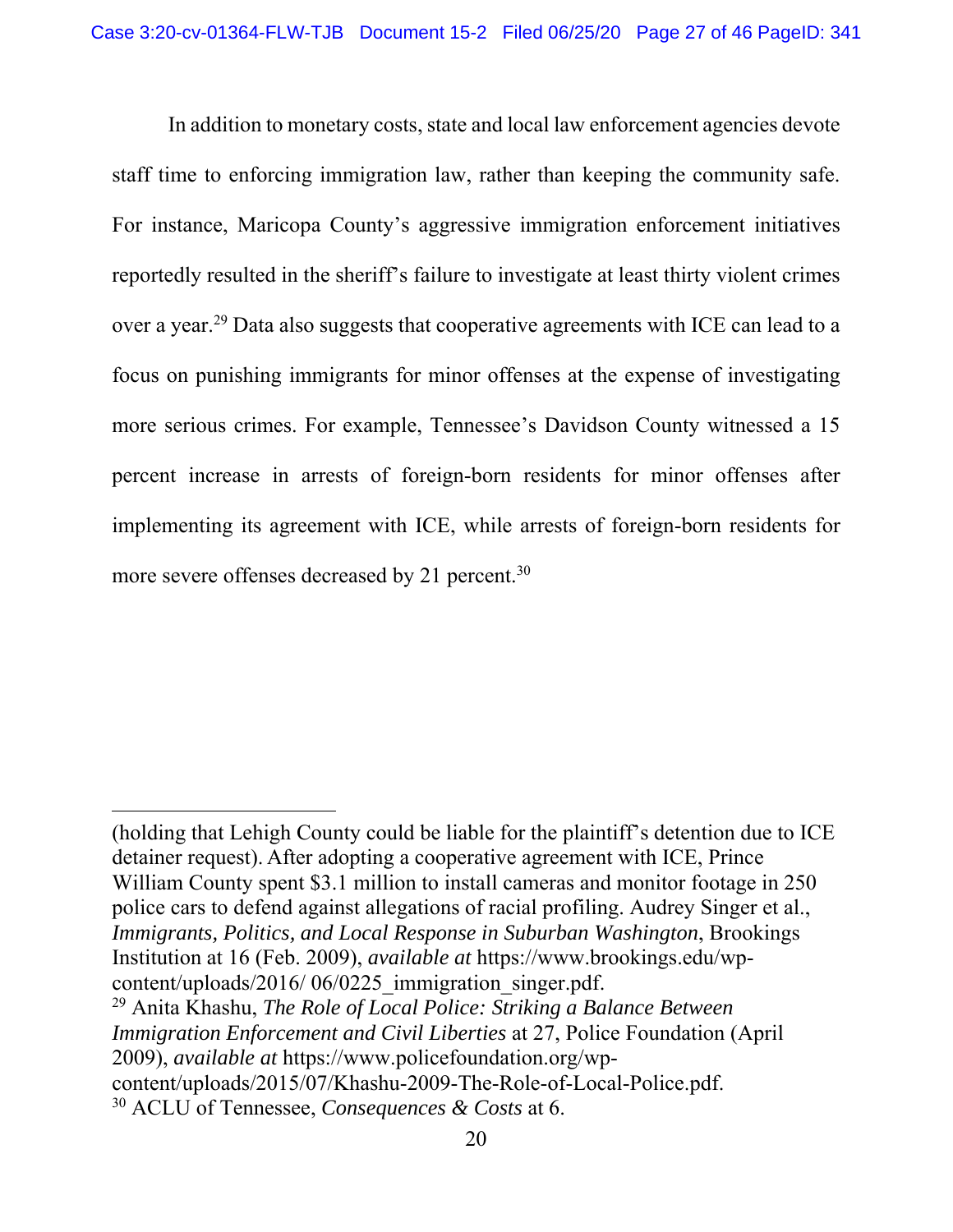# **D. The Immigrant Trust Directive Protects Individuals' Constitutional Right to Peacefully Assemble Without Fear That Local Police Will Turn Protestors Over to Immigration Authorities**

Following a string of widely publicized police killings of people of color, immigrant communities have joined numerous other New Jersey communities to protest police brutality and systemic racism. *See* American Friends Service Committee, *Black Lives Matter: Solidarity Letter from the Immigrant Justice Movement* (June 4, 2020) (signed by several New Jersey-based organizations).<sup>31</sup> The participation of immigrants and their loved ones in this and numerous other public discussions is valuable to New Jersey's efforts to make progress on issues of justice and equality.32 But if the Immigrant Trust Directive were not in place and local police were free to cooperate with ICE, there would likely be an increased chilling effect on the voices of immigrant communities. Such chilling would harm both

<sup>31</sup> *Available at* https://www.afsc.org/document/black-lives-matter-solidarity-letterimmigrant-justice-movement.

<sup>32</sup> Attorney General Grewal has recognized the importance of hearing from *all*  New Jerseyans when addressing matters of police reform. The Attorney General recently announced that as part of his efforts to revise New Jersey's Use of Force Policy for law enforcement, his office will hold listening sessions in all of New Jersey's 21 counties, with the goal of "engaging residents across New Jersey," including "those that have had negative experiences with law enforcement officers." As Attorney General Grewal put it, "The Use of Force Policy affects everyone, and so everyone should have the opportunity to weigh in on its revisions." Press Release, Office of the Attorney General of the State of New Jersey, AG Grewal Outlines Process for Revising New Jersey's Use of Force Policy (June 12, 2020), https://www.nj.gov/oag/newsreleases20/pr20200612a.html.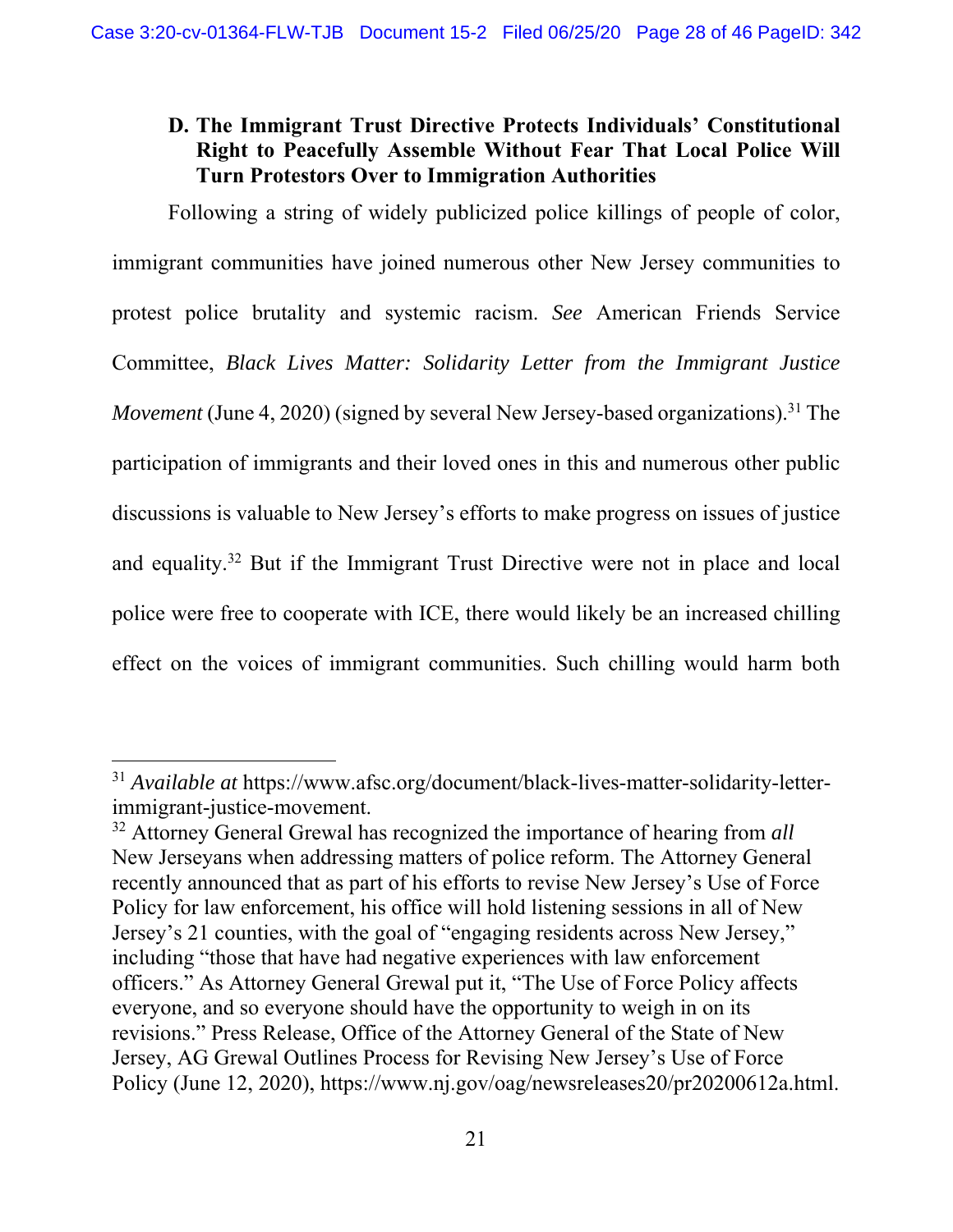immigrants who might fear to exercise their rights, and society-at-large, which would lose the benefit of immigrants' valuable contributions to public discourse.

 In May, the unlawful killing of George Floyd by police officers in Minneapolis returned the nation's attention to the long history of racism and violence entrenched in American policing. Mr. Floyd's killing sparked protests across the United States, drawing individuals of all backgrounds, including undocumented individuals and recipients of Deferred Action for Childhood Arrivals ("DACA"), to publicly exercise their First Amendment rights. Unfortunately, the choice to engage in peaceful protest has led to adverse immigration consequences for some immigrants. These incidents demonstrate why local cooperation with ICE can lead to deep fear in immigrant communities, and chill participation in peaceful expression.

 Johan Montes Cuevas is a twenty-two-year-old with temporary protection under the DACA program. After leaving a peaceful protest in Phoenix, Arizona, with his three friends, Mr. Cuevas and his friends were sitting in traffic when they were pulled out of their car by police officers, arrested, and charged with rioting. The Phoenix Police Department has decided to collaborate with ICE, and when Mr. Cuevas was released from jail the following morning, ICE agents were waiting to take him into custody. He was detained and is fighting both his unfounded criminal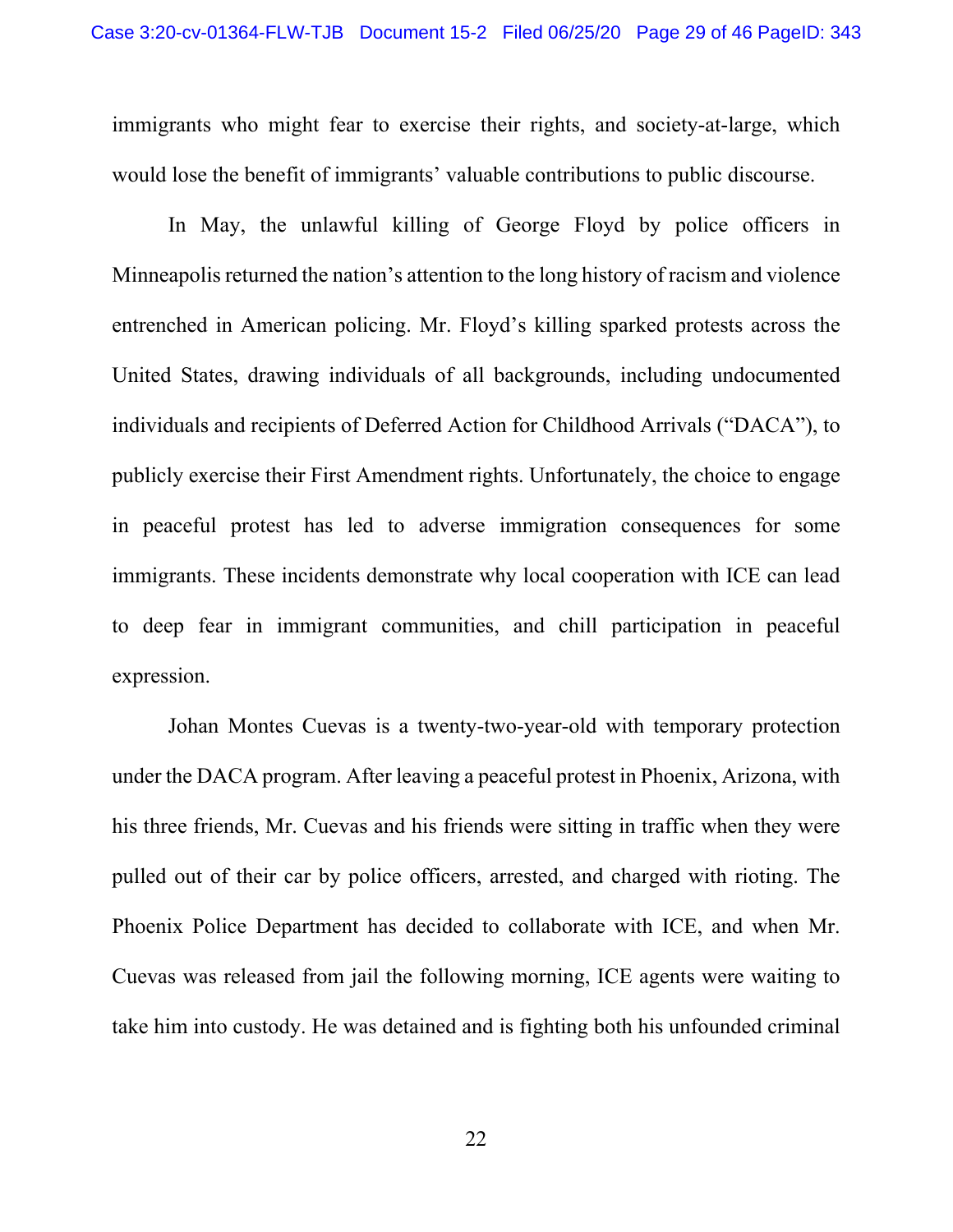charges and his immigration case.33 Other DACA recipients were also arrested and handed over to ICE, including a young activist who was serving as a legal observer at the protest.34

 The right to protest is not reserved for U.S. citizens – non-citizens, including undocumented individuals, have the same First Amendment rights. *See, e.g., Bridges v. Wixon*, 326 U.S. 135, 147-48 (1945) ("Freedom of speech and of press is accorded aliens residing in this country."). Without the Immigrant Trust Directive, the contributions of immigrant communities to public discourse would be stifled, and New Jersey would lose the benefit of learning about the perspective and opinions of immigrants on important issues.

#### **II. No Federal Law Validly Preempts the Immigrant Trust Directive.**

*Amici*'s concern with protecting New Jersey's choice to adopt the Immigrant Trust Directive is consistent with a core principle of federalism: that the federal government may not commandeer the governments of the States by forcing them to adopt particular policies or to enforce policies the federal government has adopted.

 $\overline{a}$ 

<sup>34</sup> *See* Javier Arce, *For Immigrants Who Want to Show Solidarity, Is it Safe to Go Out and Protest?*, AZ Central (June 4, 2020), *available at* https://www.azcentral.com/story/news/politics/immigration/2020/06/04/undocume nted-immigrants-show-solidarity-protests-floyd-put-themselves-riskdaca/3138593001/.

<sup>33</sup> Fernanda Echavarri, *He Went to a Black Lives Matter Protest in Phoenix – and Ended Up in ICE Custody*, Mother Jones (June 11, 2020), *available at* https://www.motherjones.com/anti-racism-police-protest/2020/06/undocumenteddaca-george-floyd-protest-phoenix-ice/.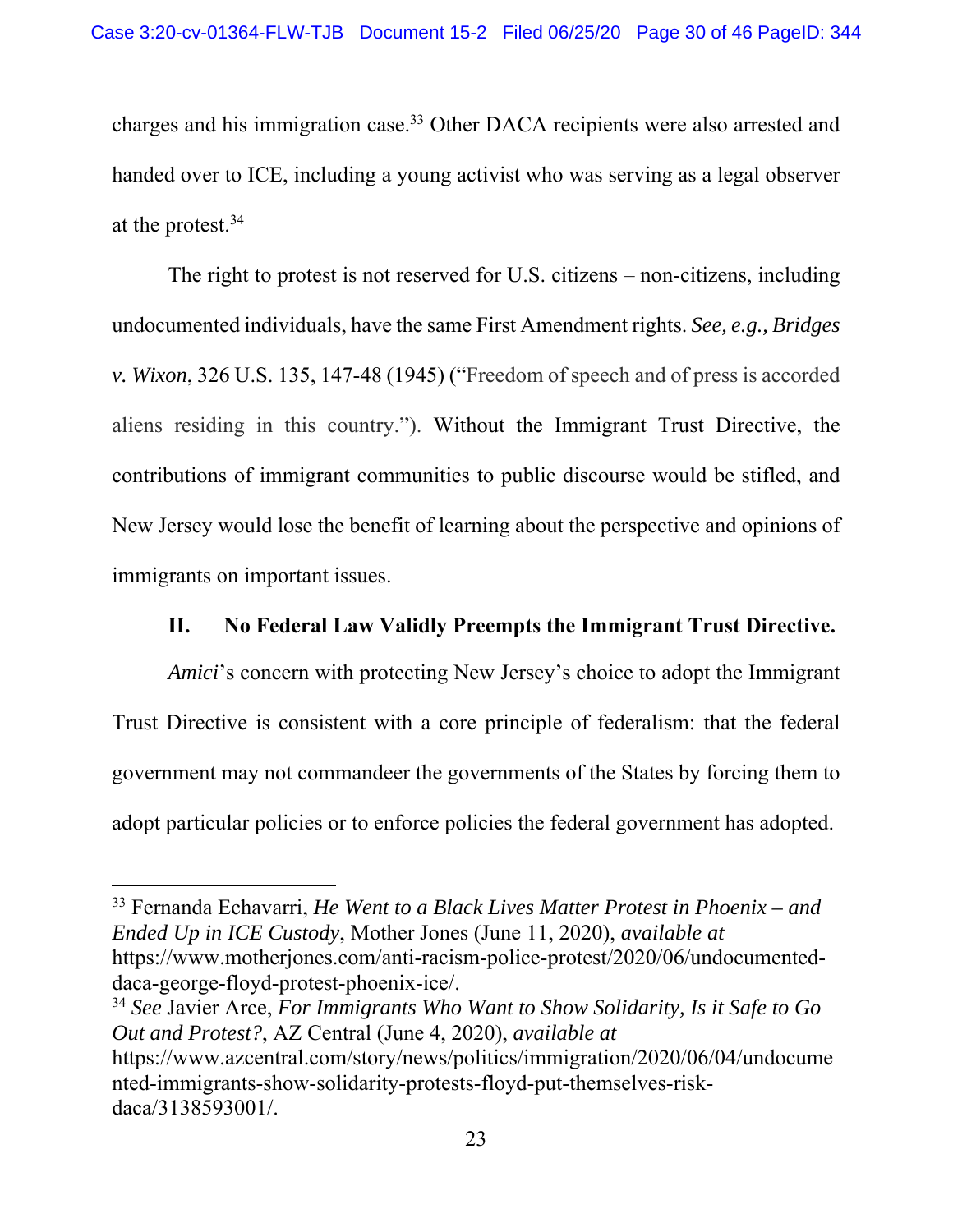In its complaint, the United States alleges that federal law preempts portions of the Immigrant Trust Directive. This claim relies on the notion that because the federal government exclusively controls immigration – that is, controls when non-citizens may enter or must leave the United States – New Jersey is obligated to deploy its limited law enforcement resources in a way that maximally supports the federal government's immigration policies. This is an extreme and erroneous view of the authority of the federal government over the States.

Rather, just as the federal government has exclusive authority to pass immigration laws, it also bears the responsibility of enforcing them. States may *choose* to assist the federal government with immigration enforcement if they wish. But to the extent established by the Immigrant Trust Directive, New Jersey has chosen not to do so. Although the federal government may have preferred it if the State of New Jersey had decided otherwise, the United States Constitution is clear that New Jersey has every right to decide the extent of its own assistance.

### **A. Valid Preemption Schemes Regulate Private Actors, Not States, and the Anti-Commandeering Doctrine Strictly Limits the Federal Government's Ability to Force States to Implement Federal Policies.**

When the Framers crafted the U.S. Constitution, they created a system of dual sovereignty. *See Murphy v. NCAA*, 138 S. Ct. 1461, 1475 (2018). Under this system, both the federal government and the States elect their own legislatures, create their own policies, and enforce their own laws. The Framers believed this dual system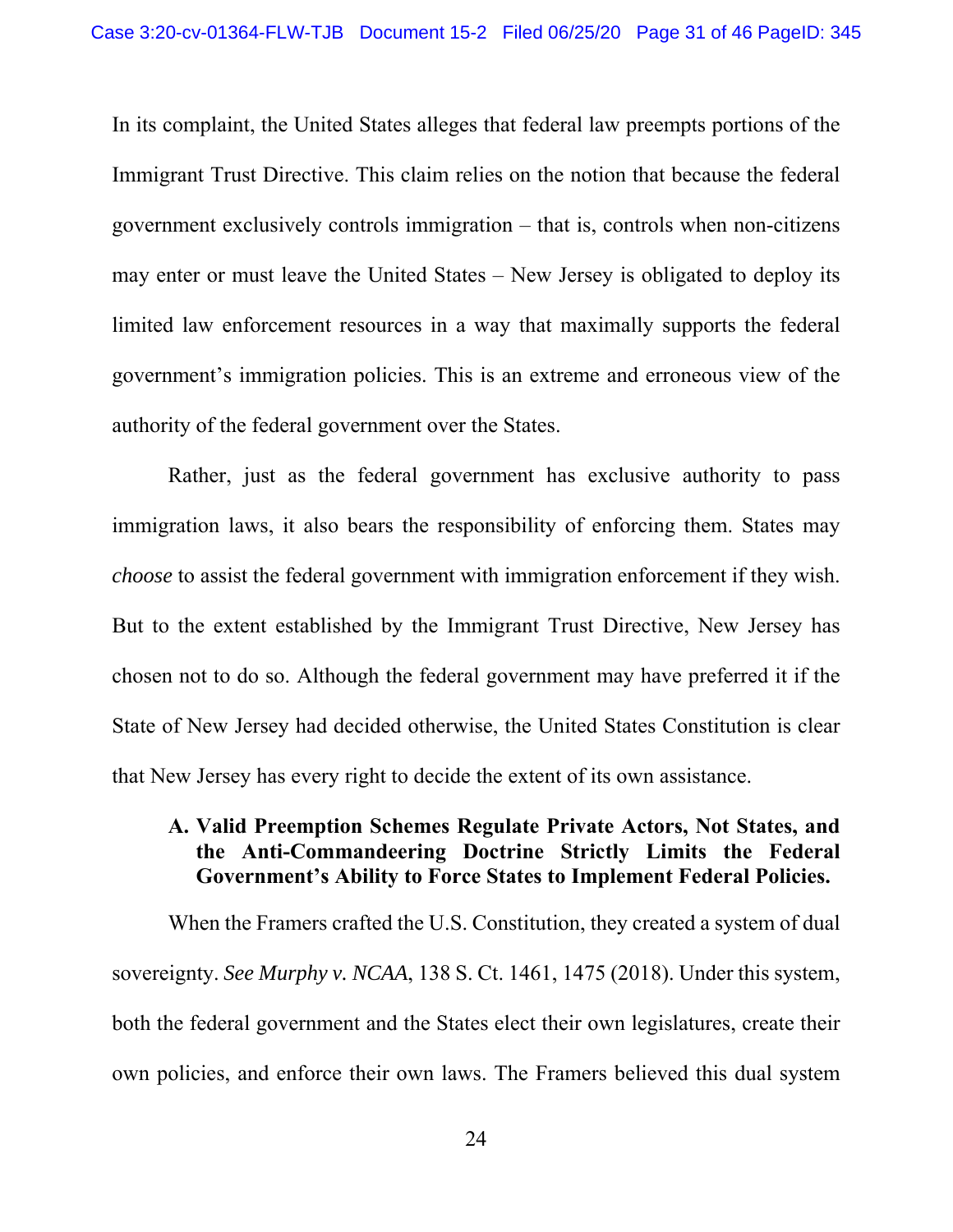would result in more liberty, as the two levels of government – state and federal – would keep each other in check, preventing either from running roughshod over the rights of the people. *See Gregory v. Ashcroft*, 501 U.S. 452, 458-59 (1991).

Fundamental to this system and the liberty it helps to guarantee are two constitutional concepts: the principle of preemption enshrined in the Supremacy Clause, and the principle of anti-commandeering enshrined in both the Tenth Amendment and the Constitution's basic structure. *See Murphy*, 138 S. Ct. at 1475- 77. These two principles set the outer boundaries of what the state and federal governments may do in relation to one another, and keep the dual system in balance. The principle of preemption means that, simply put, where federal and state laws regulating private individuals clash, federal law wins out. Although there are various types of preemption, "all of them work in the same way: Congress enacts a law that imposes restrictions or confers rights on private actors; a state law confers rights or imposes restrictions that conflict with the federal law; and therefore the federal law takes precedence and the state law is preempted." *Murphy*, 138 S. Ct. at 1480.

*Amici* agree with the Attorney General that the Immigrant Trust Directive is not preempted by federal law because there is no clash between the Directive and federal immigration law. As the Supreme Court has made clear, the preemption principle "does not justify a freewheeling judicial inquiry into whether a state statute is in tension with federal objectives." *Chamber of Commerce v. Whiting*, 563 U.S.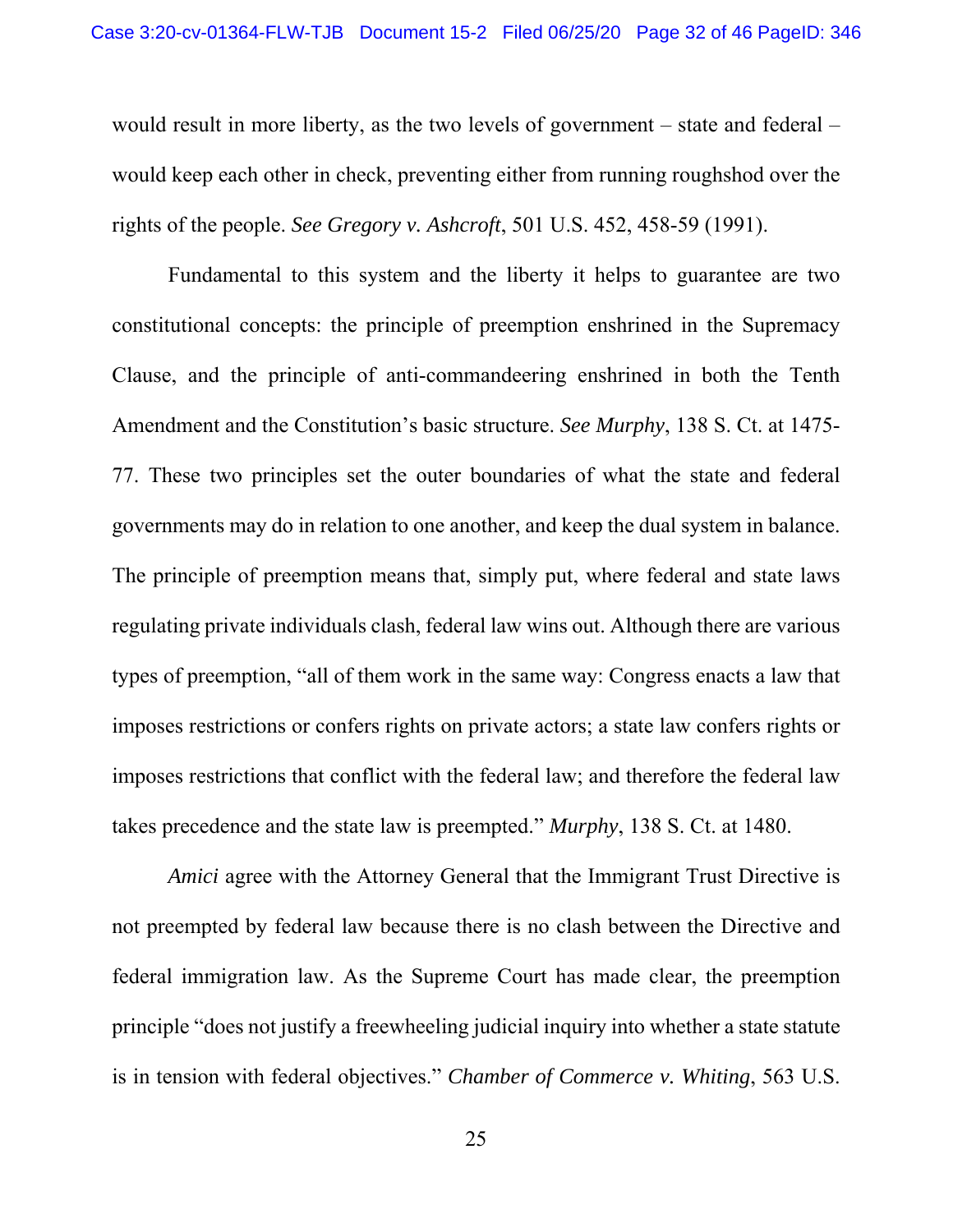582, 607 (2011) (internal quotation marks omitted). But in this brief, *amici* do not address in detail the question of whether the Directive and federal law clash for purposes of preemption analysis. Rather, *amici* focus on an important constitutional point that this Court need address only if it rejects the Attorney General's arguments against statutory preemption: that even if there were a clash between federal law and the Immigrant Trust Directive, federal law could not preempt the Directive because such preemption would violate constitutional anti-commandeering principles.

A federal law crosses the line from a valid preemption statute to an unconstitutional attempt to commandeer state authority when rather than regulating *private actors*, it instead attempts to directly regulate *state governments themselves*. *Murphy*, 138 S. Ct. at 1481. This is because "the Framers explicitly chose a Constitution that confers upon Congress the power to regulate individuals, not States." *New York v. United States*, 505 U.S. 144, 166 (1992). As the Supreme Court has explained, "even where Congress has the authority under the Constitution to pass laws requiring or prohibiting certain acts, it lacks the power directly to *compel the States* to require or prohibit those acts." *Id.* (emphasis added). When the federal government attempts to control state governments in this way, it challenges the fundamental notion of state sovereignty, and runs up against the principle of anticommandeering.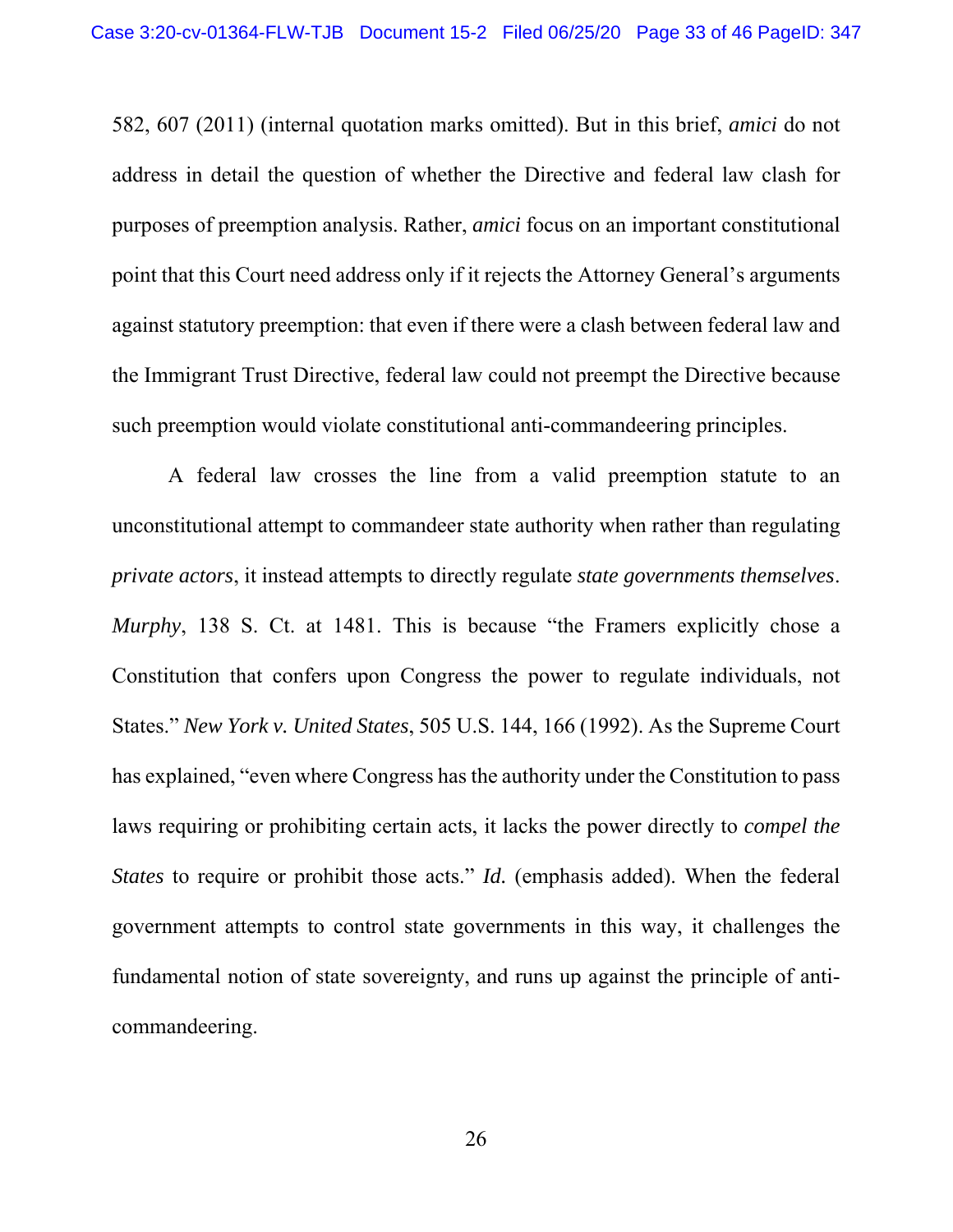Although the notion of anti-commandeering "may sound arcane," it is in fact "simply the expression of a fundamental structural decision" the Framers made to "withhold from Congress the power to issue orders directly to the States." *Murphy*, 138 S. Ct. at 1475. In a series of cases defining the scope and meaning of the anticommandeering principle, the Supreme Court has found that several different methods of compelling state action amount to unconstitutional commandeering. These include commanding a state legislature to pass a law, commanding a state legislature *not* to pass a law, and commanding officers of state or local government to implement a federal law. *See New York*, 505 U.S. at 161-63; *Murphy*, 138 S. Ct. at 1478; *Printz v. United States*, 521 U.S. 898, 926-930 (1997). Because none of these actions are compatible with the fundamental notion of state sovereignty, none are permissible under the United States Constitution.35

Moreover, the substantive area of policy in which commandeering is attempted is irrelevant. The Supreme Court has struck down laws under the anticommandeering principle in areas as diverse as gun control, the disposal of nuclear

 $35$  The Supreme Court has made clear that although the federal government is not permitted to commandeer state authority or officers, it may – within constitutional limits – encourage state governments to adopt certain policies by conditioning the receipt of federal funds on such adoption. *New York*, 505 U.S. at 166-67. In addition, Congress is permitted to directly regulate state governments when they engage in activities private actors also engage in, such as hiring employees, as part of a larger scheme which evenhandedly governs the participation of both private and public actors. *Murphy*, 138 S. Ct. at 1478. No such scenario applies here.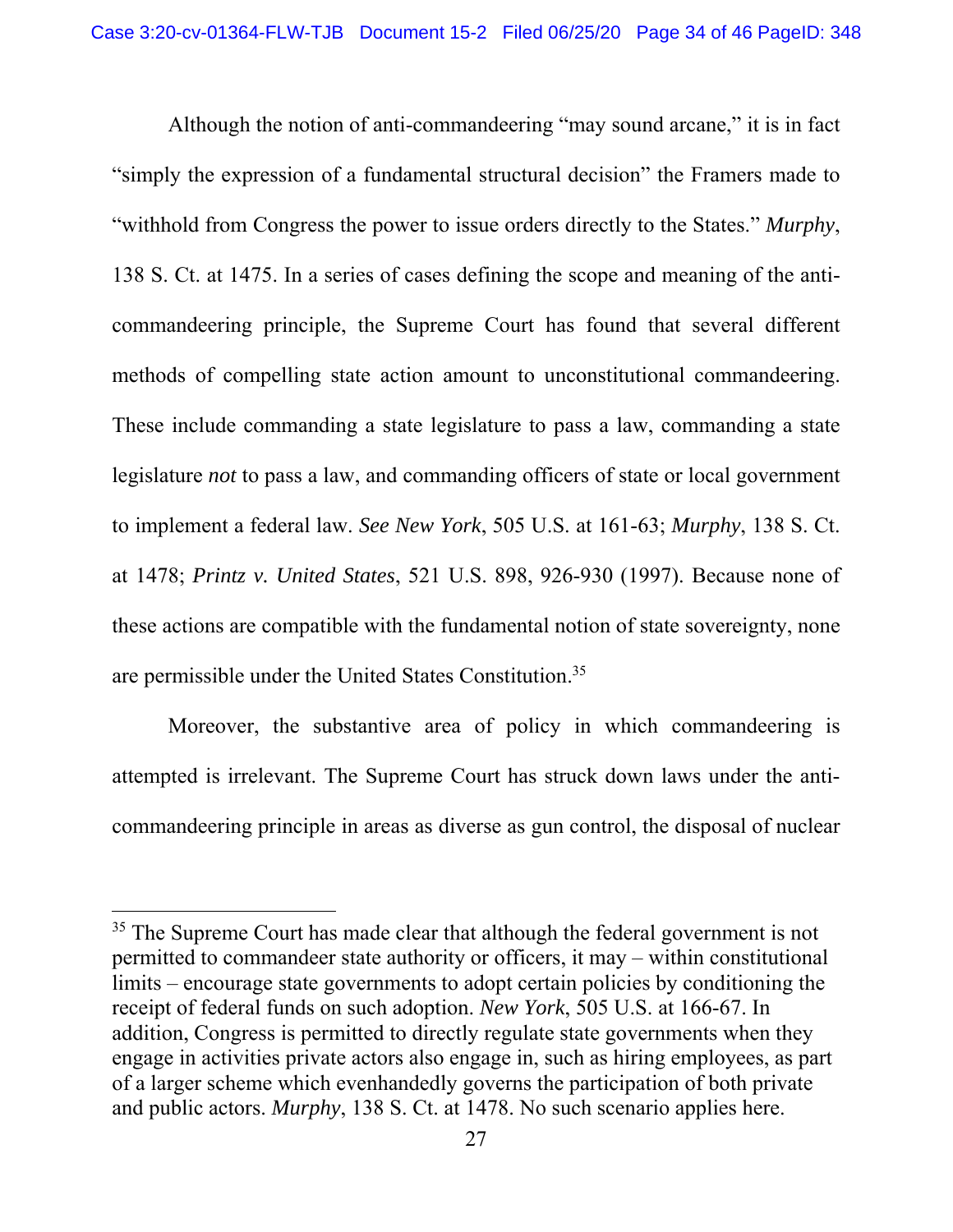waste, sports gambling, and health care. *See Printz*, 521 U.S. at 902; *New York*, 505 U.S. at 149; *Murphy*, 138 S. Ct. at 1478; *NFIB v. Sibelius*, 567 U.S. 519, 577-80 (2012). Moreover, federal Courts of Appeals, including the Third Circuit, have made clear that the anti-commandeering doctrine applies to questions of state involvement in the enforcement of federal immigration law. *Galarza*, 745 F.3d at 643-45; *see also United States v. California*, 921 F.3d 865, 888-91 (9th Cir. 2019), *cert. denied*, --- S.Ct. ----, 2020 WL 3146844 (June 15, 2020). Thus, regardless of the particular program in question and regardless of whether the program affects immigrants, "Congress cannot compel the States to enact or enforce a federal regulatory program." *Printz*, 521 U.S. at 935. Congress also may not "circumvent that prohibition by conscripting the State's officers directly." *Id*.

The anti-commandeering doctrine forecloses the United States' claim that federal law preempts the Immigrant Trust Directive, because the relevant federal statutes are not valid preemption provisions that regulate private actors. Rather, if interpreted to prohibit the Attorney General's adoption of the Immigrant Trust Directive, they are unconstitutional attempts to commandeer the officers and authority of the State of New Jersey. *See United States v. California*, 921 F.3d at 891, *cert denied*, 2020 WL 3146844 ("California has the right, pursuant to the anticommandeering rule, to refrain from assisting with federal efforts.").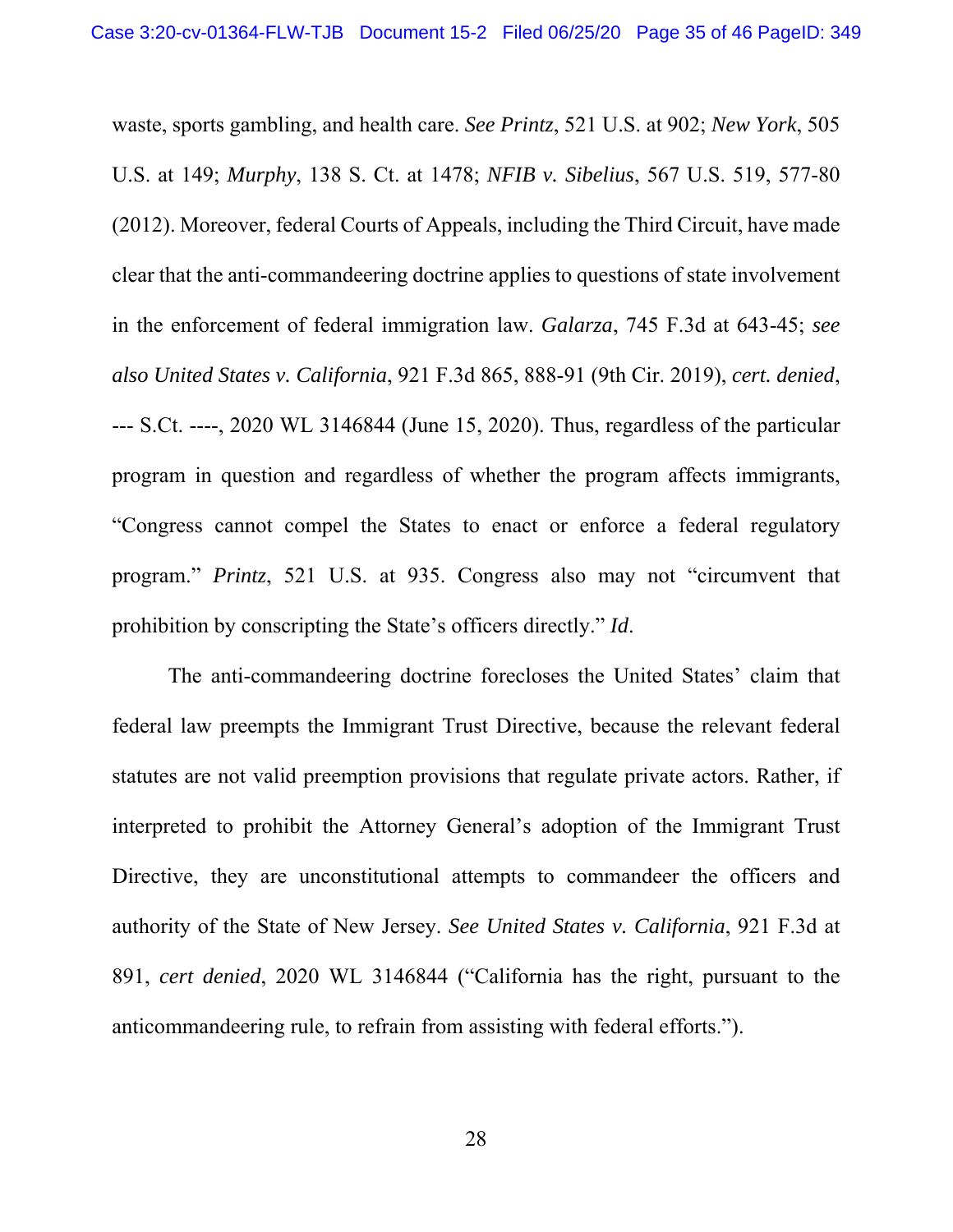# **B. The Federal Statutes Cited by the United States Cannot Preempt the Immigrant Trust Directive Because Congress Cannot Command New Jersey Not to Adopt a Particular Policy.**

Among the laws that the United States suggests may preempt the Immigrant Trust Directive is 8 U.S.C. § 1373 (hereinafter "Section 1373"). 36 Section 1373 states that no state or local governmental entity may prohibit the sharing of "information regarding the citizenship or immigration status, lawful or unlawful, of any individual" with federal authorities.

As noted above, *amici* agree with the Attorney General that there is no conflict between Section 1373 and the Immigrant Trust Directive, both because the Directive permits the sharing of information about immigration status, and because Section 1373 should be interpreted narrowly to apply only to immigration-status information. *See United States v. California*, 921 F.3d at 889, *cert. denied*, 2020 WL 3146844; *Steinle v. City & Cty. Of San Francisco*, 919 F.3d 1154, 1167 (9th Cir. 2019); *City of Philadelphia v. Sessions*, 309 F. Supp. 3d 289, 333 (E.D. Pa. 2018), *aff'd in part & vacated in part on other grounds*, 916 F.3d 276 (3d Cir. 2019). But even if this were not the case, Section 1373 still could not preempt the Directive for two closely related reasons.

<sup>&</sup>lt;sup>36</sup> The United States also cites 8 U.S.C. § 1644, the text of which is nearly identical to 8 U.S.C. § 1373(a). All of the arguments made by *amici* with regard to 8 U.S.C. § 1373 apply equally to 8 U.S.C. § 1644.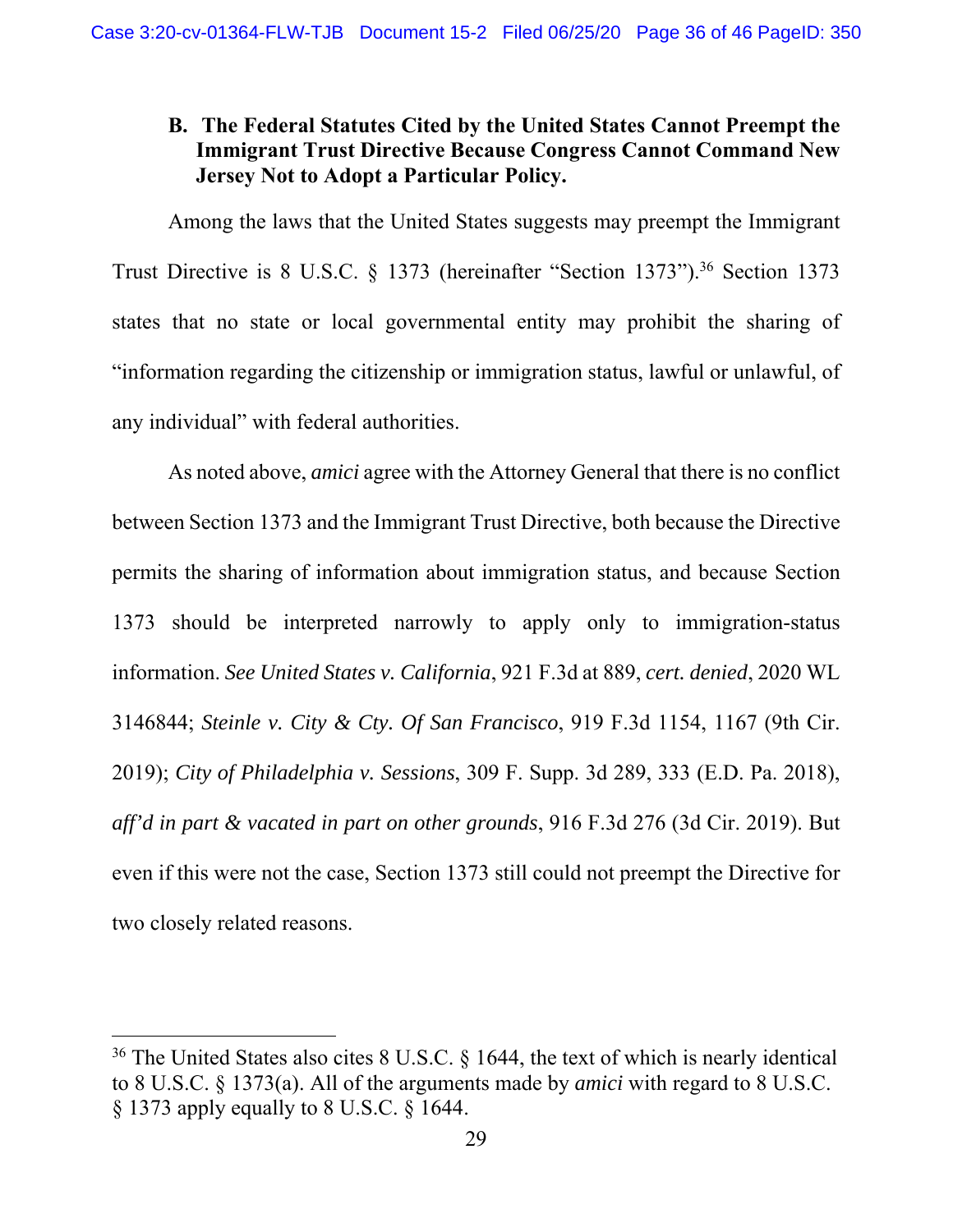First, Section 1373 is explicitly directed at state and local governments, not at private actors. *See* 8 U.S.C. § 1373(a) ("a Federal, state, or local government entity or official may not prohibit . . . any government entity or official . . . "). In order for a federal statute to preempt a state policy, it must regulate private actors, not state or local governments. *See Murphy*, 138 S. Ct. at 1480-81. Section 1373 regulates only government actors. Therefore, Section 1373 cannot be a valid preemption provision. Second, Section 1373 cannot forbid the enactment of a policy like the Directive without running afoul of the anti-commandeering doctrine. If Section 1373 directly commands the Attorney General not to adopt certain provisions in the Directive, then it is a direct command to the government of New Jersey that it cannot adopt a particular policy.

This is exactly the kind of command that violates the anti-commandeering doctrine, and which the Supreme Court has therefore held that Congress cannot issue to a state legislature. *See Murphy*, 138 S. Ct. at 1481-82. Because the anticommandeering doctrine applies equally to both the legislative and executive branches of state governments, the fact that the Directive was issued by the Attorney General (rather than adopted by the New Jersey Legislature) is irrelevant. *See Printz* at 521 U.S. at 907-8, 925-26.37

 $37$  While the Court need not reach this issue in light of the arguments above, several courts that have recently considered the constitutionality of Section 1373 have found the statute unconstitutional under the anti-commandeering doctrine. *See City*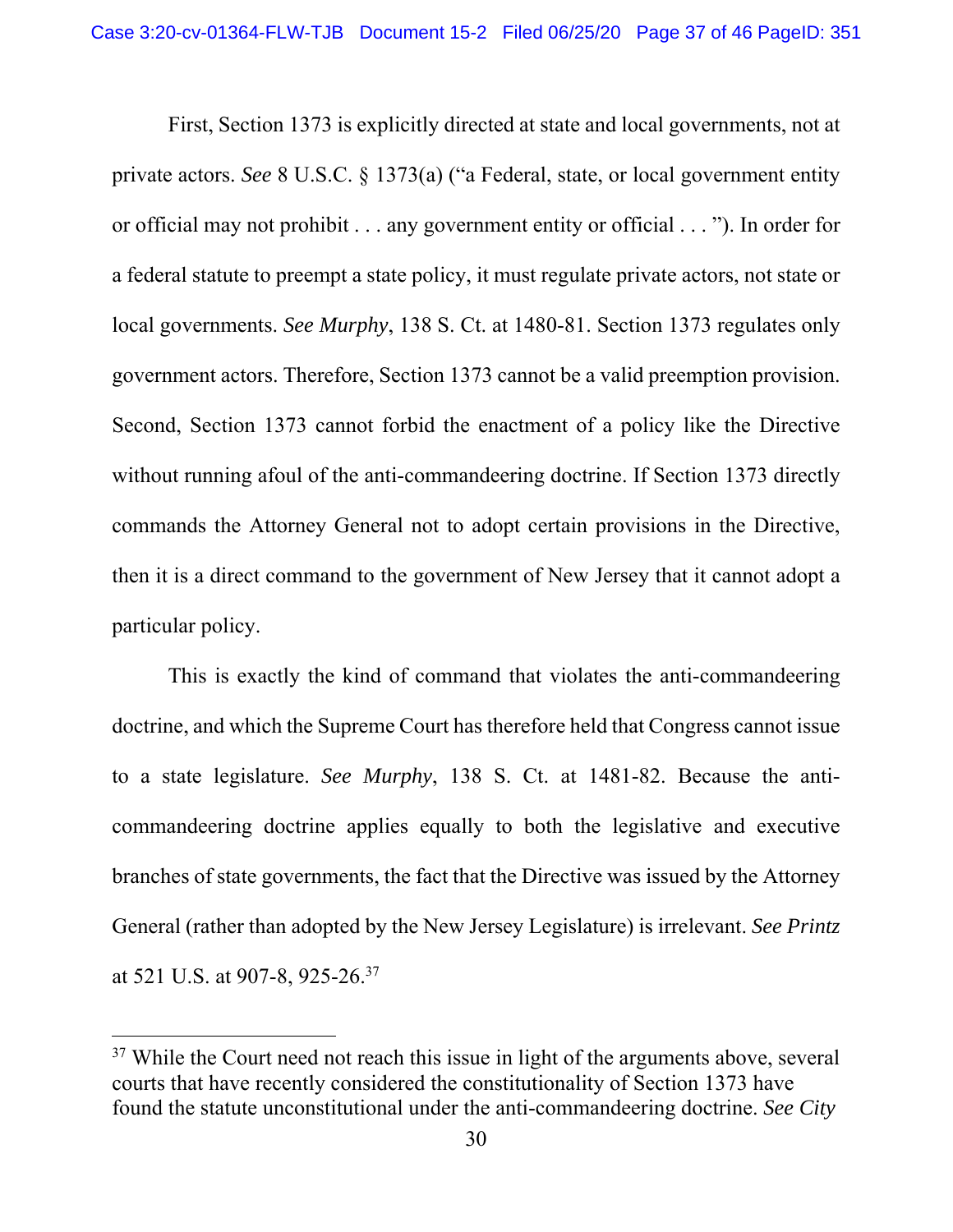# **C. Immigration Statutes Cannot Preempt the Trust Directive Because the Federal Government Cannot Force State Entities to Bear the Burden of Enforcing Federal Law.**

The United States also suggests that because the Directive limits the assistance that state and local law enforcement authorities can provide to federal immigration enforcement efforts, it poses an obstacle to the enforcement of various federal immigration laws regarding the detention and deportation of immigrants. This argument fails under a well-established anti-commandeering principle: the federal government may not command state entities to enforce federal laws, because states cannot be forced to bear the political or economic costs of federal policies.

In *Printz v. United States*, the Supreme Court considered the constitutionality of a federal law that "direct[ed] state law enforcement officers to participate . . . in the administration of a federally enacted regulatory scheme" by conducting background checks on individuals who sought to buy firearms. 521 U.S. at 904. The Supreme Court held that the law was unconstitutional under anti-commandeering principles. *Id*. at 933. As the Court explained, "it is no more compatible with [states'] independence and autonomy that their officers be dragooned . . . into administering federal law, than it would be compatible with the independence and sovereignty of

*of Philadelphia v. Sessions*, 309 F. Supp. at 329-30 (E.D. Pa. 2018); *Chicago v. Sessions*, 321 F. Supp. 3d 855, 872 (N.D. Ill. 2018)*; City and Cty. of San Francisco v. Sessions*, 349 F. Supp. 3d 924, 953 (N.D. Cal. 2018).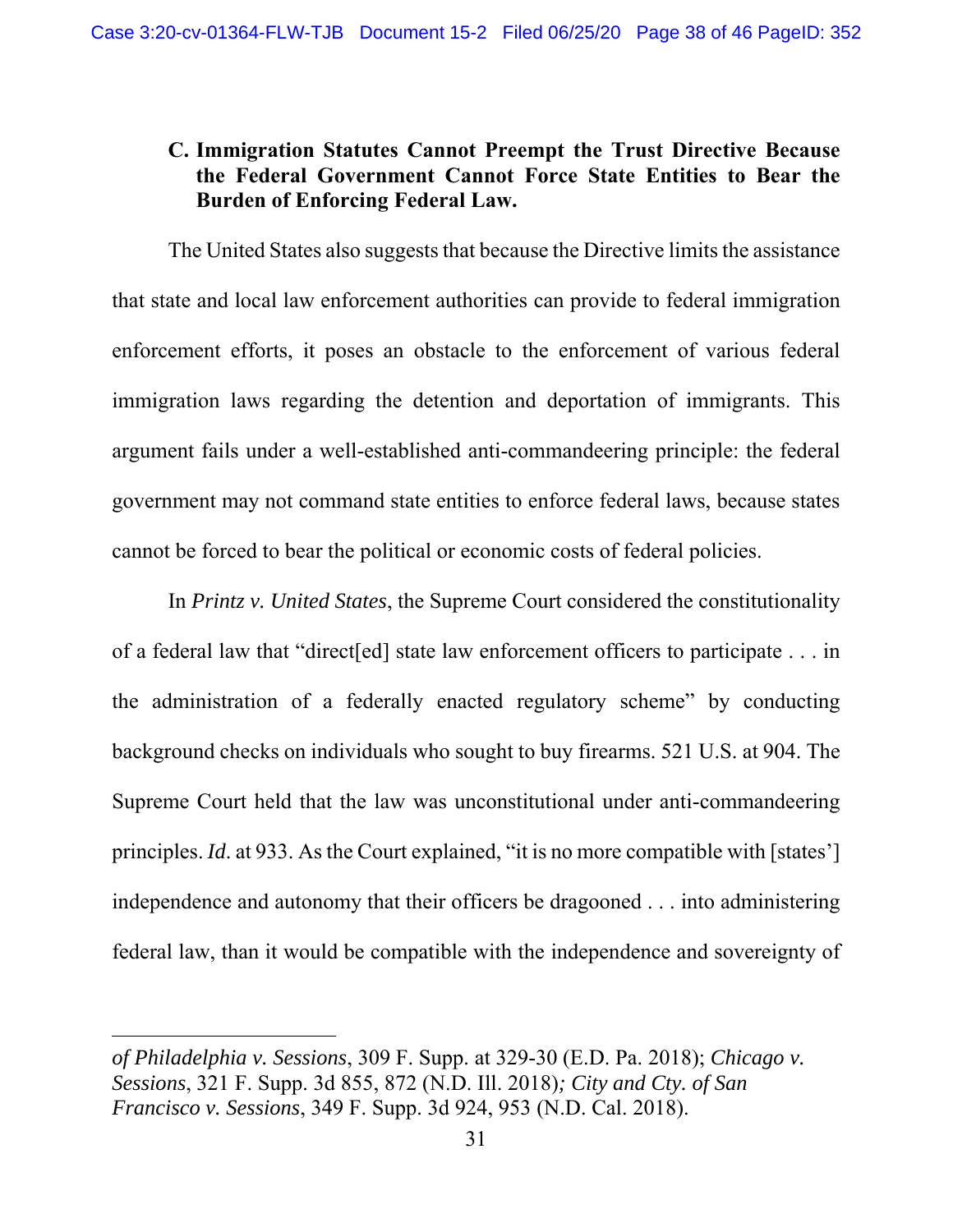the United States that its officers be impressed into service for the execution of state laws." *Id.* at 928 (internal quotation marks and citation omitted). This was so even though the measure was meant to be a mere stopgap while the federal government set up its own background check system. *Id*. at 902. Under the anti-commandeering doctrine, *any* demand Congress makes of state officers – even one that requires officers to temporarily perform arguably ministerial tasks – is a "command... fundamentally incompatible with our constitutional system of dual sovereignty." *Id*. at 927-29, 935.

There is good reason why such commands are not constitutionally permitted. As the Supreme Court has explained, anti-commandeering principles promote democratic accountability by making it clear to voters which governments are responsible for which policies. *See Murphy*, 138 S. Ct. at 1477. Thus, the anticommandeering doctrine ensures that New Jersey residents can clearly identify the officials responsible for particular policies, and that local leaders will not be forced to bear the potentially high political costs associated with federal immigration policies with which many New Jerseyans disagree.38

<sup>&</sup>lt;sup>38</sup> The treatment of immigrants by state and local authorities tends to be a significant issue in New Jersey elections. *See, e.g.,* Dustin Racioppi, *Phil Murphy Campaign Promise Tracker: On Minimum Wage, PARCC Testing, NJ Transit and More*, NorthJersey.com (Feb. 8, 2018),

https://www.northjersey.com/story/news/new-jersey/governor/2018/02/08/philmurphy-promise-tracker-minimum-wage-nj-transit-and-more/1034208001/.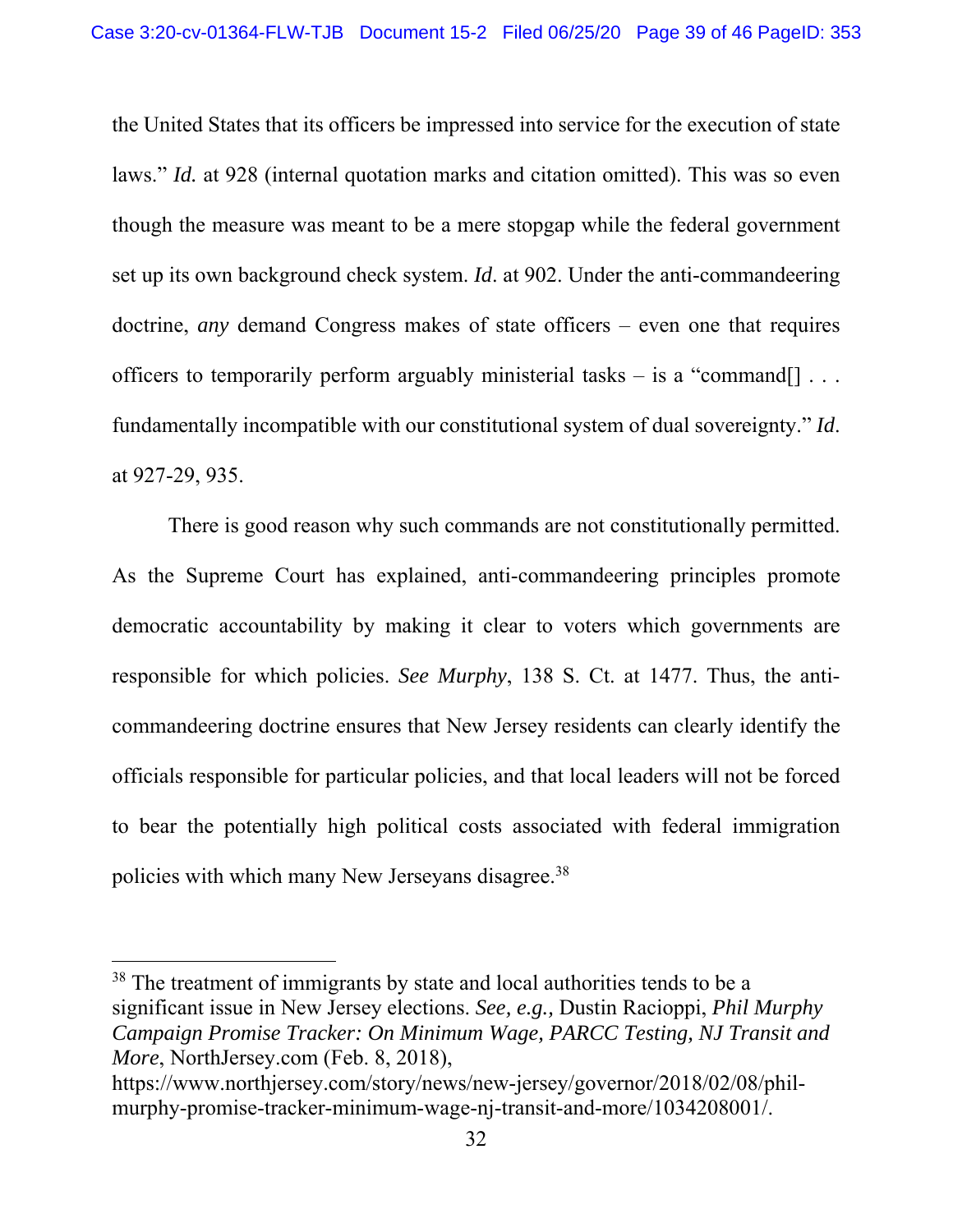The doctrine also ensures that the federal government cannot pass the cost of expensive programs onto unwilling States. Rather, under the anti-commandeering doctrine, "[i]f state residents would prefer their government to devote its attention and resources to problems other than those deemed important by Congress, they may choose to have the Federal Government rather than the State bear the expense" of federal programs. *New York*, 505 U.S. at 168. Thus, the United States can neither command New Jersey to adopt a particular policy, nor force New Jersey to expend resources on federal priorities.

## **D. The Immigrant Trust Directive's Notification Provisions are Consistent with Federal Immigration Law.**

Separate and apart from the Tenth Amendment analysis, and as noted above, *amici* support the Attorney General's position that the Directive is not preempted by federal law. While they do not repeat his full analysis, *amici* note that the United States has inaccurately characterized the notification provisions of the Directive, *see* Dir. No. 2018-6 § VI.A, as attempts to somehow encourage immigrants to evade law enforcement. *See* Compl., ECF Doc. 1, ¶ 32. This line of argument is misleading at best. The notification provisions of the Directive require New Jersey officers to provide immigrants only with information that federal law permits them to have, and in no way impede the federal government's ability to enforce its immigration laws on its own.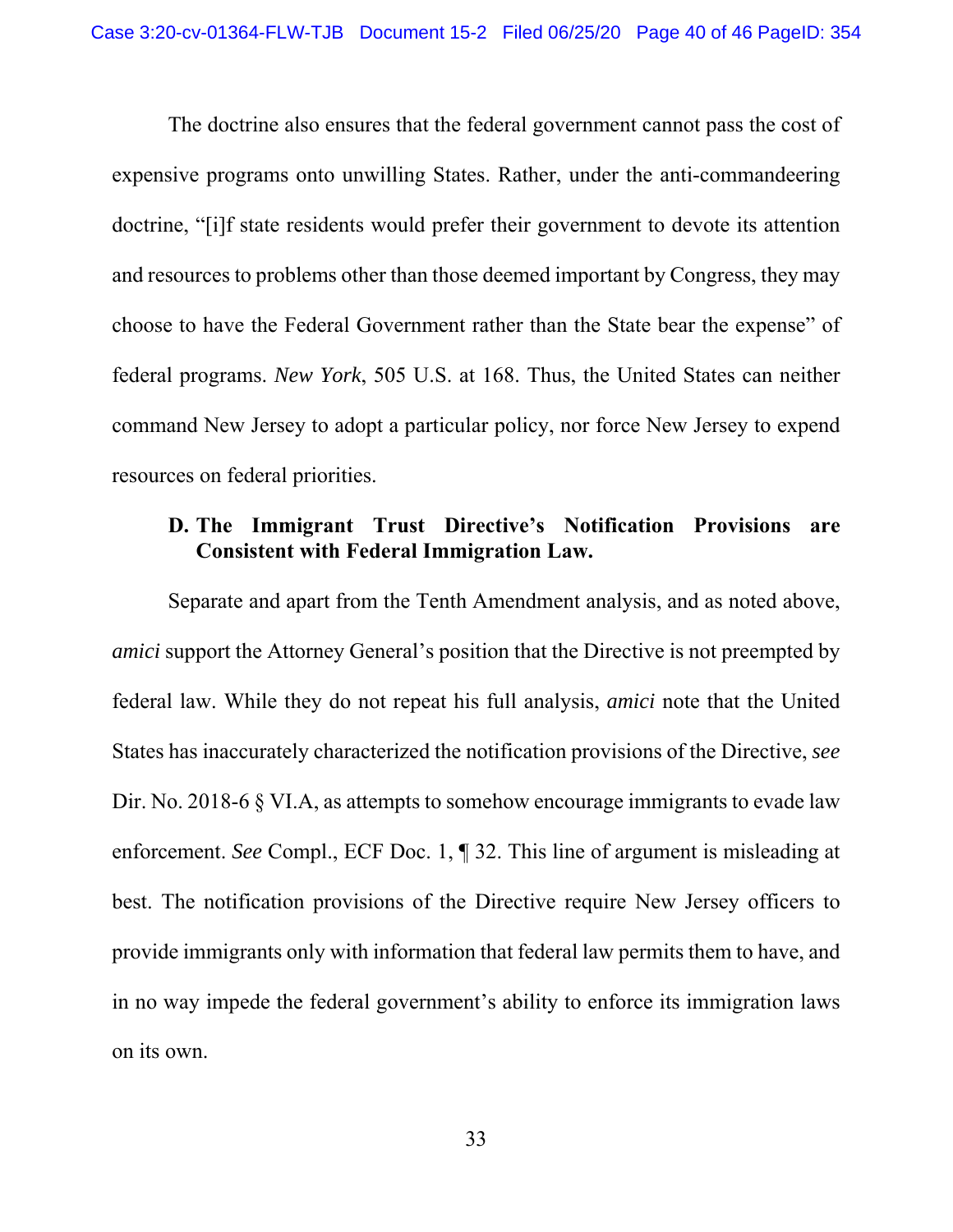For instance, the Directive requires that state and local officials inform any individual in their custody if immigration officials seek information about the person's upcoming release date, or request that the person remain in detention beyond the time he would otherwise be released. As the United States admits in its complaint, the federal government itself requests that immigrants be notified when these types of requests (which are typically made through DHS Form I-247A) are made about them. *See* Compl. ¶ 20 (explaining that when the government issues Form I-247A, it requests that the receiving state or local authority "serve the alien with a copy" of the form.). Indeed, the relevant form specifically states that in order for the request to take effect, the immigrant about whom it is made "must be served with a copy of this form[.]" *See* Immigration and Customs Enforcement, DHS Form I-247A  $(3/17)$ .<sup>39</sup> Thus, the United States' vague suggestion that informing people when these requests are made "thwart[s]" immigration enforcement is belied by its own policies. Compl. ¶ 32.

The only other instance in which the Directive requires that an individual in state or local custody be informed about immigration activity is when immigration authorities request to interview someone. *See* Dir. No. 2018-6 § 6.A. This notification simply allows the individual an opportunity to consent or decline to

<sup>39</sup> *Available at* 

https://www.ice.gov/sites/default/files/documents/Document/2017/I-247A.pdf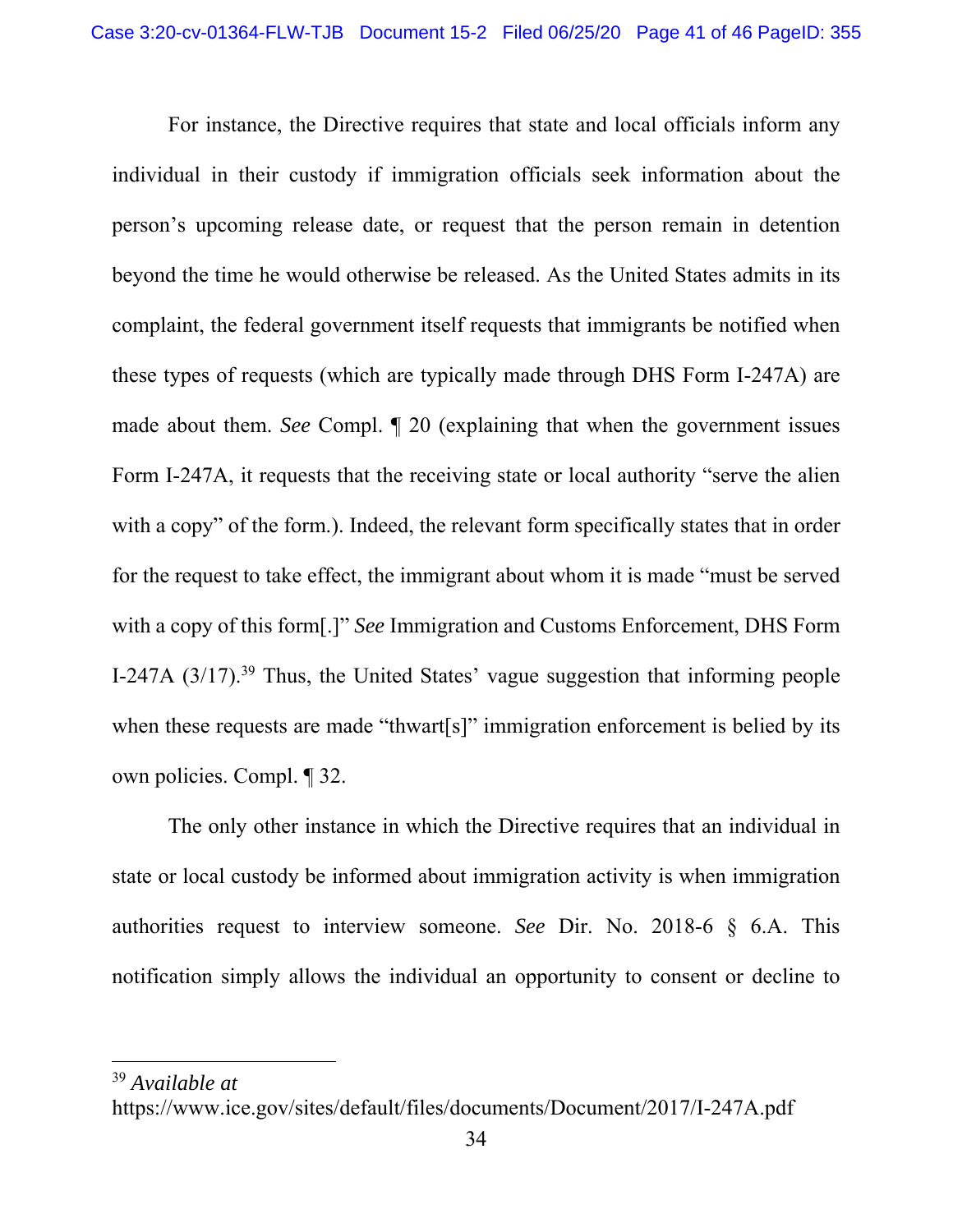participate in the interview. *Id*. § II.B.4. Before the Directive was enacted, people in criminal custody already had the opportunity to consent or decline to answer immigration officers' questions;<sup>40</sup> this opportunity simply arose at a later date.

The Directive's notification provisions thus in no way equate to "assisting removable aliens to evade law enforcement" as the United States has misleadingly alleged. Compl. ¶ 32. Rather, the notification provisions merely replicate and reinforce pre-existing features of current immigration enforcement policy. These notifications allow individuals in state or local custody to seek legal advice, gather documents and other evidence, communicate with their families, and otherwise prepare for the fact that they may be required to undergo immigration proceedings in the future. Because these provisions are consistent with federal law, they cannot be preempted by it.

#### **III. The Intergovernmental Immunity Doctrine Does Not Bar the Immigrant Trust Directive.**

The United States also alleges that the Directive violates the intergovernmental immunity doctrine. This claim fares no better than its preemption claim, as the only circuit court to consider such a question has held. *See United States v. California*, 921 F.3d 865, 891 (9th Cir. 2019), *cert. denied*, 2020 WL 3146844. The intergovernmental immunity doctrine, like the preemption doctrine, stems from

<sup>40</sup> *See, e.g.*, *United States v. Carvajal-Garcia*, 54 Fed. Appx. 732, 737-39 (3d Cir. 2002) (describing use of *Miranda* warning by federal immigration agents).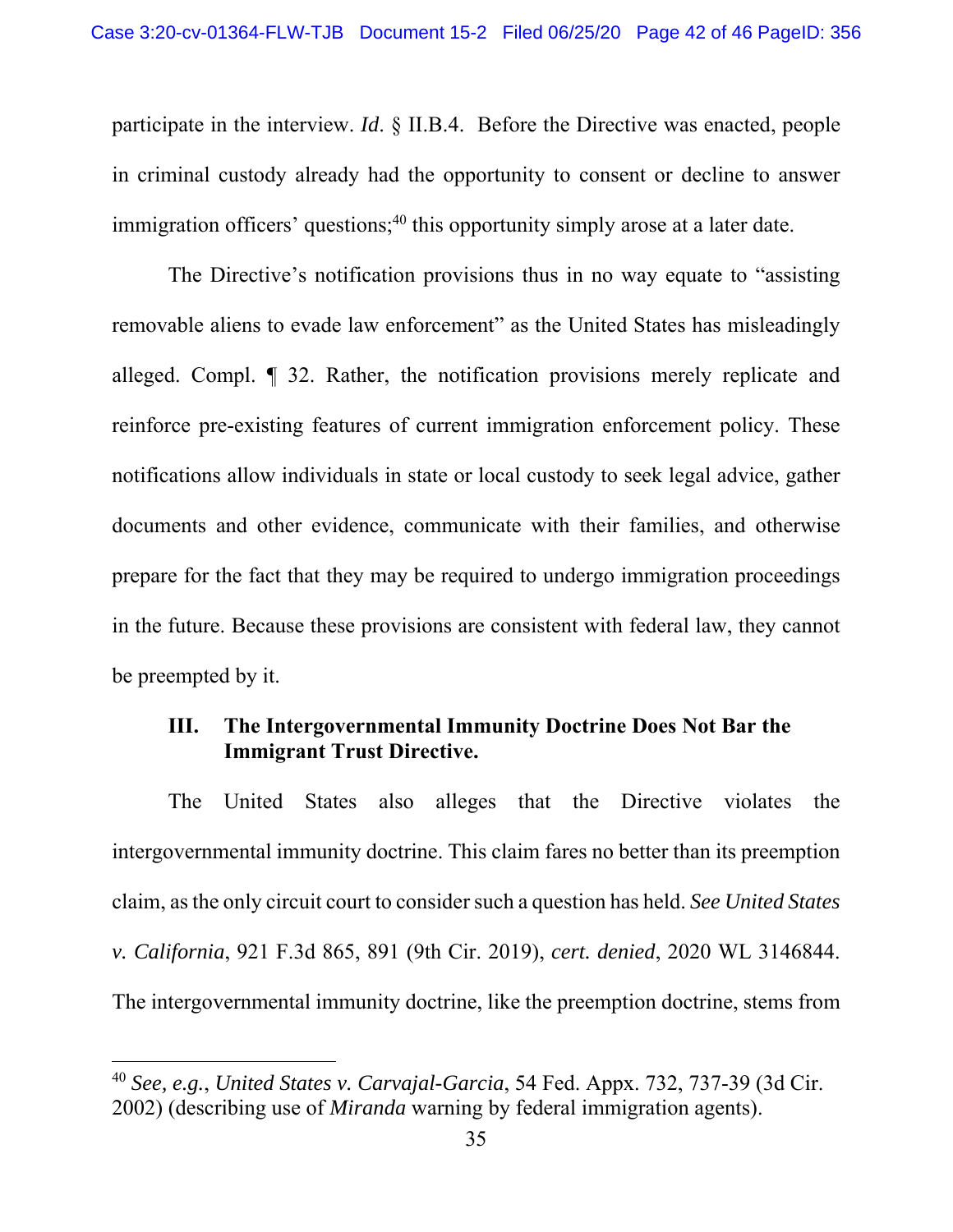the Supremacy Clause. *See North Dakota v. United States*, 495 U.S. 423, 434 (1990). Under the doctrine, a state regulation is invalid if it: (1) "regulates the United States directly," or (2) "discriminates against the Federal Government or those with whom it deals." *Id*. The Immigrant Trust Directive does neither.

First, the Immigrant Trust Directive does not directly regulate the federal government. This is clear from the Directive's plain text, which does not require the federal government to do or refrain from doing anything, but rather issues directions exclusively to state and local law enforcement entities. This clearly distinguishes the Directive from other state regulations that have run afoul of the intergovernmental immunity doctrine, such as an unclaimed property act that required the federal government to comply with "onerous record-keeping and reporting requirements," *Treasurer of N.J. v. United States Dep't of the Treasury,* 684 F.3d 382, 410 (3d Cir. 2012), or a law that required the federal government to post certain safety warnings in a federal park, *Blackburn v. United States*, 100 F.3d 1426, 1435 (9th Cir. 1996). Unlike those regulations, the Immigrant Trust Directive does not order the federal government to take any action whatsoever; rather, it addresses what *state* and *local*  officers will do.

Second, the Immigrant Trust Directive does not discriminate against the federal government. As the Supreme Court has explained, a state "does not discriminate against the Federal Government and those with whom it deals unless it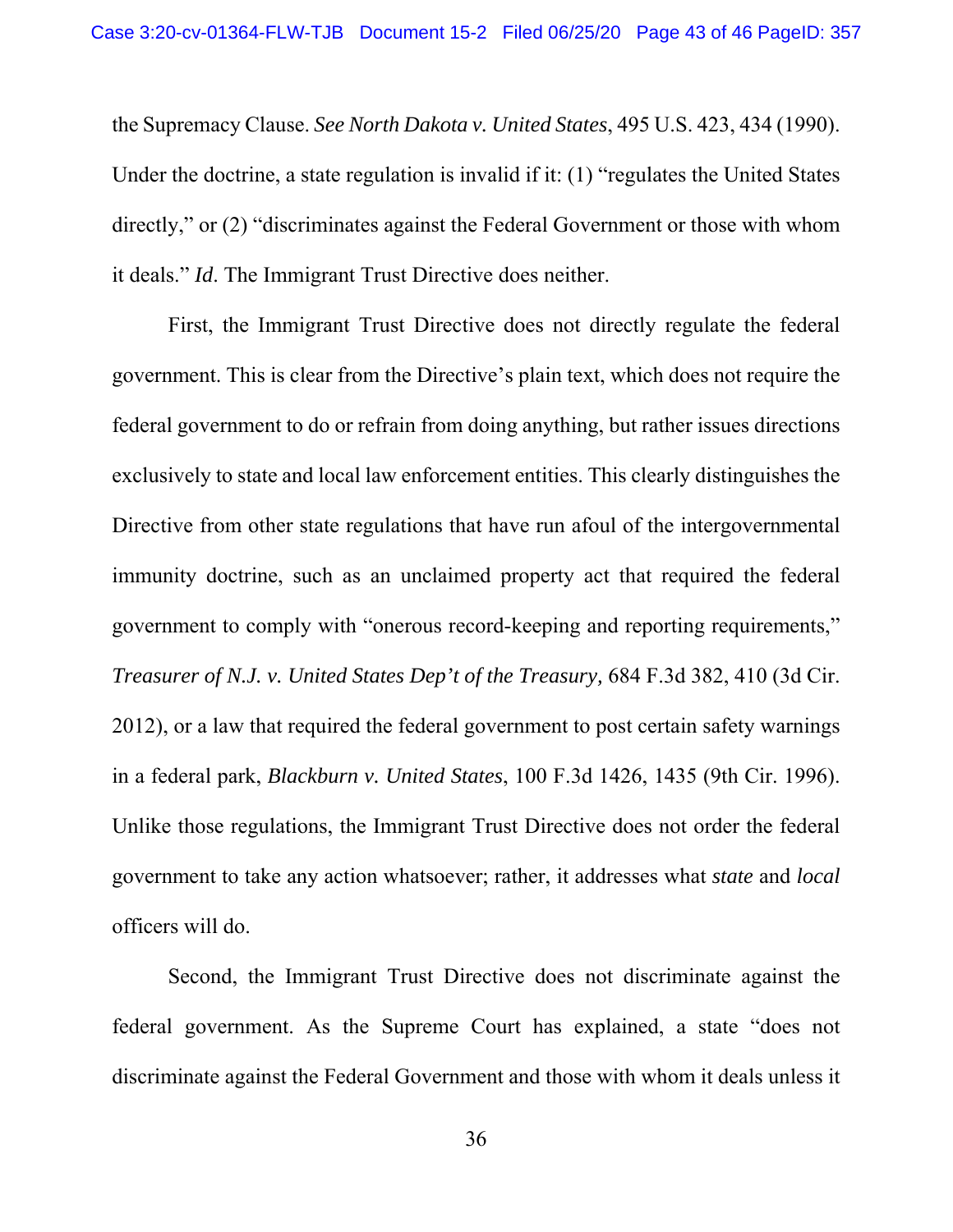treats someone else better than it treats them." *Washington v. United States*, 460 U.S. 536, 544-5 (1983). The United States has not alleged and cannot allege that any other entity requests the type of assistance, information, or access from state and local law enforcement authorities that federal immigration officers regularly request. *See United States v. California*, 314 F. Supp. 3d 1077 (N.D. Cal. 2018), *aff'd* 921 F.3d 865, *cert. denied*, 2020 WL 3146844 (rejecting similar intergovernmental immunity claim in part because the United States had "not identified any examples of similarly situated authorities . . . that the State treats better than it does federal immigration authorities.").

Moreover, the intergovernmental immunity doctrine cannot limit a state's choice about whether or not to help enforce a federal program without running up against the anti-commandeering doctrine, discussed above. The Supreme Court has "adopted a functional approach to claims of governmental immunity, accommodating of the full range of each sovereign's legislative authority[.]" *North Dakota*, 495 U.S. at 435. New Jersey's sovereign authority must include the ability to decline to assist in the enforcement of federal laws, and the ability to refuse to adopt the federal government's preferred policies as its own.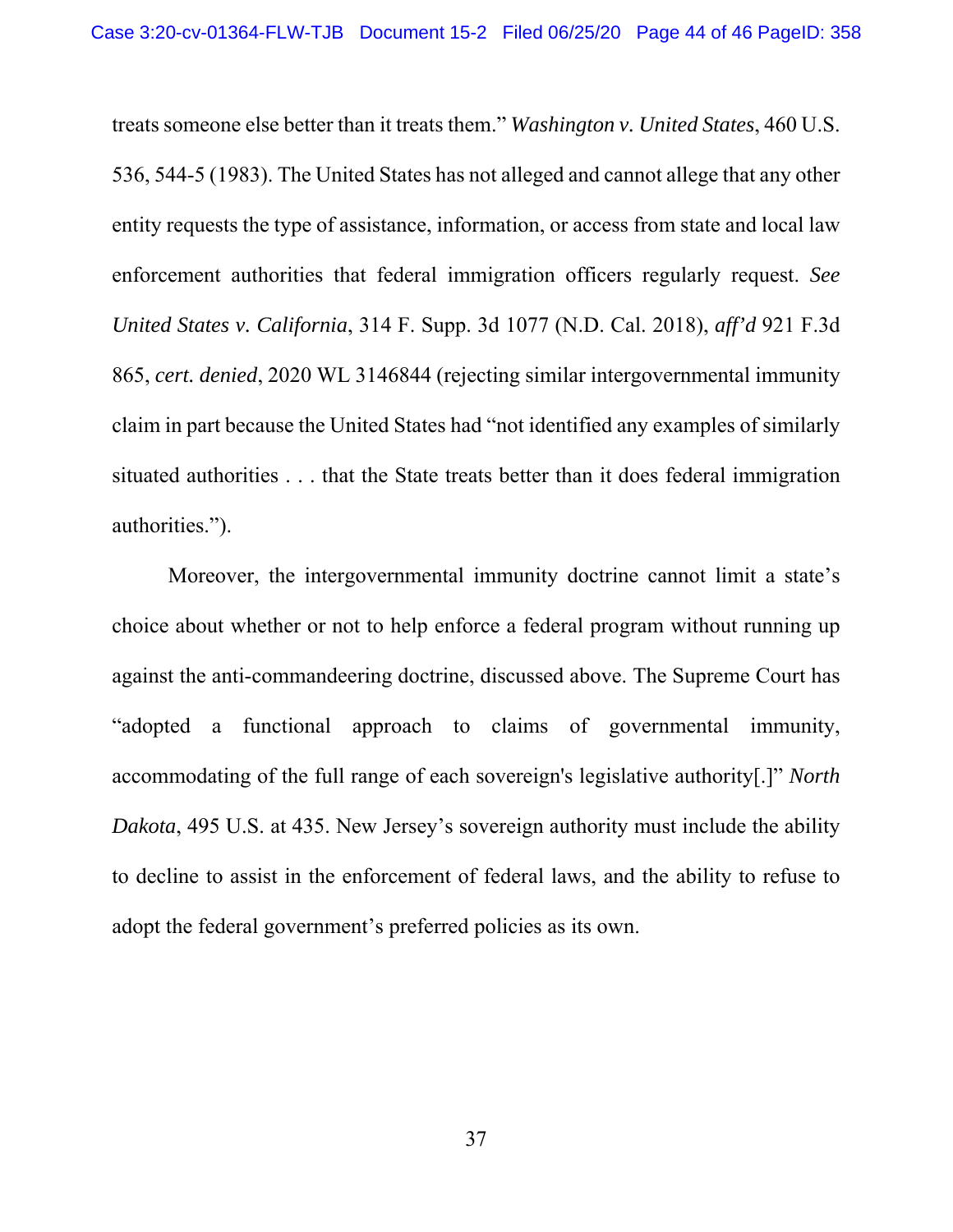Indeed, as the Ninth Circuit explained when it rejected an intergovernmental immunity challenge to a California statute similar to New Jersey's Trust Directive, <sup>41</sup> a decision to the contrary "would imply that California cannot choose to discriminate against federal enforcement authorities by refusing to assist their enforcement efforts – a result that would be inconsistent with the Tenth Amendment and the anticommandeering rule." *United States v. California*, 921 F.3d at 891, *cert. denied*, 2020 WL 3146844. Here, too, the intergovernmental immunity doctrine cannot bar the Immigrant Trust Directive without running afoul of the Tenth Amendment, thus displacing the Constitution's carefully balanced system of dual sovereignty.

<sup>&</sup>lt;sup>41</sup> The California statute, SB 54, or the California Values Act, "limits law enforcement's 'discretion to cooperate with immigration authorities,'" including by prohibiting state and local agencies from honoring hold requests or providing information about release dates to immigration authorities. 921 F.3d at 876.